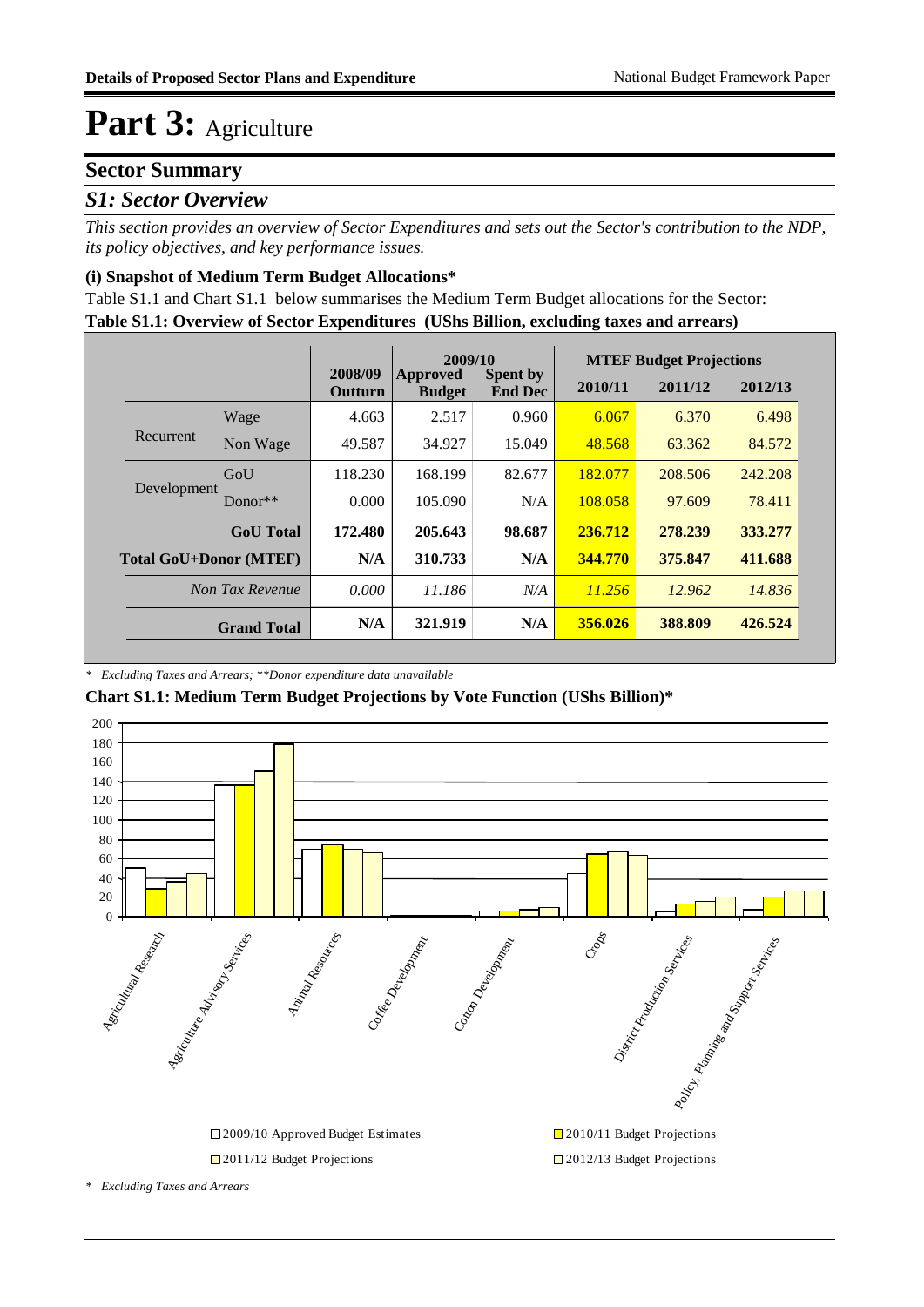#### **Sector Summary**

#### **(ii) Sector Contributions to the National Development Plan**

(a) Increasing household incomes and promoting equity. The attainment of this objective is critical for sustainable economic development. This will be assessed by measuring changes in: farmer incomes per capita; farmer income distribution; on and off-farm employment; skills development and agricultural production and productivity. This will be done by implementing the following programmes under DSIP: Enhancing Production and Productivity and Improving Access to Markets.

(b) Enhancing the availability and quality of gainful employment: The attainment of this objective will be evidence based; Increased on and off- farm employment opportunities; Increased hi-tech and other professional agricultural employment; Increased farmer earnings; Increased agro-industrial production and productivity.This will be done by implementing the following programmes under DSIP: Enhancing Production and Productivity and Improving Access to Markets.

#### **(iii) Medium Term Sector Policy Objectives**

The sector objectives which guide medium term outputs and resource allocations are:

*(i) Increase incomes of farming households;* 

*(ii) Ensure household food and nutrition security;* 

*(iii) Create on-farm and off-farm employment opportunities;* 

*(iv) Promote value-addition to agricultural products;* 

*(v) Promote domestic and external trade in agricultural products.*

#### **(iv) Key Policy Implementation Issues to be addressed over the Medium Term**

The sector considers the following issues crucial to address over the medium term, to improve sector performance and the achievement of sector objectives

- *Low levels of adoption of improved technology*
- *Over exploitation of fish stocks*
- *High level of Pests, vectors and diseases*
- *Inadequate focus of advisory services for poor and margionalised farmers*

#### *S2: Past Sector Performance and Medium Term Plans*

*This section describes past and future performance, in terms of sector outcomes, key sector outputs, costs and plans to address key sector performance issues.* 

#### **(i) Sector Outcomes and the Achievement of Sector Objectives**

The sector outcomes are basically four; namely rural employment creation, exports of agricultural products, promotion of value addition and food and nutrition security. A key sector output for instance is improved research and technology which would lead to increased availability of agronomic practices and technologies. This in turn, would increase agriculture productivity and production. With favourable market conditions, this would improve farm incomes and food security as well as gainful employment in the sector. Another key output is the production and promotion of livestock and fish, which when combined with disease control for livestock will improve farmer income and boost exports of animal and fish products.Another key output is improved pest and disease control for crops and better post harvest handling. The market standards for safety of phytosanitary and sanitary products would be attained leading to larger volumes of the products in the markets. This would generate better farm incomes and increased revenue for the country.

Better advisory services, promotion of value-addition, and improved access to markets are other key outputs. These will all help generate higher productivity and higher farmer incomes. NAADS services are enabling farmers to access technology, shift from subsistence to market based activities and subsequently raises their disposable income. Under Local Government - NAADS, 748 sub-county farmer for a were formed; 12,000 Technology Development Sites were established; and 2,000 agro-processing facilities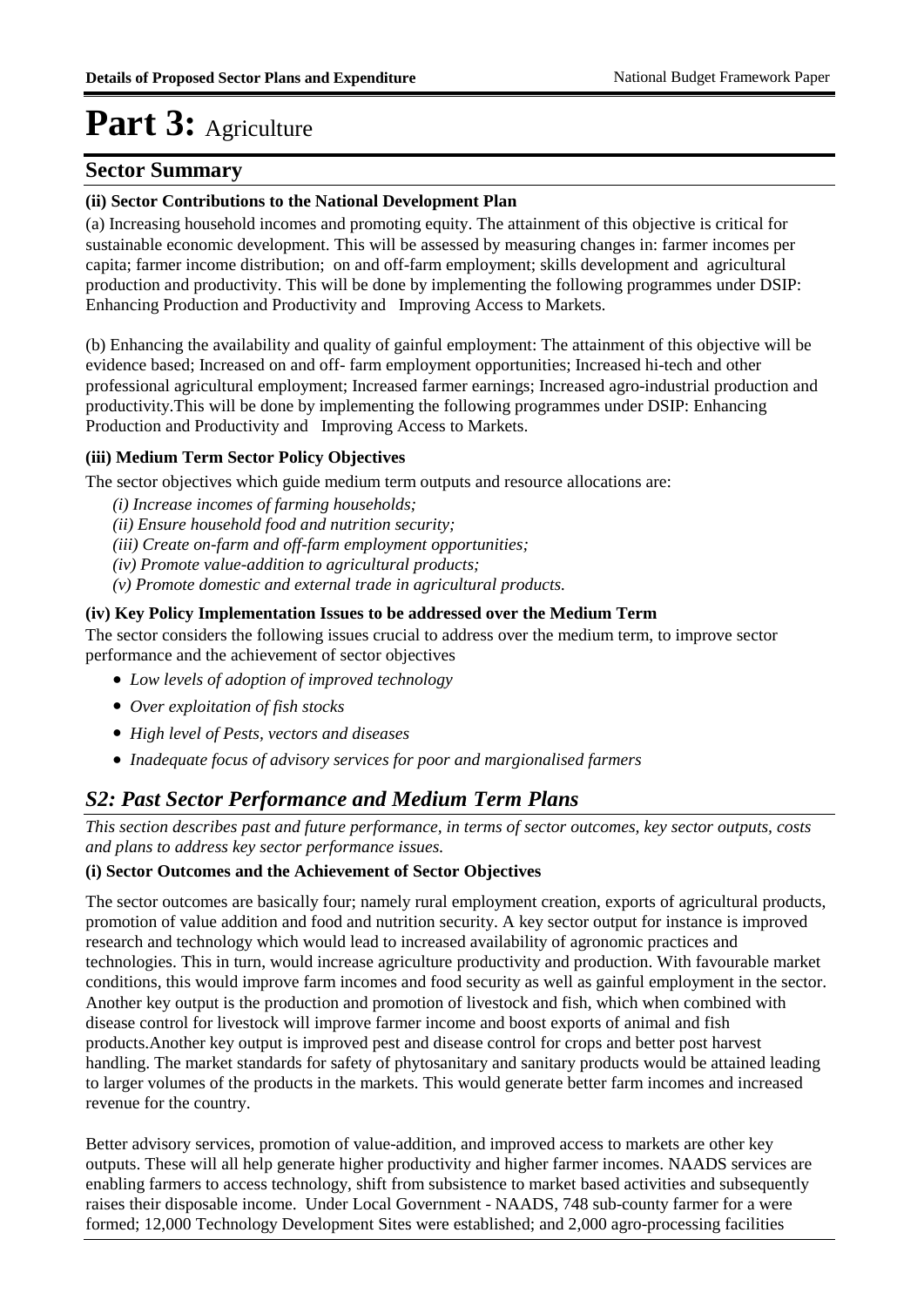#### **Sector Summary**

equipped. These provide platforms for commercial farming, improved farm incomes and increased food security.

Increased cotton and coffee production provide both on and off farm employment. This leads to better farm incomes and hence food security. All these would lead to a significant reduction in poverty levels.

| <b>Table S2.1: Current Status and Future Forecasts for Sector Outcomes</b> |  |  |  |  |  |  |  |  |
|----------------------------------------------------------------------------|--|--|--|--|--|--|--|--|
|----------------------------------------------------------------------------|--|--|--|--|--|--|--|--|

|                 | <b>Outcome and Outcome Indicator</b>                       | <b>Baseline</b>                               | <b>Medium Term Forecast</b>                                   |  |
|-----------------|------------------------------------------------------------|-----------------------------------------------|---------------------------------------------------------------|--|
| Outcome:        | <b>Rural employment creation</b>                           |                                               |                                                               |  |
|                 | Per capita and (% Increase) in Farmer Incomes Nationwide   | 400,000 Ush Per Capita<br>(2005)              | 440,000 Ush Per Capita<br>$(10\%) (2012/13)$                  |  |
| Outcome:        | <b>Exports of agricultural products</b>                    |                                               |                                                               |  |
|                 | Value and % increase in agricultural exports               | $USD 143$ mill (fish) $(2005)$                | $\overline{USD}$ 157 mill (fish) (10%)<br>(2012/13)           |  |
| <b>Outcome:</b> | <b>Promote Value addition</b>                              |                                               |                                                               |  |
|                 | Oty and % increase in livestock and fish production        | 106,000 tons (callte meat)<br>(2006)          | $116,600$ tons $(10%)$ (callte)<br>meat) $(2012/13)$          |  |
|                 | No. and % increase in agro-based industries                | 200 (2006)                                    | $220(10\%)$ (2012/13)                                         |  |
|                 | Yield per ha of key crops (coffee, bananas) and % increase | 369kg/ha<br>$1872$ kg/ha<br>551.4/ha (2005/6) | $406\text{kg/ha}$ (10%)<br>$2059\text{kg/ha}$ (10%) (2012/13) |  |

#### **(ii) Past and Future Planned Sector Outputs**

*Performance for the first half of the 2009/10 financial year*

Crops

5 policies were drafted (Organic Agriculture, Urban Agriculture and Cocoa, Water for Agricultural Production, Agricultural mechanization), a rice strategy was formulated and Plant Variety Protection Law and Regulations were finalized. 8000 export consignments were inspected and 30 exporters of fruits and vegetables registered, 100 consignments intercepted as non-compliant. In addition technical back up in Crop Pest and Diseases were undertaken to all districts and staff of LG trained in the control of epidemic pests and diseases. 500 Ha of land were procured in Buvuma Island for oil palm.

#### Animal Resources

6 water reservoirs are near completion for commissioning and management and availability of water reservoirs has been enhanced. 16,000,000 chickens were vaccinated against NCD; 600,000 cattle against FMD; 500,000 cattle against LSD; 400,000 cattle against Brucellosis. Others were 4 livestock markets constructed, 7000 tons of fish exported, 506 aquaculture enterprises established, 7000 cattle have been added to the breeding stock which will enhance the quality and quantity of improved stock available for production, 57% of rehabilitation works in Ruhengere and Kasolwe stock farms completed, 20,000lts and 15,000 of liquid nitrogen and semen produced respectively, and 2,000 doses of semen imported,3,425 DOC and 2080 DOC of broiler Parent stock and Layer Parent stock procured respectively while 80 AI technicians and 2,000 farmers trained.

#### Policy, Planning and Support Services

A 5 year DSIP including implementation matrix completed, MAAIF Institutional Development Strategy 2010-2020 finalized, Agriculture Technology and Advisory Services programme formulated(ATAS).

#### **NARO**

Impact Assessment of the Research Vote completed 56 promising outputs at national and 20 at zonal level for further evaluation in the 2nd half of 2009/10 were realized. NARO-NAADS Framework completed.

#### NAADS Secretariat

FID guidelines disseminated to all districts and the activities backstopped in 3 districts. Upland rice; citrus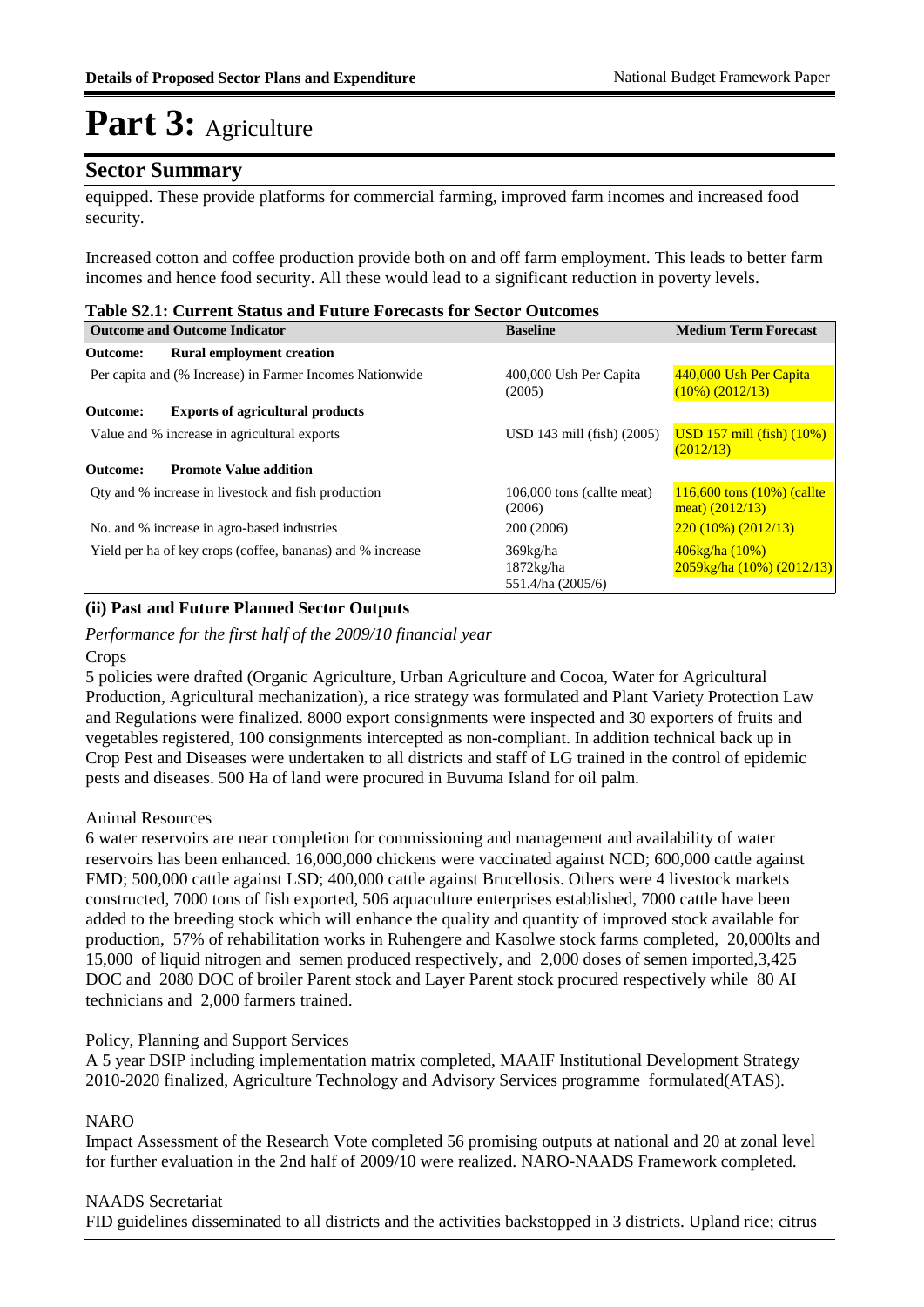#### **Sector Summary**

and mango seedlings; catfish fingerlings; beans; banana suckers; cassava cuttings; goats; pigs & poultry procured through PPP and availed to farmers. Milk coolers, incubators, honey processing equipment provided to districts and other key stakeholders. Conversion of frontline extension officers to NAADS Guidelines developed. In addition 276 agricultural extension staff and farmers were trained on making silage.

#### Uganda Cotton Development Organisation

A total of 168,500 acres of cotton were planted which are expected to produce 70,000 bales of lint. 70,000 bales of lint will contribute about Sh.27 billion to household incomes and US\$ 21 million in lint exports.

#### Uganda Coffee Development Authority

A total of 1.43 million 60Kg bags worth US \$ 131.3 million were exported as at December 2009, 14.5 million coffee seedlings were raised, 9 million planted and 15 coffee demonstration plots were established, 1.5 million coffee seedlings were allocated to various farmer groups. 11,000 coffee farmers were trained and 180,235 seedlings given out under coffee development in Northern Uganda.

#### Local Governments (District Production Services):

Under the District Local Government Production Services 40 cattle based infrastructure built; 600 cattle vaccinated; 25 staff personel trained. Survey instruments designed across all districts and 35 livestock markets constructed.

#### Local Governments (Advisory Services)

A total of 1060 sub county farmer fora are functional. The programme has established 13,134 Technology development sites(TDS), trained 26,000 farmers on various agronomic pracices and supported 900 agroprocessing facilities. A total of 18,500 on commodity value chains including linking these groups to markets and financial institutions.

#### **Table S2.2: Past and Medum Term Key Sector Output Indicators\***

|                                                                  |                    | 2009/10          |                                     |                         | <b>MTEF Projections</b> |         |
|------------------------------------------------------------------|--------------------|------------------|-------------------------------------|-------------------------|-------------------------|---------|
| <i>Vote Function Key Output</i><br>Indicators and Costs:         | 2008/09<br>Outturn | Approved<br>Plan | <b>Outturn by</b><br><b>End Dec</b> | 2010/11                 | 2011/12                 | 2012/13 |
| Vote: 010 Ministry of Agriculture, Animal & Fisheries            |                    |                  |                                     |                         |                         |         |
| <b>Vote Function:0101 Crops</b>                                  |                    |                  |                                     |                         |                         |         |
| Sales of improved seed                                           | 6,477 MT           | 104,000 MT       | $5,199$ MT                          | $114,400 \,\mathrm{MT}$ | 125,840MT               | 138,424 |
| No of crop and pest disease control<br>interventions undertaken  | 20                 | 40               | 15                                  | 50                      | 60                      | 60      |
| No of mobile plant clinics and<br>diagnostic centres operational | $\Omega$           | 20               | 5                                   | <b>20</b>               | 20                      | 20      |
| No of farmers groups involved in<br>primary processing           | 30                 | 40               | 17                                  | 50 <sub>o</sub>         | 60                      | 70      |
| No. of crop based irrigation schemes<br>constructed              | $\Omega$           | 4                | $\Omega$                            | $\overline{5}$          | 10                      | 10      |
| No. of Plant clinic/mini labratories<br>constructed              | $\Omega$           | 20               | 5                                   | <b>20</b>               | 20                      | 20      |
| <b>Vote Function Cost (UShs bn)</b>                              | N/A                | 44.436           | N/A                                 | 65.193                  | 67.370                  | 63.770  |
| VF Cost Excluding Donor                                          | 5.853              | 13.252           | 2.965                               | 17.479                  | N/A                     | N/A     |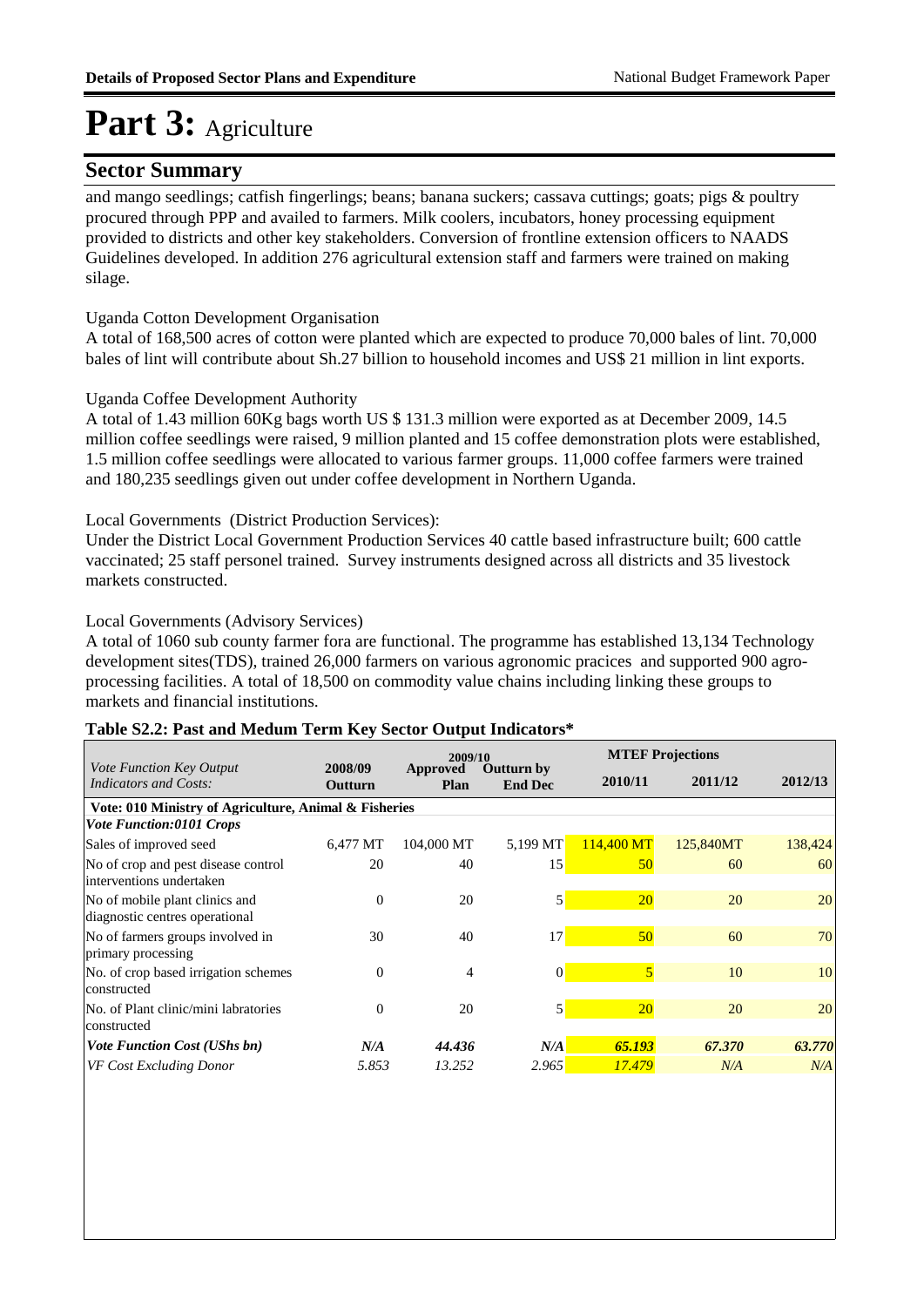### **Sector Summary**

|                                                                                                | 2009/10            |                         |                              | <b>MTEF Projections</b> |                |                          |
|------------------------------------------------------------------------------------------------|--------------------|-------------------------|------------------------------|-------------------------|----------------|--------------------------|
| Vote Function Key Output<br><b>Indicators and Costs:</b>                                       | 2008/09<br>Outturn | <b>Approved</b><br>Plan | Outturn by<br><b>End Dec</b> | 2010/11                 | 2011/12        | 2012/13                  |
| <b>Vote Function:0102 Animal Resources</b>                                                     |                    |                         |                              |                         |                |                          |
| Volume of fish exports (tons)                                                                  | 30,500             | 32,000                  | 7,000                        | 35,000                  | 38,000         | 38,000                   |
| Number of aquaculture enterprises<br>established                                               | 3,000              | 3,000                   | 506                          | 4,000                   | 4,000          | 4,000                    |
| Number of livestock vaccinated                                                                 | 498,000            | 3,200,000               | 1,500,000                    | 1,080,000               | 2,000,000      | 2,500,000                |
| Production and Sale of breeding<br>cattle                                                      | 7,827              | 14,500                  | 7,000                        | 20,000                  | 25,000         | 30,000                   |
| No of livestock markets constructed                                                            | 6                  | 16                      | 6                            | 10                      | 10             | 10                       |
| No. of fish landing sites constructed                                                          | $\overline{c}$     | 6                       | 6 ongoing                    | 6 completed             | $\overline{4}$ | $\overline{\mathcal{L}}$ |
| Vote Function Cost (UShs bn)                                                                   | N/A                | 69.497                  | N/A                          | 74.198                  | 69.767         | 66.093                   |
| VF Cost Excluding Donor                                                                        | 9.716              | 17.350                  | 6.970                        | 21.598                  | N/A            | N/A                      |
| Vote Function:0149 Policy, Planning and Support Services                                       |                    |                         |                              |                         |                |                          |
| No of plans for improving food<br>security and rural livelihoods                               | $\overline{4}$     | 4                       | $\overline{2}$               | $\overline{4}$          | $\overline{4}$ | $\overline{4}$           |
| number of policies and law drafted<br>and implemented.                                         | 5                  | 10                      | 3                            | 5                       | 5              | $\mathfrak{s}$           |
| Vote Function Cost (UShs bn)                                                                   | N/A                | 7.299                   | N/A                          | 21.032                  | 27.087         | 26.306                   |
| VF Cost Excluding Donor                                                                        | 6.316              | 6.368                   | 2.282                        | 17.163                  | N/A            | N/A                      |
| <b>Cost of Vote Services (UShs Bn)</b>                                                         | N/A                | 121.232                 | N/A                          | 160.423                 | 164.224        | 156.169                  |
| Vote Cost Excluding Donor                                                                      | 21.885             | 36.969                  | 12.217                       | 56.239                  | N/A            | N/A                      |
| Vote: 142 National Agricultural Research Organisation                                          |                    |                         |                              |                         |                |                          |
| Vote Function:0151 Agricultural Research                                                       |                    |                         |                              |                         |                |                          |
| No. of research studies under<br>competitive grants scheme                                     | 48                 | 65                      | 44                           | 66                      | 72             | 80                       |
| No. of technologies generated                                                                  | 65                 | 70                      | 34                           | 75                      | 80             | 90                       |
| No. of joint activities/studies                                                                | 45                 | 50                      | 34                           | 55                      | 60             | 65                       |
| No. of technology extension resarch<br>projects conducted                                      | 14                 | 20                      | 15                           | 25                      | 23             | 33                       |
| Vote Function Cost (UShs bn)                                                                   | N/A                | 45.363                  | N/A                          | 30.987                  | 38.582         | 47.231                   |
| VF Cost Excluding Donor                                                                        | 19.676             | 32.295                  | N/A                          | 29.002                  | N/A            | N/A                      |
| <b>Cost of Vote Services (UShs Bn)</b>                                                         | N/A                | 45.363                  | N/A                          | 30.987                  | 38.582         | 47.231                   |
| Vote Cost Excluding Donor                                                                      | 19.676             | 32.295                  | N/A                          | 29.002                  | N/A            | N/A                      |
| <b>Vote: 152 NAADS Secretariat</b>                                                             |                    |                         |                              |                         |                |                          |
| Vote Function:0154 Agriculture Advisory Services                                               |                    |                         |                              |                         |                |                          |
| No. of technology promoted and<br>supported through partner<br>demonstration at national level | Not reported       | 12                      | $\mathbf{5}$                 | 15                      | 17             | 19                       |
| No. of strategic enterprises                                                                   | $\mathbf{1}$       | 7 no.                   | 9                            | 10                      | 11             | 12                       |
| supported at national level through<br><b>PPP</b>                                              |                    |                         |                              |                         |                |                          |
| No. of agro-processing / value<br>addition units supported at a national<br>level              | Not reported       | 8 units                 | 3                            | 10                      | 11             | 12                       |
| No. of performance contracts<br>implemented by district                                        | Not reported       | 2,000                   | $\vert 0 \vert$              | 1,100                   | 2,200          | 2,200                    |
| Vote Function Cost (UShs bn)                                                                   | 16.601             | 16.997                  | 12.000                       | 18.887                  | 23.553         | 29.043                   |
| <b>Cost of Vote Services (UShs Bn)</b>                                                         | 16.601             | 16.997                  | 12.000                       | 18.887                  | 23.553         | 29.043                   |
| Vote: 155 Hannie Cotton Development Organisation                                               |                    |                         |                              |                         |                |                          |

**Vote: 155 Uganda Cotton Development Organisation**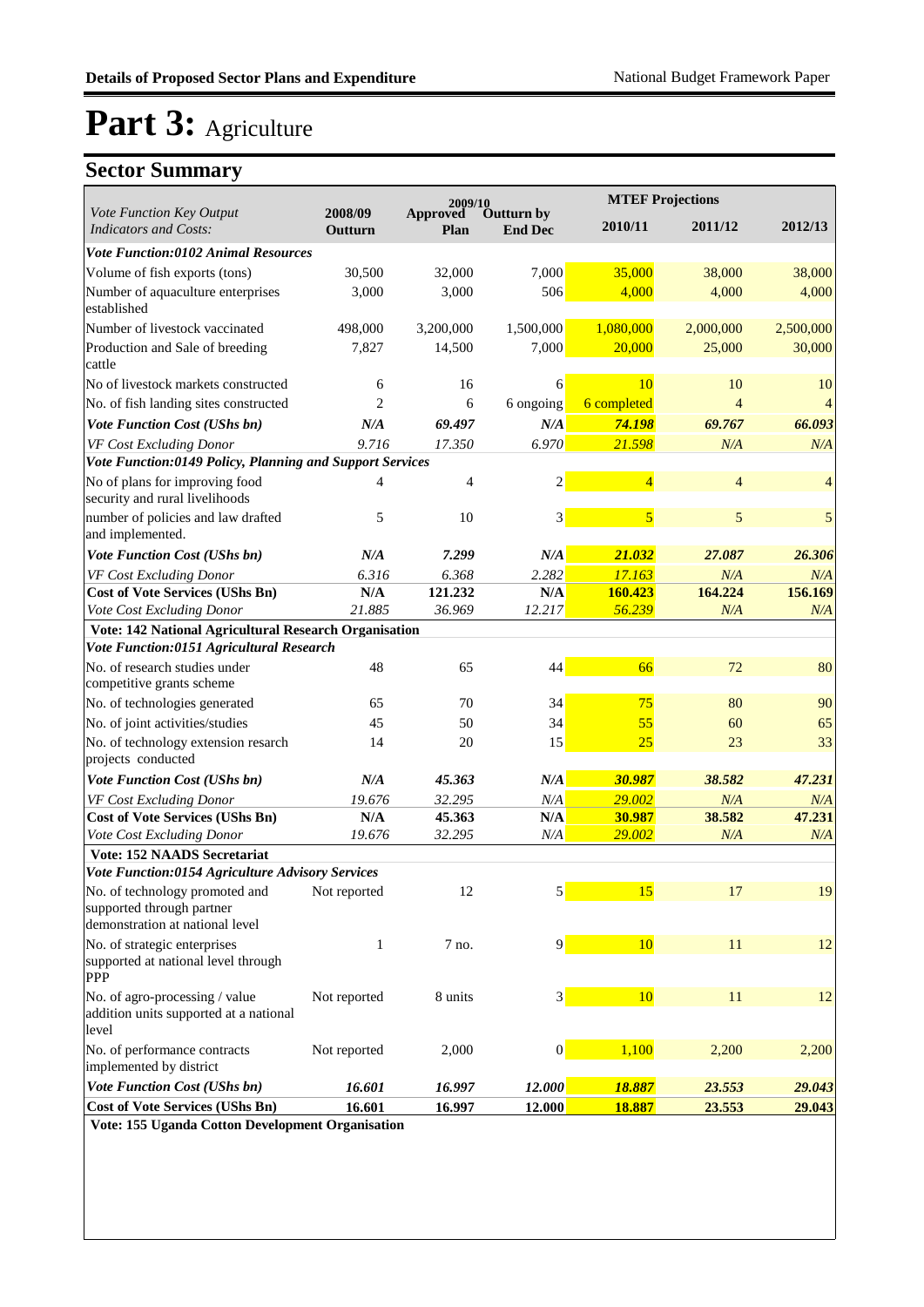### **Sector Summary**

|                                                                                                |                    | 2009/10          |                              |                  | <b>MTEF Projections</b> |                  |
|------------------------------------------------------------------------------------------------|--------------------|------------------|------------------------------|------------------|-------------------------|------------------|
| Vote Function Key Output<br><b>Indicators and Costs:</b>                                       | 2008/09<br>Outturn | Approved<br>Plan | Outturn by<br><b>End Dec</b> | 2010/11          | 2011/12                 | 2012/13          |
| Vote Function:0152 Cotton Development                                                          |                    |                  |                              |                  |                         |                  |
| Cotton planting seeds procured,<br>treated and distributed to farmers<br>(Metric Tonnes).      | 4,200              | 4,000            | $\vert 0 \vert$              | 4,500            | 4,000mt                 | 4,000mt          |
| Acreage planted                                                                                | 17,800             | 18,000           | 12,000                       | 14,000           | 15,000 acres            | 15,000 acres     |
| Qty of Seed produced (Metric<br>Tonnes)                                                        | 1,400              | 4,300            | 2,800                        | 3,600            | 4,000 Mt                | 4,000 Mt         |
| Quality (Germination Rate) of seed<br>produced                                                 | 85%                | 85%              | 85%                          | 90%              | 90%                     | 90%              |
| No. Bales of lint produced                                                                     | 65,000             | 300,000          | 10,000                       | 200,000          | 250,000                 | 300,000          |
| Quality (%. Of Bales in Top 3<br>Grades) of lint produced                                      | 70%                | 85%              | 75%                          | 80%              | 85%                     | 85%              |
| No. Demonstration plots for farmer<br>training established                                     | $\overline{0}$     | 7,000            | 465                          | 2,500            | 3,000                   | 4,000            |
| No. Extension workers recruited                                                                | $\overline{0}$     | 32               | 91                           | 140              | 150                     | 150              |
| Qty. of pesticides purchased and<br>distributed to farmers                                     | $\mathbf{0}$       | 800,000          | 500,000                      | 100,000          | 200,000                 | 250,000          |
| No. of spray pumps purchased and<br>distributed                                                | $\overline{0}$     | 6,000            | 1,766                        | 1,000            | 1,000                   | 1,000            |
| No. Oxen and ploughs procured and<br>distributed                                               | $\overline{0}$     | 3,000            | $\boldsymbol{0}$             | 1,000            | 1,000                   | 1,000            |
| <b>Vote Function Cost (UShs bn)</b>                                                            | 20.519             | 7.700            | N/A                          | 7.940            | 10.170                  | 13.169           |
| <b>Cost of Vote Services (UShs Bn)</b>                                                         | 20.519             | 7.700            | N/A                          | 7.940            | 10.170                  | 13.169           |
| Vote: 160 Uganda Coffee Development Authority                                                  |                    |                  |                              |                  |                         |                  |
| Vote Function:0153 Coffee Development                                                          |                    |                  |                              |                  |                         |                  |
| No of Coffee Seedlings Produced<br>(millions)                                                  | 12.18              | 24               | 14.5                         | 26               | 20 mil                  | $20$ mil         |
| No. technical extension services<br>provided (Coffee Exporters, Primary<br>Processors)         | (39:300)           | (30:250)         | (27:162)                     | (35:250)         | (35:300)                | (35:300)         |
| No. coffee quality control Officers<br>trained                                                 | 34                 | 75               | 61                           | 150              | 100                     | 120              |
| No of coffee bags certified for export<br>(millions)                                           | 3.2                | 3.3              | 1.43                         | 3.1              | 3.3                     | 3.5              |
| Number of bags of speciality coffee<br>produced, exported and generic<br>promotions undertaken | 20,289             | 20,000           | 15,000                       | 40.000           | 40,000                  | 45,000           |
| Quantity of coffee provided to<br>Support to Joint Ventures                                    | $40 \text{ m/t}$   | $40 \text{ m}/t$ | $40 \text{ m}/t$             | $80 \text{ m/t}$ | $80 \text{ m}/t$        | $80 \text{ m/t}$ |
| No of trainings provided to farmers<br>in Northern Uganda                                      | 45                 | 60               | $20\,$                       | 60               | 60                      | 65               |
| No of coffee seedlings generated and<br>planted in Northern Uganda                             | 700,000            | 300,000          | 180,235                      | 500,000          | 800,000                 | 900,000          |
| Vote Function Cost (UShs bn)                                                                   | 0.877              | 8.346            | $N\!/\!A$                    | 7.858            | 9.282                   | 11.016           |
| <b>Cost of Vote Services (UShs Bn)</b>                                                         | 0.877              | 8.346            | $\mathbf{N}/\mathbf{A}$      | 7.858            | 9.282                   | 11.016           |

**Vote: 500 501-850 Local Governments**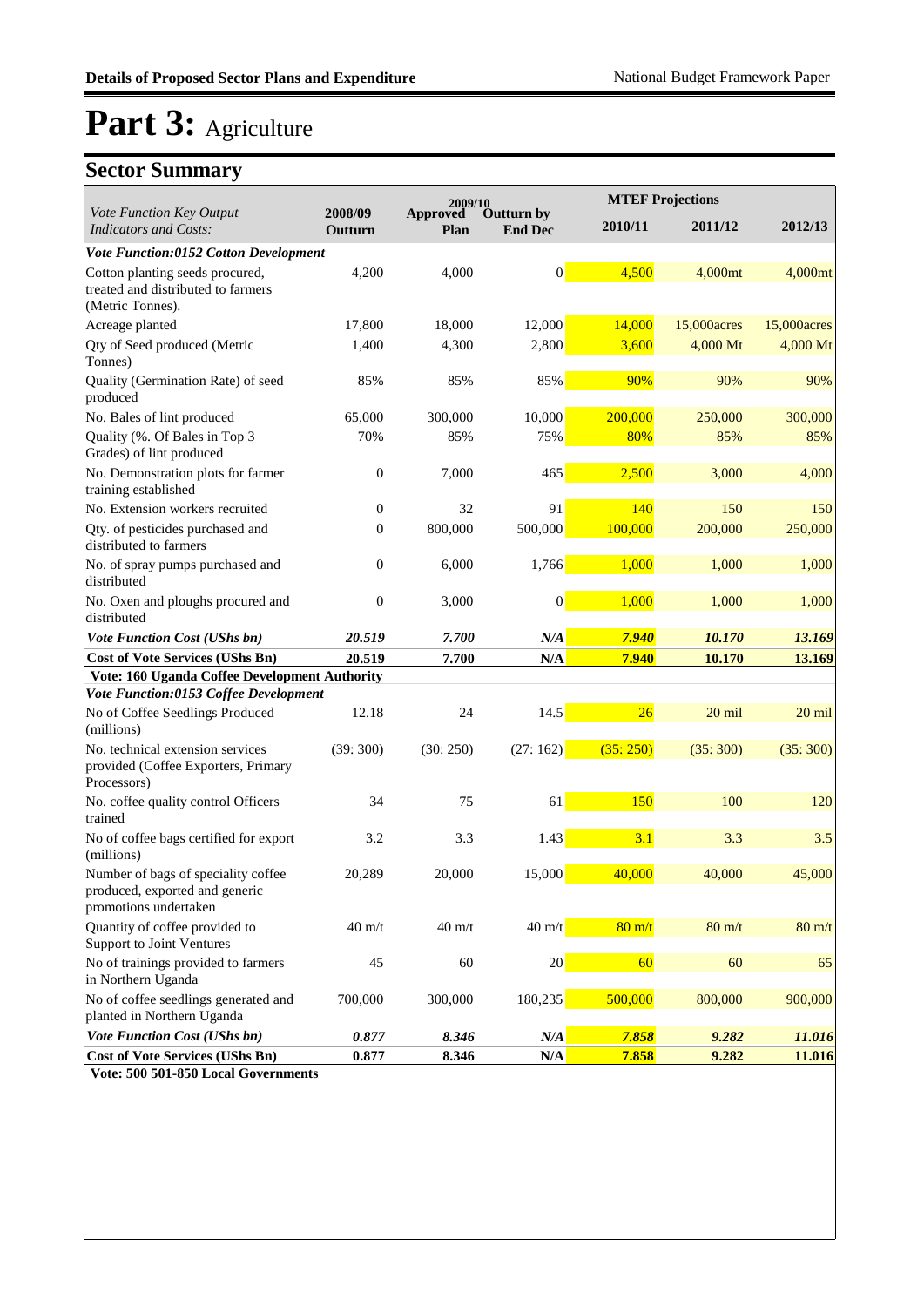#### **Sector Summary**

|                                                                            |                    | 2009/10          |                              |         | <b>MTEF Projections</b> |         |
|----------------------------------------------------------------------------|--------------------|------------------|------------------------------|---------|-------------------------|---------|
| Vote Function Key Output<br><b>Indicators and Costs:</b>                   | 2008/09<br>Outturn | Approved<br>Plan | Outturn by<br><b>End Dec</b> | 2010/11 | 2011/12                 | 2012/13 |
| Vote Function:0181 Agriculture Advisory Services                           |                    |                  |                              |         |                         |         |
| no of functional HLFO undertaking<br>collective marketing                  | Not reported       | 450              | 500                          | 600     | 650                     | 700     |
| No. of functional Sub County<br>Farmer Forum                               | 1.000              | 1.060            | 1,060                        | 1,100   | 1,100                   | 1,100   |
| No. agri-processing facilities<br>equipped                                 | 2,000              | 2,000            | 900                          | 3,000   | 3,000                   | 3,000   |
| number of Agri-business firms<br>supported                                 | 20                 | 50               | 21                           | 83      | 100                     | 100     |
| number of farmer groups linked to<br>market information                    | 20,000             | 25,000           | 18,010                       | 34,100  | 45,000                  | 45,000  |
| number of farmer groups who<br>trained on quality standards of<br>products | 50                 | 50               | 15                           | 70      | 190                     | 190     |
| number of farmers who recieves<br>extention services                       | 15,000             | 40,000           | 26,000                       | 51,000  | 60,000                  | 60,000  |
| number of farmers who trained on<br>commodity value chain                  | 15,000             | 40,000           | 18,500                       | 50,000  | 60,000                  | 60,000  |
| No. of farmer technology<br>demonstration sites - TDS                      | 31,004             | 45,000           | 13,134                       | 50,000  | 60,000                  | 70,000  |
| Vote Function Cost (UShs bn)                                               | 81.236             | 117.236          | 58.618                       | 117.236 | 127.131                 | 149.557 |
| Vote Function:0182 District Production Services                            |                    |                  |                              |         |                         |         |
| No. (%) of livestock vaccinated                                            | $1.1$ mil          | $2.0$ mil        | $0.6$ mil                    | 3 mil   | 3 mil                   | 4 mil   |
| No of valley dams constructed                                              | 20                 | 25               | 12                           | 15      | 35                      | 40      |
| No of cattle dips constructed                                              | 15                 | 30               | 8                            | 10      | 20                      | 25      |
| No of slaughter slabs constructed                                          | 20                 | 40               | 20                           | 30      | 30                      | 30      |
| No of livestock markets constructed                                        | 35                 | 45               | 35                           | 50      | 60                      | 65      |
| No of plant clinics/mini laboratories<br>constructed                       | 15                 | 25               | 15                           | 40      | 40                      | 60      |
| <b>Vote Function Cost (UShs bn)</b>                                        | 11.687             | 5.046            | 2.418                        | 12.696  | 15.867                  | 20.339  |
| <b>Cost of Vote Services (UShs Bn)</b>                                     | 92.923             | 122.282          | 61.036                       | 129.932 | 142.998                 | 169.896 |
| <b>Cost of Sector Services (UShs Bn)</b>                                   | N/A                | 321.919          | N/A                          | 356.026 | 388.809                 | 426.524 |
| <b>Sector Cost Excluding Donor</b>                                         | 172.480            | 226.089          | N/A                          | 247.968 | N/A                     | N/A     |

*\* Excludes taxes and arrears; NB Table S5.1 at the end of this section provides more details of outputs planned for 2009/10 and achievements in the first half of 2008/09*

#### *2010/11 Planned Outputs*

#### Crop Resources

Policies and strategic plans for 3 departments reviewed; Plant Variety Protection Law, Plant Protection Health Bill, and Regulations on Plant Protection Health Bill finalized. Technical back up to at least 50 districts to ensure effective control of crop epidemic pests and diseases ,train production staff in all Local Governments in the control of epidemic pests and diseases . A total of 17,000 metric tons of cocoa beans for export will be inspected for quality .Undertake 5 Strategic studies to inform policy making and project and programme formulation. 1,500 Ha of land will be procured in Buvuma Island for palm oil growing.

#### Animal Resources

Hold 4 regional workshops in livestock disease and vector control policy formulation, 2 bills developed (Animal Feeds bill and Meat development bill); Access to Water for Livestock improved in 8 districts within the meat export zones and 8 districts of Northern Uganda. This will lead to increased productivity of livestock .Fish production is planned to increase from 480,000MT to 550,000MT from both capture and culture fisheries following the construction of 16 landing sites. Also 500,000 doses of FMD, 300,000 doses of CBPP, 250,000 doses of rabies vaccines, 30,000 doses of ECF will be procured and distributed to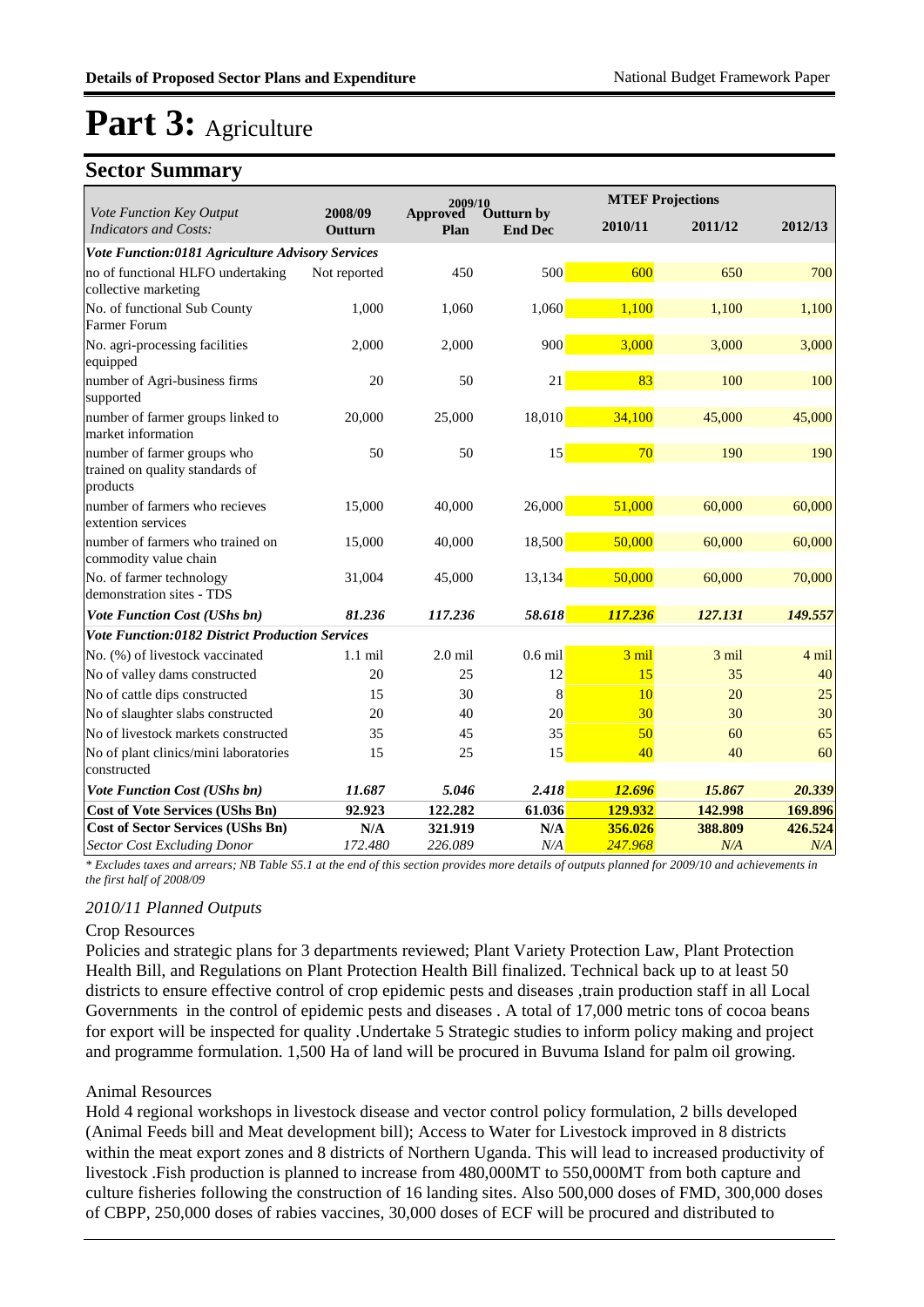#### **Sector Summary**

districts for vaccinations. This will lead to increased animal health and productivity. 44,000 litres of Liquid nitrogen, 30,000 doses of semen, 1,440,000 DOC are planned to be produced and distributed to farmers. This will lead to increase in the stock of improved livestock in the country for better yields.

#### Policy, Planning and Support Services

Develop popular version of MAAIF Development Strategy and Investment Plan (DSIP); Develop bankable project proposals based in DSIP Thematic Areas; Disseminate MAAIF Development Strategy and Investment Plan to all District Local Governments; Support planning and budgeting for MAAIF Technical Departments, Agencies and District Local Governments; Strengthen policy, planning and support services and produce Monitoring and Evaluation Performance Reports.

#### **NARO**

NARO plans to develop at least 10 new technologies in crops, 4 in livestock, 7 in Fisheries, 6 in Forestry and 8 Cross Cutting technologies. Staff increases at BUGIZARDI (10 %) and in other ZARDIs (5%) are also planned.

#### NAADS Secretariat

National level technology development and promotion will be undertaken through PPP and so will be the packaging. Farmer forum capacity will be developed including the HLFO as a strategy to achieve this output. Strategic partnerships with associations for agro-input dealers as well as for market information generation and dissemination will be promoted. Support will be extended to business development services through PPP to enhance market access. Service provider capacity will be developed through collaboration. NAADS will collaborate with financial services to facilitate agro-processing/value addition. M&E capacity will be built at national and regional levels to facilitate effective programme management. Annual joint planning and review meetings will be held to enable commitment of funds by government and partners as well as review progress in programme implementation. Evaluation assessments will be undertaken to establish programme impact. Institutional capacity will be developed including acquiring new MIS applications for M&E.

#### Cotton Development Organisation

The CDO will produce 200,000 bales of lint which is expected to contribute about Sh.74 billion to household incomes and US\$48 million in lint exports. Additionally, 2000 oxen will be procured which will contribute to increasing productivity of the cotton sub-sector when combined with the distribution of pesticides and spray pumps to cotton farmers.

#### Coffee Development Authority

3.1 million 60-kg bags of coffee valued at US\$ 316.2 million to be inspected and approved for export and 260 primary processing factories and 300 coffee buying stores are planned to be registered leading to increased export earnings by the country. Further 12 million and 6 million of coffee seedlings of Robusta and Arabica and 9 million seedlings of shade tree are planned to be raised. Also 150 demonstration sites in 50 coffee growing districts are planned to be rehabilitated. This will lead to better yields of coffee hence significantly raise coffee production capacity as well as exports of the country.

#### Local Governments (Advisory Services)

Planned activities include strengthening capacity of existing farmer institutions and registration of new farmer group, capacity development of famer groups through tailor made training, development of farm enterprises and increasing farmer access to support services. NAADS will also support activitiesin value addtion,agro-processing and market linkages, enxtending inputs to farmer groups and facilitation of farmer selection processes and participatory planning.

Crops Resources *Medium Term Plans*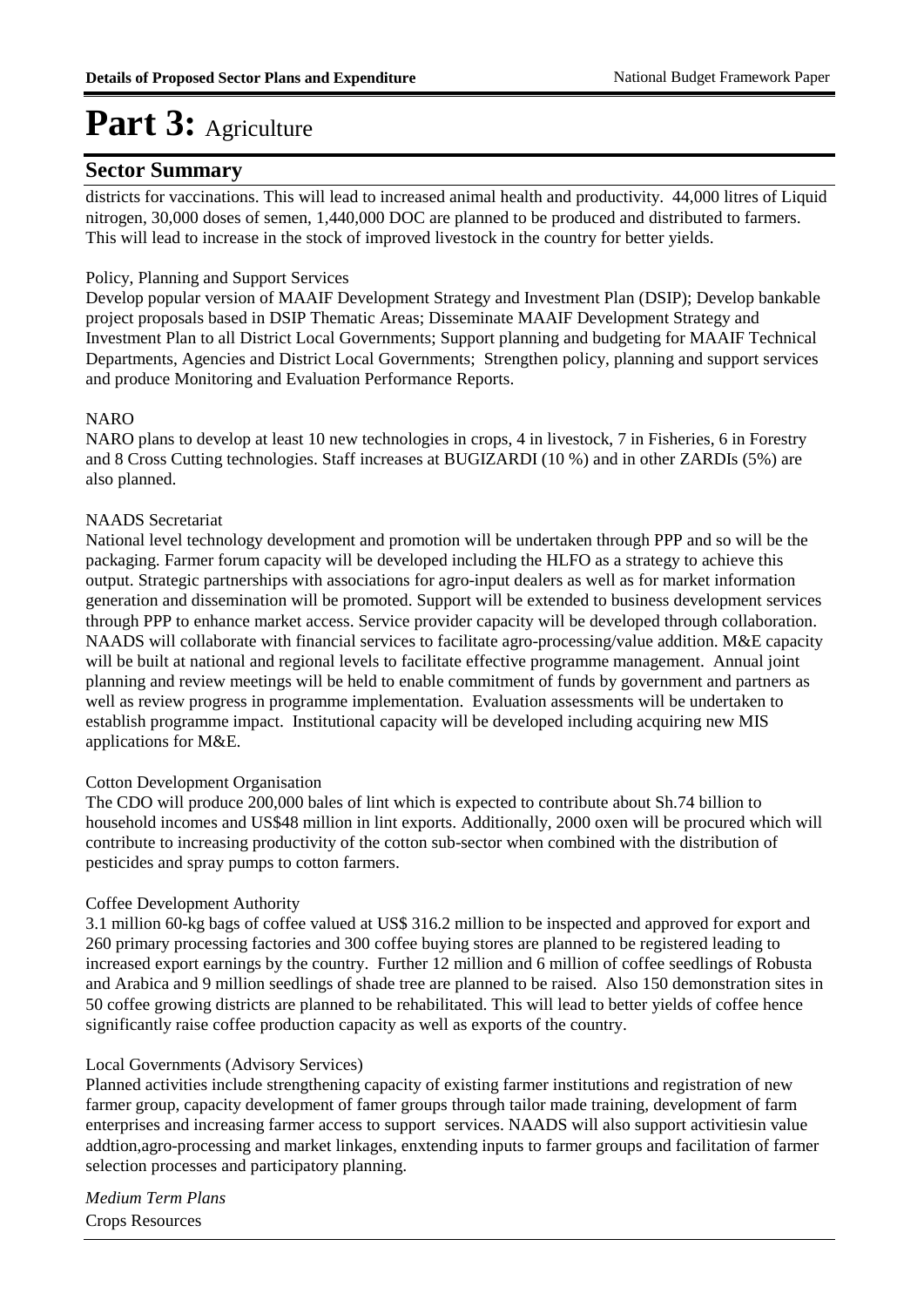#### **Sector Summary**

Water for Crops: The key activities are: Rehabilitating five large irrigation schemes with a total area of some 6535 ha; Establishing four new irrigation schemes; Establishing thirteen irrigation research and development sites; Capacity-building of stakeholders in the irrigation; and Providing backup support including promotional activities, guidelines, regulations, standards designs and manuals, and technical assistance for small scale & commercial private irrigation developers.

Agricultural Mechanization: The key activities are: Complete the policy and strategy for farm mechanization and agricultural engineering; developing Public/Private Partnerships; Establish and equip four regional mobile workshops; establish an Agricultural Mechanization Unit; and mechanize rice production to meet local demands (224,000 tones)as well as for exports given the ever rising demands for rice at regional and global level

Promoting Strategic Enterprises: MAAIF has decided to support the development of specific value chains in addition to maintaining general support to agriculture. Accordingly, ten commodities have been selected under this sub-programme: these are traditional export crops (coffee, tea); cereals (maize); fish; legumes (beans); tubers (cassava); livestock (dairy cattle, beef cattle and poultry); and also bananas. The key activities are: Developing pure breeder seeds, stocks and planting materials; Developing and multiplication of foundation seeds, stocks and planting materials; Selection and supporting private firms, farmer groups and individual farmers for multiplication of seeds, stocks and planting material; Procurement and distribution of materials to farmers.

Pest and Disease Control: Key activities are: Set and disseminate standards for diagnostics, surveillance and control of migratory and epidemic crop, pests and diseases, including weeds; Upgrading the surveillance systems using both communities and modern technology; train Local Government staff in surveillance; Building capacity for diagnosis that shall involve increasing use of plant clinics in all districts; and enhance capacity for quarantine services

Availability of Inputs: Key activities are: Increasing access to both productive assets and inputs by individual households involving cash for work approach, especially for vulnerable groups; and supporting the agricultural input supply chain to improve its coverage and capacity

#### Animal Resources

Water for Livestock: Key activities are: Making an inventory of water needs for livestock including costs of different means of provision; Completing the strategy and guidelines for the decentralization of planning and implementation of water for livestock; establishing 1000 water user associations and training them on existing and new watering facilities; Constructing 25 new valley tanks equivalent to 2.2 million m3; Increasing water storage through surface water reservoirs, gravity flow or ground water exploitation; and Training farmers on the optimal and sustainable use of water facilities.

Water for Aquaculture: The key activities are: Identifying priority functional areas to be implemented with the actors, time frame, resource requirements and monitorable indicators for progress; improving the economic evaluation of potential investments to improve the selection of more technically and costeffective solutions; developing appropriate mechanisms for cost sharing and funding of aquaculture interventions; establish five aquaculture parks; clarifying the institutional adjustments necessary in MAAIF for effective implementation; preparing a time bound action plan for implementing the DSIP proposals; preparing guidelines for operation and maintenance for "Pond Management Units" and associations; preparing training materials for small-scale pond operators, private service providers, local government and central government staff, extension agents etc; training farmer's groups in stocking methodology, harvesting and water control and management; and build capacity to provide aquaculture investors with a range of information on structures, husbandry and feeding/health care.

Pest and Disease Control: Key activities are: Set and disseminate standards for diagnostics, surveillance and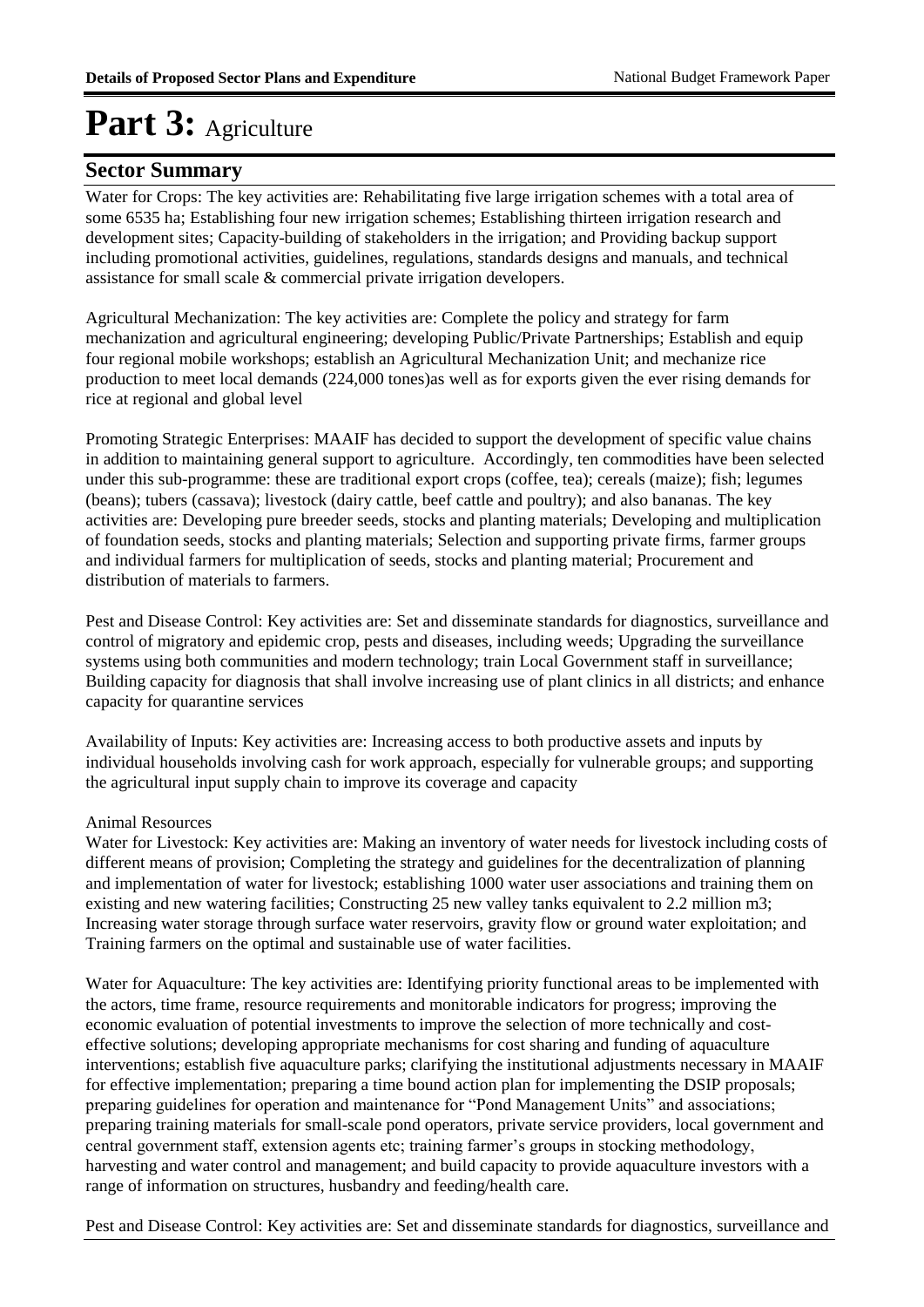#### **Sector Summary**

control of epidemic, livestock and fisheries pests and diseases; upgrading the surveillance systems using both communities and modern technology; train Local Government staff in surveillance; Building capacity for diagnosis involving construction of one veterinary dispensary per sub-county and one lab per district; construction and equipping of four regional laboratory and one national referral/accredited laboratory; equip veterinary dispensaries; train laboratory and epidemiological analytical manpower; and improving checks at border points; strengthen Tsetse and Tick-borne Diseases control unit; and establish Traceability System

Animal Breeding: The government will intensify embryo transfer technology and invest in liquid nitrogen technology for semen production and preservation.

#### Policy, Planning and Support Services

The major activities will include: MAAIF Identify key policy issues through evidence-based research processes; Involve key stakeholders in the policy process through consultation; Formulate programmes and projects in respect of outstanding priority areas under DSIP for implementation in the sector; Prioritize a livestock policy (including livestock in pastoral areas) to provide guidance for the development and revision of the various strategies and investment programmes in the sub-sector; Develop sector planning guidelines for investment in line with the DSIP; Support local governments in improving their sector planning and budgeting processes; and Monitor and evaluate policy implementation in order to draw lessons for feeding back into policy review and formulation.

NARO: In spite of a reduction in funding over the medium term, it is expected that the number of new technologies generated will increase by 38%.

NAADS Secretariat: Support for agri-processing/value addition units is set to increase by 50% over the medium term from its 2009/10 levels, but other outputs will be maintained at current levels.

Cotton Development Organization: The forecasted levels of seed procurement and production and acreage planted will remain broadly constant. It is therefore expected that production of bales of lint will be largely consistent with current levels, although an improvement in quality is expected as results borne by the provision of pesticides and spray pumps are realized.

Coffee Development Authority: Similarly, the number of coffee seedlings produced stands to remain broadly at FY2009/10 quantities. However, an increase in quality control measures including pest control will result in an increase in the number of bags of coffee certified for export by 125% by 2013.

#### Local Governments (Agricultural Advisory services),

NAADS will continue to form sub-country farmer for a, technology development sites will be established and agro-processing units will be equipped at the District level.

#### Local Governments (District Production Services)

Implement the proposes structure for District Production Department; Increase construction of cattle-based infrastructure by 50% and double the number of livestock vaccinated as resources across the sector are prioritized for disease control.

#### *Unit Costs for Key Services*

The cost of installation of infrastructure is presented as follows

Fish landing sites: where each would cost UGX 350,000,000. This cost involve cost of the following amenities water, toilets, stalls, power, stores, fencing, slabs and waste pits.

Slaughter slab of 25msq is estimated to cost UGX 25,000,000. This cost includes the cost of the following: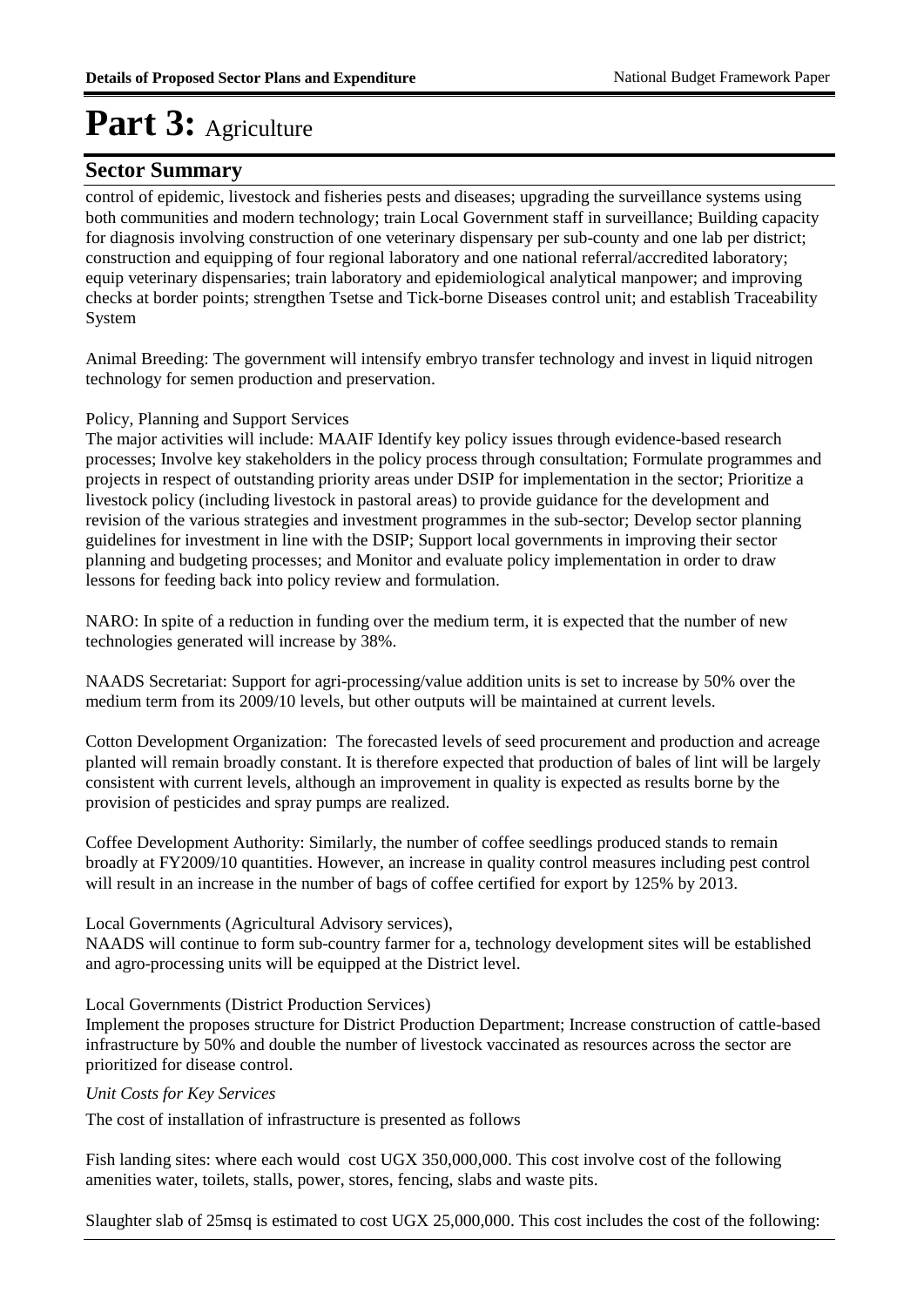#### **Sector Summary**

a market, a store, slabs, toilets and waste pits 

Dipping tank of 20,000 litre capacity: It is estimated to cost UGX 80,000,000. This includes the cost of the following a latrine, water, weighing scale, holding enclosure, offloading ramp and waste pit.

Valley dam: Each costs UGX 800,000,000

Plant clinic unit cost is UGX 2,000,000

Fisheries: 1000msq pond, unit cost is estimated at UGX 6,000,000. The pond construction includes a cage and other inputs

#### **Table S2.3: Key Unit Costs of Services in the Sector (Shs '000)**

| <b>Unit Cost</b><br><b>Description</b>                                                 | <b>Actual</b><br>2008/09 | <b>Planned</b><br>2009/10 | <b>Proposed</b><br>2010/11 | <b>Costing Assumptions and Reasons for any Changes</b><br>and Variations from Plan                                                                              |  |  |  |  |  |
|----------------------------------------------------------------------------------------|--------------------------|---------------------------|----------------------------|-----------------------------------------------------------------------------------------------------------------------------------------------------------------|--|--|--|--|--|
| Vote: 010 Ministry of Agriculture, Animal & Fisheries                                  |                          |                           |                            |                                                                                                                                                                 |  |  |  |  |  |
| Vote Function:0101 Crops<br><b>Quality Assurance</b><br>System along Value<br>Chain    | 86,804                   | 86,968                    | 87,580                     | Inflation                                                                                                                                                       |  |  |  |  |  |
| Policies, plans,<br>strategies and<br>Guidelines/manuals                               | 80,000                   | 132,229                   | 158,700                    | More consultations with stake holders, increasing cost<br>of consultancies and inflation.                                                                       |  |  |  |  |  |
| Plant clinics                                                                          | 2,000                    | 2,000                     | 2,500                      | Use of local materials, farmers participation in the<br>construction and increasing cost of materials                                                           |  |  |  |  |  |
| Medium Irrigation<br>schemes                                                           | 4,243,250                | 4,243,250                 | 5,000,000                  | Study/Assessment; Design; construction; monitoring<br>and supervision.                                                                                          |  |  |  |  |  |
| Demonstration sites at<br>the sub county                                               | 8,000                    | 8,000                     | 12,000                     | Demonstration for Crops for extension and control of<br>pest and diseases in 5 acre piece of land. This involves<br>even land purchase. Increased cost of land. |  |  |  |  |  |
| Crop Pest and Disease<br>Interventions                                                 | 200,000                  | 213,333                   | 233,333                    | Inflation                                                                                                                                                       |  |  |  |  |  |
| Vote Function:0102 Animal Resources                                                    |                          |                           |                            |                                                                                                                                                                 |  |  |  |  |  |
| Livestock market<br>construction                                                       | 400,000                  | 400,000                   | 500,000                    | Holding ground, waste pit, pit latrine, enclosure.<br>Increasing cost of materials                                                                              |  |  |  |  |  |
| Development of<br>Policies, laws,<br>guidelines, plans and<br>strategies               | 80,302                   | 80,956                    | 80,956                     | Consultations, field visists, validations                                                                                                                       |  |  |  |  |  |
| Dam construction                                                                       | 800,000                  | 800,000                   | 500,000                    | Assessment, studies and construction. Increasing cost<br>of consultancies.                                                                                      |  |  |  |  |  |
| Dairy regulation and<br>development (average<br>cost of 1 intervention)                | 2,371                    | 2,820                     | 3,075                      | Inspections, certifications, trainings,<br>licencing, personnel costs. Increasing costs.                                                                        |  |  |  |  |  |
| Construction of fish<br>landing site                                                   | 2,000,000                | 2,174,833                 | 2,984,625                  | Fish landing site constructions, and weed control.<br>Increasing cost of materials.                                                                             |  |  |  |  |  |
| Animal vector,<br>parasites and disease<br>control (average cost of<br>1 intervention) | 196,875                  | 194,000                   | 194,353                    | Each intervention covers major vectors, parasites and<br>diseases.                                                                                              |  |  |  |  |  |
| Animal                                                                                 | 1,075                    | 1,075                     | 1,003                      | Semen, liquid nitrogen, embyo transfers, breeder<br>stock. Cost variation due to economies of scale.                                                            |  |  |  |  |  |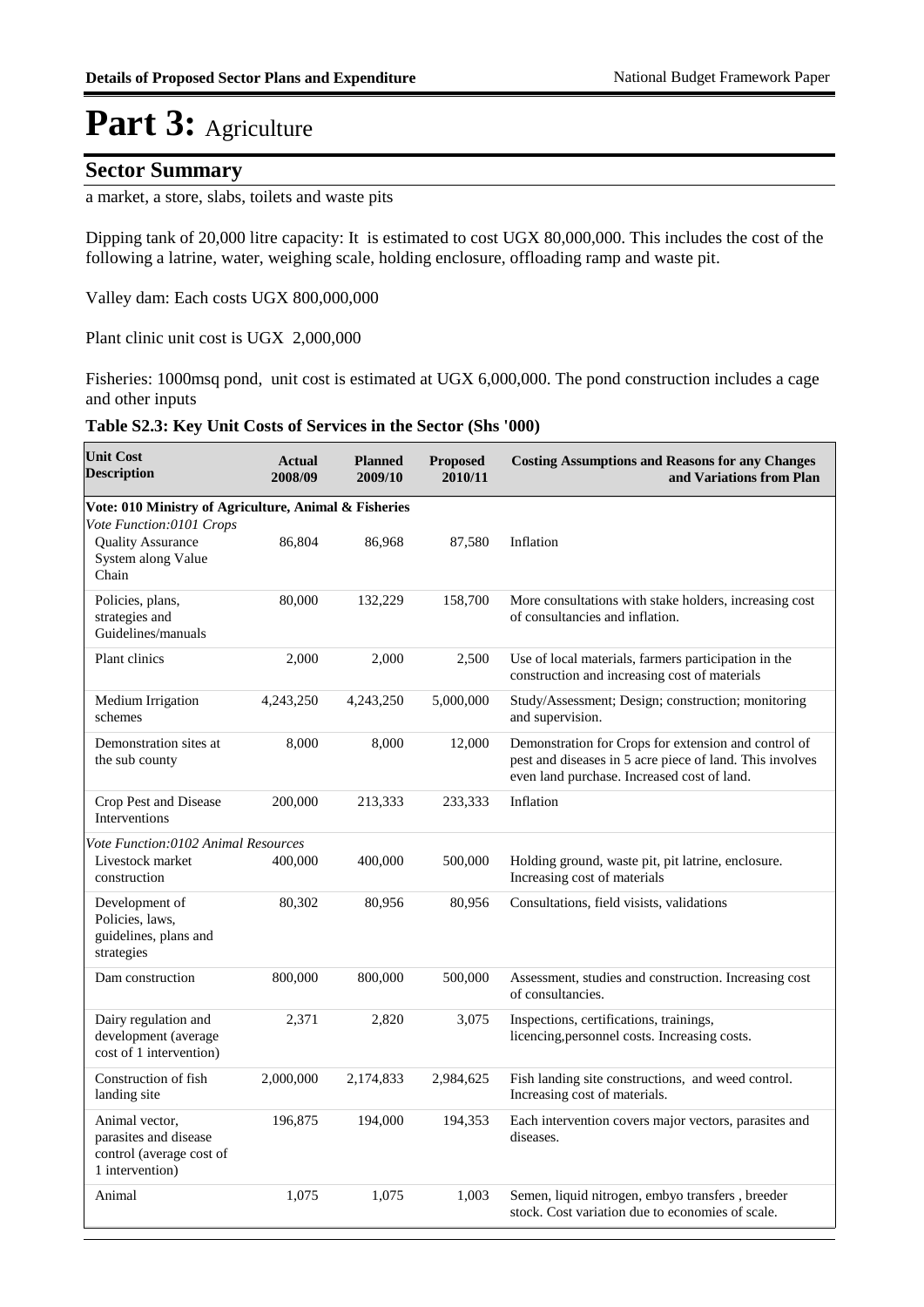#### **Sector Summary**

#### **(iii) Plans to Improve Sector Performance**

#### High level of pests, vectors and diseases

For both Crop and Animal Resources Vote, the focus will be on the control of pests, vectors and diseases. This will be pursued through the following: implementing MAAIF Institutional Development Strategy 2010- 2020 involving recruiting and training requisite personnel; building capacity for diagnosis, Strengthen tsetse and tick-borne Diseases control unit; and establish traceability system; enforce the quarantine regime; popularize use of plant clinics; strengthen surveillance and reporting; enforce standards and create awareness and increase support to Local Governments. Further, review and formulation of policies and regulations pertaining to pest and disease control will be made.

Over exploitation of fish stocks: To reverse the declining fortunes of the fishing industry, Government will focus on strengthening controls of illegal fishing, promoting and supporting aquaculture and cage farming, especially of tilapia, and stocking of small water bodies including dams. Emphasis will also be placed on ensuring fish quality at all levels.

Low levels of adoption of improved technology: Ugandan agriculture is characterized by low yields and this is partly a function of low application of modern technology. Government will focus primarily on Generation of new technologies, practices and strategies; and improving uptake of new technology and knowledge by strengthening NARO and NARS capacities.

Inadequate focus of advisory services for poor and marginalized farmers: A second phase of the NAADS programme will start in 2010. To ensure adequate focus of advisory services for all farmers, NAADS will be reformed with emphasis on: Enhancing the capacity of farmers and farmers' groups to make choices and implement decisions that affect their livelihoods; Improving access to new technologies and information; Delivering appropriate advisory services and information; Improving the quality assurance of advisory services through setting standards and ensuring compliance; develop agricultural enterprises along their value chains.

| 2009/10 Planned Actions:                                                                                       | 2009/10 Actions by Dec:                                                                                                                                                                                                                                            | 2010/11 Planned Actions:                                                                                                                                                                                                                                                                   | <b>MT Strategy:</b>                                                            |  |  |  |  |  |  |
|----------------------------------------------------------------------------------------------------------------|--------------------------------------------------------------------------------------------------------------------------------------------------------------------------------------------------------------------------------------------------------------------|--------------------------------------------------------------------------------------------------------------------------------------------------------------------------------------------------------------------------------------------------------------------------------------------|--------------------------------------------------------------------------------|--|--|--|--|--|--|
| Sector Performance Issue: High level of Pests, vectors and diseases                                            |                                                                                                                                                                                                                                                                    |                                                                                                                                                                                                                                                                                            |                                                                                |  |  |  |  |  |  |
| Vote: 010 Ministry of Agriculture, Animal & Fisheries                                                          |                                                                                                                                                                                                                                                                    |                                                                                                                                                                                                                                                                                            |                                                                                |  |  |  |  |  |  |
| Vote Function: 01 01 Crops                                                                                     |                                                                                                                                                                                                                                                                    |                                                                                                                                                                                                                                                                                            |                                                                                |  |  |  |  |  |  |
| Improved monitoring and<br>surveillance                                                                        | Technical back up to the<br>districts to control crop<br>epidemic pests and diseases<br>implemented(ii)Staff trained in<br>the control of epidemic pests<br>and diseases like BBW,<br>CBSD, Napier Grass Stunt<br>Disease, variegated hoppers,<br>Army worms, etc. | <b>Technical back up to at least</b><br>50 districts to control 8 crop<br>epidemic pests and diseases,<br>Staff training in the control of<br>epidemic pests and diseases<br>(BBW, CBSD, Napier Grass<br><b>Stunt Disease, variegated</b><br>hoppers, Army worms,<br>Hornworm)             | Improved monitoring and<br>surveillance of pests and<br>diseases.              |  |  |  |  |  |  |
| Vote Function: 01 02 Animal Resources                                                                          |                                                                                                                                                                                                                                                                    |                                                                                                                                                                                                                                                                                            |                                                                                |  |  |  |  |  |  |
| Increase inspection and<br>surveillance levels of disease<br>occurrence. (MAAIF Crops<br>and Animal Resources) | Vaccinate 16,000,000<br>chickens against NCD,<br>600,000 cattle against FMD,<br>500,000 cattle against LSD,<br>400,000 cattle against<br>Brucellosis. Operate 14<br>Animal check points, Procure<br>1600 spray pumps, Procure<br>5070 litres of glossine.          | Procure 500,000 doses FMD,<br>300,000 doses CBPP, 250,000<br>doses of rabies vaccines,<br>30,000 doses of ECF, 10,000<br>ear tags appilcators. Vaccinate<br>500,000 heads of cattle against<br>FMD, 300,000 against CBPP,<br>250,000 pets against<br>rabies, 30,000 cattle against<br>LSD. | Implement disease control<br>strategy and measures as<br>outlined in the DSIP. |  |  |  |  |  |  |
| Vote Function: 01 49 Policy, Planning and Support Services                                                     |                                                                                                                                                                                                                                                                    |                                                                                                                                                                                                                                                                                            |                                                                                |  |  |  |  |  |  |

| Table S2.4: Specific 2010/11 Actions and Medium Term Strategy to Improve Sector Performance |  |
|---------------------------------------------------------------------------------------------|--|
|---------------------------------------------------------------------------------------------|--|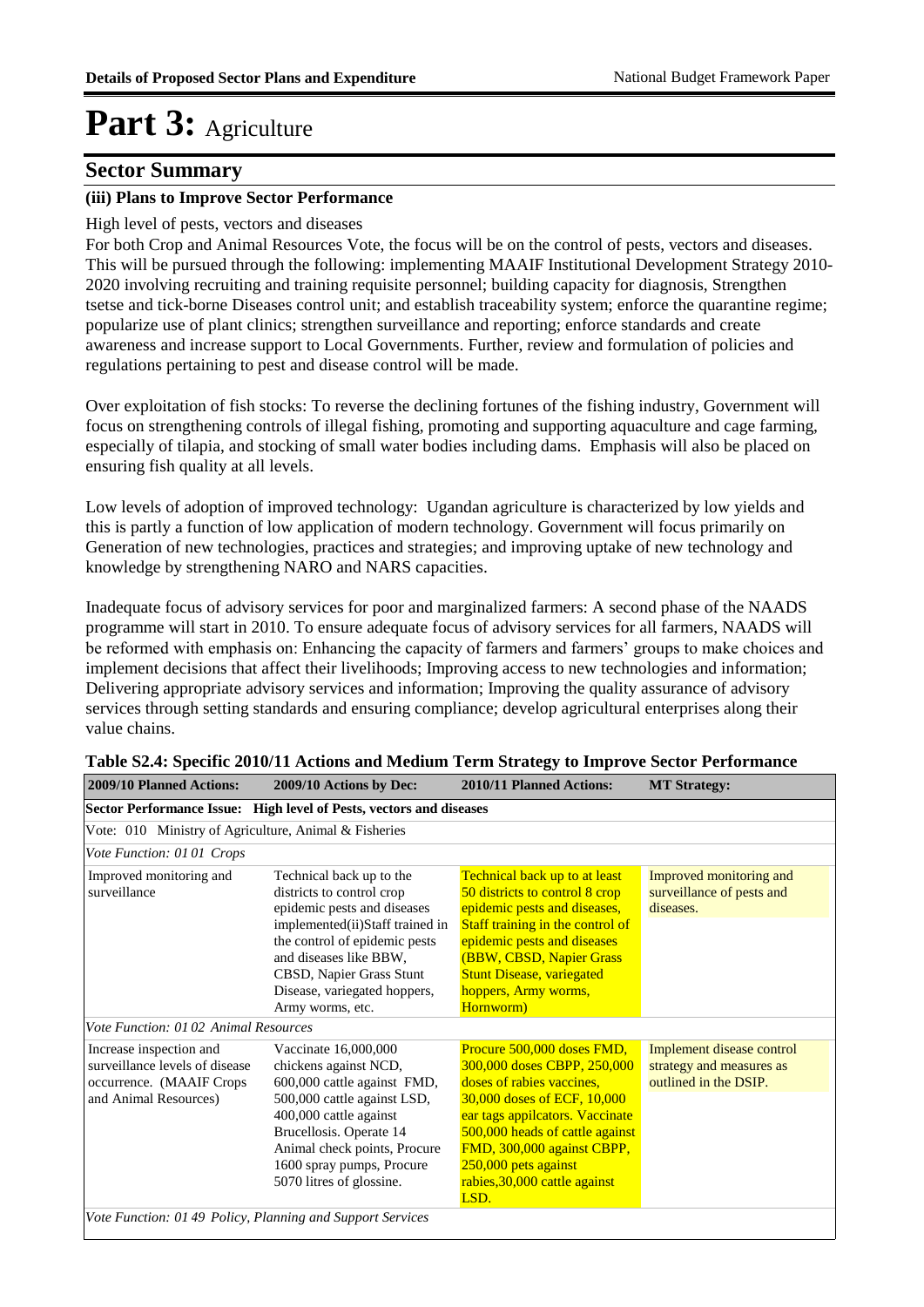|  | <b>Sector Summary</b> |
|--|-----------------------|
|--|-----------------------|

| 2009/10 Planned Actions:                                                                                                                                                | 2009/10 Actions by Dec:                                                                                                                                                                                                                       | 2010/11 Planned Actions:                                                                                                                                                                                                                                                                                               | <b>MT Strategy:</b>                                                                                                                                                                                                        |
|-------------------------------------------------------------------------------------------------------------------------------------------------------------------------|-----------------------------------------------------------------------------------------------------------------------------------------------------------------------------------------------------------------------------------------------|------------------------------------------------------------------------------------------------------------------------------------------------------------------------------------------------------------------------------------------------------------------------------------------------------------------------|----------------------------------------------------------------------------------------------------------------------------------------------------------------------------------------------------------------------------|
|                                                                                                                                                                         | Developed Agricultural<br><b>Information and Statistics</b><br>Framework; Assessed data<br>needs and established<br>inventory in 40 districts;<br>Developed structure for<br>agricultural statistics.                                         | <b>Implement Agricultural</b><br><b>Information and Statistics</b><br>Framework; Implement<br>structure for Agricultural<br>Statistics in all districts.                                                                                                                                                               | Elevation of the statistic<br>section to divisional status to<br>enhance data collection and<br>analysis by a larger staff.<br>Establish regional statistical<br>officers to coordinate data<br>collection in the regions. |
| Vote: 160 Uganda Coffee Development Authority                                                                                                                           |                                                                                                                                                                                                                                               |                                                                                                                                                                                                                                                                                                                        |                                                                                                                                                                                                                            |
| Vote Function: 01 53 Coffee Development                                                                                                                                 |                                                                                                                                                                                                                                               |                                                                                                                                                                                                                                                                                                                        |                                                                                                                                                                                                                            |
| Funds are required to<br>multiply/propagate the eight<br>lines of robusta coffee<br>resistant to CWD which were<br>identified by the Coffee<br>Research Centre (COREC). | Support has been provided to<br>coffee research by training two<br>students in tissue culture<br>technology in France. Efforts<br>were directed towards the<br>control of new pests and<br>diseases in the Robusta coffee<br>producing areas. | More support will be put<br>towards coffee research to<br>enable the propagation of the<br>8 coffee wilt disease resistant<br>lines. Attention to begiven to<br>the control of outbreaks of<br>new pests and diseases.                                                                                                 | Some limited support is being<br>provided for the establishment<br>of CWD resistant mother<br>gardens. More funds are<br>required to make this a fully<br>fledged programme.                                               |
| Vote: 500 501-850 Local Governments                                                                                                                                     |                                                                                                                                                                                                                                               |                                                                                                                                                                                                                                                                                                                        |                                                                                                                                                                                                                            |
| Vote Function: 01 82 District Production Services                                                                                                                       |                                                                                                                                                                                                                                               |                                                                                                                                                                                                                                                                                                                        |                                                                                                                                                                                                                            |
| Increased in service training<br>for key LG staff in production<br>departments through<br>monetary reallocations.                                                       | Trainings for famers at parish<br>level on disease and pest<br>control. Production staff were<br>availed with vaccines to<br>combat major diseases (i.e.<br>NCD, Foot and Mouth)                                                              | Deepen and broaden farmer<br>training on disease and pest<br>control in order to reach more<br>farmers and improve the<br>indepth understanding of<br>disease control.                                                                                                                                                 | Ensure that all staff are trained<br>on up-to-date farming and<br>disease control techniques.                                                                                                                              |
|                                                                                                                                                                         | Sector Performance Issue: Inadequate focus of advisory services for poor and margionalised farmers                                                                                                                                            |                                                                                                                                                                                                                                                                                                                        |                                                                                                                                                                                                                            |
| Vote: 010 Ministry of Agriculture, Animal & Fisheries                                                                                                                   |                                                                                                                                                                                                                                               |                                                                                                                                                                                                                                                                                                                        |                                                                                                                                                                                                                            |
| Vote Function: 01 49 Policy, Planning and Support Services                                                                                                              |                                                                                                                                                                                                                                               |                                                                                                                                                                                                                                                                                                                        |                                                                                                                                                                                                                            |
| Strengthening M&E capacity                                                                                                                                              | Quarterly M & E reports<br>produced, Annual Monitoring<br>and National Livestock<br>Improvement Project, Framing<br>in Tsetse Controlled Areas<br>Project, Farm Income<br>enhancement and Forestry<br>Conservation research ToR<br>developed. | Undertake regular M&E<br>surveys and on-the- spot<br>assessment; baseline, midterm<br>reviews and final evaluations;<br>Undertake performance review<br>of MAAIF.                                                                                                                                                      | Elevation of the M&Edivision<br>to departmental status to<br>strengthening M&E function,<br>fully utilising improved data<br>collection.                                                                                   |
| Vote: 152 NAADS Secretariat                                                                                                                                             |                                                                                                                                                                                                                                               |                                                                                                                                                                                                                                                                                                                        |                                                                                                                                                                                                                            |
| Vote Function: 01 54 Agriculture Advisory Services                                                                                                                      |                                                                                                                                                                                                                                               |                                                                                                                                                                                                                                                                                                                        |                                                                                                                                                                                                                            |
| Hold public awareness events<br>on the requirements, benefits<br>and modalties for public<br>private partnership (PPP)                                                  | Awaiting completion of<br>NAADS phase II design                                                                                                                                                                                               | Hold public awareness events<br>on the requirements, benefits<br>and modalties for public<br>private partnership (PPP)                                                                                                                                                                                                 | Influence policy to provide for<br>incentive mechanisms to<br>render PPP attractive                                                                                                                                        |
|                                                                                                                                                                         | Sector Performance Issue: Low levels of adoption of improved technology                                                                                                                                                                       |                                                                                                                                                                                                                                                                                                                        |                                                                                                                                                                                                                            |
| Vote: 010 Ministry of Agriculture, Animal & Fisheries                                                                                                                   |                                                                                                                                                                                                                                               |                                                                                                                                                                                                                                                                                                                        |                                                                                                                                                                                                                            |
| Vote Function: 01 01 Crops                                                                                                                                              |                                                                                                                                                                                                                                               |                                                                                                                                                                                                                                                                                                                        |                                                                                                                                                                                                                            |
| Irrigation study                                                                                                                                                        | Studies on the rehabilitation of<br>4 irrigation schemes (Agoro,<br>Olweny, Mubuku and Doho)<br>undertaken                                                                                                                                    | <b>Procure contruction firms for</b><br>the rehabilitation of the 4<br><b>Irrigation schemes (Agoro,</b><br>Olweny, Mubuku and Doho)<br>and commencement of<br>rehabilitation. Finalise Water<br>for Agricultural Production<br>Policy; Implement other<br><b>Water for Agriculture</b><br><b>Production Projects.</b> | Full implementation of WfAP<br>policies and strategies as<br>outlined in the DSIP.                                                                                                                                         |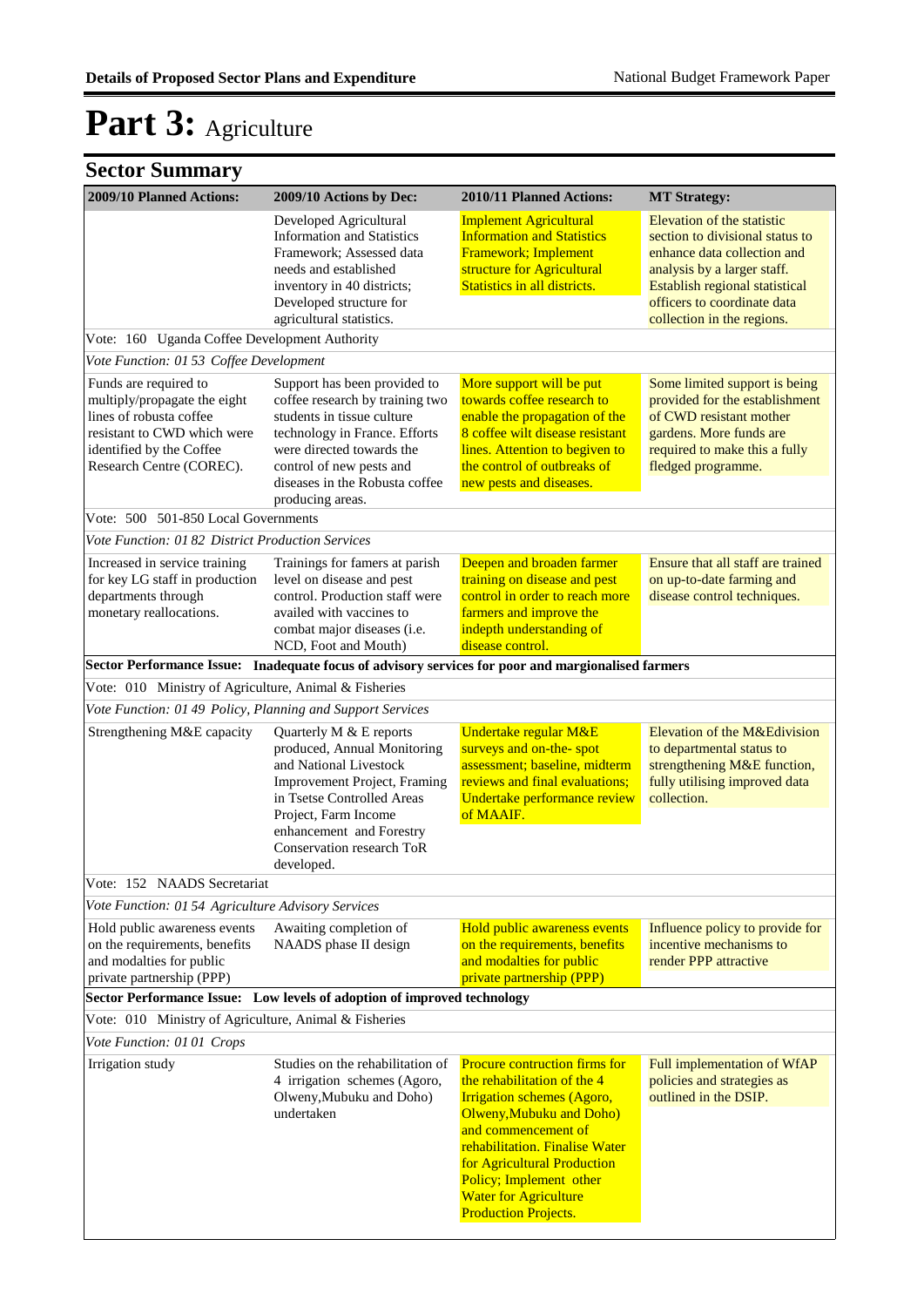| 2009/10 Planned Actions:                                                                                                                                                                                                                                                       | 2009/10 Actions by Dec:                                                                                                                                                                                      | 2010/11 Planned Actions:                                                                                                                                                               | <b>MT Strategy:</b>                                                                                                                                                                                            |
|--------------------------------------------------------------------------------------------------------------------------------------------------------------------------------------------------------------------------------------------------------------------------------|--------------------------------------------------------------------------------------------------------------------------------------------------------------------------------------------------------------|----------------------------------------------------------------------------------------------------------------------------------------------------------------------------------------|----------------------------------------------------------------------------------------------------------------------------------------------------------------------------------------------------------------|
| Vote: 142 National Agricultural Research Organisation                                                                                                                                                                                                                          |                                                                                                                                                                                                              |                                                                                                                                                                                        |                                                                                                                                                                                                                |
| Vote Function: 01 51 Agricultural Research                                                                                                                                                                                                                                     |                                                                                                                                                                                                              |                                                                                                                                                                                        |                                                                                                                                                                                                                |
| Improved interface between<br>NAADS and NARO both at<br>planning and implementation<br>levels (Consultative Meetings<br>and draft reports) and<br>undertake socio-economic<br>studies to investigate reasons<br>for low a.doption of<br>improved high yielding<br>technologies | Facilitated consultation<br>meetings between NARO and<br>NAADS mainly for planning<br>the next phase; Conducted an<br>Impact assessment study of<br>NARO's technologies                                      |                                                                                                                                                                                        | Implement institutional<br>reforms resulting from studies<br>and report findings.                                                                                                                              |
| Recruit and train staff in<br>multiplication and<br>dissemination of technologies.                                                                                                                                                                                             | 24 staff recruited and a<br>training plan prepared for the<br>rest of the financial year                                                                                                                     | Recruit and train more staff in<br>research to enable efficient<br>development, multiplication<br>and dissemination of<br>technologies.                                                | Recruit 263 by 2014, 40% of<br>staff to have doctorates, 55%<br>to have masters and 5% to<br>have bachelors.                                                                                                   |
| Vote: 152 NAADS Secretariat                                                                                                                                                                                                                                                    |                                                                                                                                                                                                              |                                                                                                                                                                                        |                                                                                                                                                                                                                |
| Vote Function: 01 54 Agriculture Advisory Services                                                                                                                                                                                                                             |                                                                                                                                                                                                              |                                                                                                                                                                                        |                                                                                                                                                                                                                |
| <b>NAADS</b> Secretariat will<br>develop guidelines for<br>multiplication of planting and<br>stocking materials.<br>Promote training for input                                                                                                                                 | Guidelines developed for seed/<br>planting and stocking material<br>multiplication; the training of<br>input dealers and stockists will<br>be conducted in the 3rd and<br>4th quarters of the financial      | <b>Work with MAAIF, NARO</b><br>and other public private sector<br>to implement the seed/planting<br>and stocking materials;<br>promote training for input<br>dealers and stockists to | Work with the public and<br>private sectors to increase<br>supply of improved planting<br>and stocking materials.                                                                                              |
| dealers and stockists to<br>address the stocking                                                                                                                                                                                                                               | year                                                                                                                                                                                                         | address stocking material<br>shortfalls                                                                                                                                                |                                                                                                                                                                                                                |
| Vote: 500 501-850 Local Governments                                                                                                                                                                                                                                            |                                                                                                                                                                                                              |                                                                                                                                                                                        |                                                                                                                                                                                                                |
| Vote Function: 01 81 Agriculture Advisory Services                                                                                                                                                                                                                             |                                                                                                                                                                                                              |                                                                                                                                                                                        |                                                                                                                                                                                                                |
| Farmers finalise preparation<br>of work plans and budgets<br>and receive approval by the<br>respective Councils in the<br>fourth quarter of the<br>preceding financial year to<br>access improved technologies.                                                                | Workplans and budgets were<br>prepared and approved by<br>their respectives councils in a<br>timely manner. Funds for<br>procurement of planting and<br>stocking materials were<br>released to sub-counties. | Continue to ensure practice of<br>timely planning is undertaken,<br>release of funds harmonised<br>with plans and seasons.                                                             | Adequate planting and<br>stocking materials are<br>procured and delivered to the<br>farmers at the right time;<br>lobby MFPED to uphold the<br>practice of releasing funds in<br>conformity with crop seasons. |
| Sector Performance Issue: Over exploitation of fish stocks                                                                                                                                                                                                                     |                                                                                                                                                                                                              |                                                                                                                                                                                        |                                                                                                                                                                                                                |
| Vote: 010 Ministry of Agriculture, Animal & Fisheries                                                                                                                                                                                                                          |                                                                                                                                                                                                              |                                                                                                                                                                                        |                                                                                                                                                                                                                |
| Vote Function: 01 02 Animal Resources                                                                                                                                                                                                                                          |                                                                                                                                                                                                              |                                                                                                                                                                                        |                                                                                                                                                                                                                |
| Increase inspection and<br>surveillance of all Fisheries<br>by 20% on previous year<br>Promotion of aquaculture<br>(caging and fish pond                                                                                                                                       | CAS for lake George<br>conducted in November,<br>Study tour to Egyptian<br>Cooperatives in October,<br>monitored fish farmers'                                                                               | Reduce aquatic weed<br>infestations on 4 water bodies;<br>support provision of on-farm<br>water for fish. Fishing<br>Licensing controls to be                                          | Scale up implementation of<br><b>Fisheries Policy and Strategy</b><br>Implement institutional<br>reforms                                                                                                       |
| farming)<br>Restocking of depleted fish<br>stocks                                                                                                                                                                                                                              | performance in Eastern<br>Uganda, 58,086 applicants for<br>fishing activities (licensing)<br>vetted and licensed.                                                                                            | transferred from CG to LG to<br>enhance better management.<br><b>Restrictions on fishing in Lake</b><br>Albert.                                                                        |                                                                                                                                                                                                                |
| Vote Function: 01 49 Policy, Planning and Support Services                                                                                                                                                                                                                     |                                                                                                                                                                                                              |                                                                                                                                                                                        |                                                                                                                                                                                                                |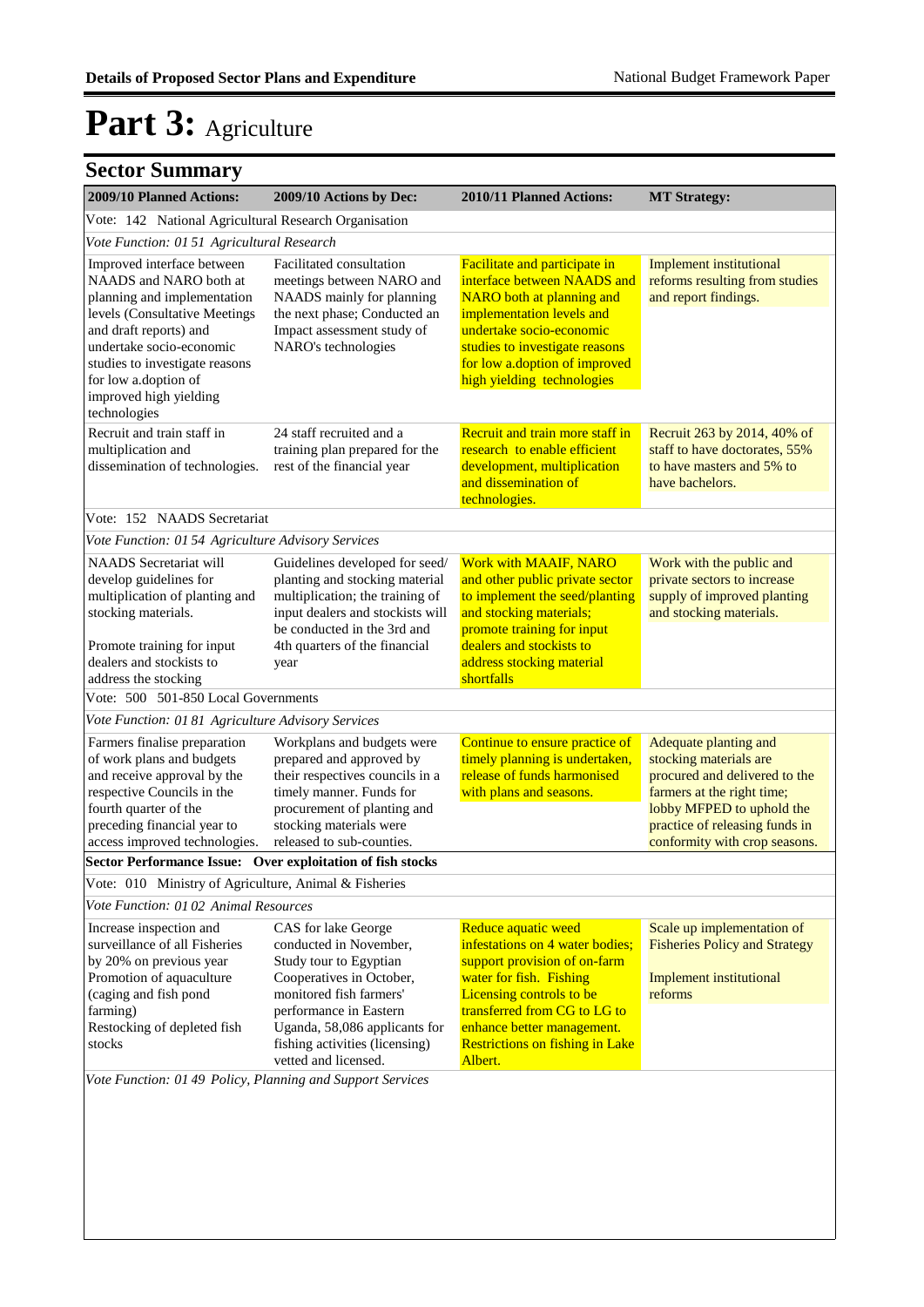### **Sector Summary**

| <b>2009/10 Planned Actions:</b>                                                                                                                                                                                                                                                                                                                                                                                                                                             | 2009/10 Actions by Dec:                                                                                       | 2010/11 Planned Actions:                                                                                                                                                    | <b>MT Strategy:</b>                                                                       |
|-----------------------------------------------------------------------------------------------------------------------------------------------------------------------------------------------------------------------------------------------------------------------------------------------------------------------------------------------------------------------------------------------------------------------------------------------------------------------------|---------------------------------------------------------------------------------------------------------------|-----------------------------------------------------------------------------------------------------------------------------------------------------------------------------|-------------------------------------------------------------------------------------------|
| <b>Formulated MAAIF</b><br>Institutional restructuring,<br>Amend the NAADS Act in<br><b>Institutional Development</b><br>Strategy; Fiiled 28 vaccant<br>line with current Government<br>posts; Finalised MAAIF<br>policy that includes an<br>improved an incentive<br>Functional Analysis; Provided<br>mechanism for the additional<br>policy guidance on<br>Conversion of Traditional<br>recruitment.<br>Extension to NAADS:<br>Initiated review of NAADS<br>and NAADS Act |                                                                                                               | <b>Finalise review of NAADS;</b><br>Guide the conversion of<br><b>Traditional Extension staff to</b><br><b>NAADS</b> ; Implement MAAIF<br><b>Functional Analysis Report</b> | Oversee the recruitment and<br>incentive process and follow<br>up internal restructuring. |
| Vote: 500 501-850 Local Governments                                                                                                                                                                                                                                                                                                                                                                                                                                         |                                                                                                               |                                                                                                                                                                             |                                                                                           |
| <i>Vote Function: 0182 District Production Services</i>                                                                                                                                                                                                                                                                                                                                                                                                                     |                                                                                                               |                                                                                                                                                                             |                                                                                           |
| Increase inspection and<br>surveillance of all fisheries by<br>20% on previous year.                                                                                                                                                                                                                                                                                                                                                                                        | Dissemination of licensing<br>guidelines to sub-county<br>leaders. Stepped up<br>monitoring and inspection of | <b>Recruitment of staff:</b><br>increasing inspection visits<br>and surveillance of 5 major<br>water bodies.                                                                | Scale up implementation of<br>fisheries policies and strategy<br>Implement institutional  |
| Promotion of aquaculture                                                                                                                                                                                                                                                                                                                                                                                                                                                    | all landing sites. Promotion of                                                                               | <b>Continuition of sustainable</b>                                                                                                                                          | reforms through elevation of                                                              |
| (caging and fish pond<br>farming)                                                                                                                                                                                                                                                                                                                                                                                                                                           | sustainable aquaculture<br>production through farmer                                                          | aquaculture promotion<br>through enhanced farmer                                                                                                                            | fisheries department to<br>directorate status.                                            |
|                                                                                                                                                                                                                                                                                                                                                                                                                                                                             | trainings and fish-fry                                                                                        | training, establishment of                                                                                                                                                  |                                                                                           |
|                                                                                                                                                                                                                                                                                                                                                                                                                                                                             | information provision.                                                                                        | private commercial fry                                                                                                                                                      |                                                                                           |
|                                                                                                                                                                                                                                                                                                                                                                                                                                                                             |                                                                                                               | production in E&N Uganda.                                                                                                                                                   |                                                                                           |

#### *S3 Proposed Budget Allocations for 2010/11 and the Medium Term*

*This section sets out the proposed sector budget allocations for 2010/11 and the medium term, including major areas of expenditures and any notable changes in allocations.* 

#### **Table S3.1: Past Expenditure and Medium Term Projections by Vote Function**

|                                                              |                    | 2009/10                |                            | <b>MTEF Budget Projections</b> |         |         |
|--------------------------------------------------------------|--------------------|------------------------|----------------------------|--------------------------------|---------|---------|
|                                                              | 2008/09<br>Outturn | Appr.<br><b>Budget</b> | Spent by<br><b>End Dec</b> | 2010/11                        | 2011/12 | 2012/13 |
| Vote: 010 Ministry of Agriculture, Animal & Fisheries        |                    |                        |                            |                                |         |         |
| 0101 Crops                                                   | N/A                | 44.436                 | N/A                        | 65.193                         | 67.370  | 63.770  |
| 0102 Animal Resources                                        | N/A                | 69.497                 | N/A                        | 74.198                         | 69.767  | 66.093  |
| 0149 Policy, Planning and Support Services                   | N/A                | 7.299                  | N/A                        | 21.032                         | 27.087  | 26.306  |
| <b>Total for Vote:</b>                                       | N/A                | 121.232                | N/A                        | 160.423                        | 164.224 | 156.169 |
| <b>Vote: 142 National Agricultural Research Organisation</b> |                    |                        |                            |                                |         |         |
| 0151 Agricultural Research                                   | N/A                | 45.363                 | N/A                        | 30.987                         | 38.582  | 47.231  |
| <b>Total for Vote:</b>                                       | N/A                | 45.363                 | N/A                        | 30.987                         | 38.582  | 47.231  |
| <b>Vote: 152 NAADS Secretariat</b>                           |                    |                        |                            |                                |         |         |
| 0154 Agriculture Advisory Services                           | 16.601             | 16.997                 | 12.000                     | 18.887                         | 23.553  | 29.043  |
| <b>Total for Vote:</b>                                       | 16.601             | 16.997                 | 12.000                     | 18.887                         | 23.553  | 29.043  |
| Vote: 155 Uganda Cotton Development Organisation             |                    |                        |                            |                                |         |         |
| 0152 Cotton Development                                      | 20.519             | 7.700                  | N/A                        | 7.940                          | 10.170  | 13.169  |
| <b>Total for Vote:</b>                                       | 20.519             | 7.700                  | N/A                        | 7.940                          | 10.170  | 13.169  |
| Vote: 160 Uganda Coffee Development Authority                |                    |                        |                            |                                |         |         |
| 0153 Coffee Development                                      | 0.877              | 8.346                  | N/A                        | 7.858                          | 9.282   | 11.016  |
| <b>Total for Vote:</b>                                       | 0.877              | 8.346                  | N/A                        | 7.858                          | 9.282   | 11.016  |
| Vote: 500 501-850 Local Governments                          |                    |                        |                            |                                |         |         |
| 0181 Agriculture Advisory Services                           | 81.236             | 117.236                | 58.618                     | 117.236                        | 127.131 | 149.557 |
| 0182 District Production Services                            | 11.687             | 5.046                  | 2.418                      | 12.696                         | 15.867  | 20.339  |
| <b>Total for Vote:</b>                                       | 92.923             | 122.282                | 61.036                     | 129.932                        | 142.998 | 169.896 |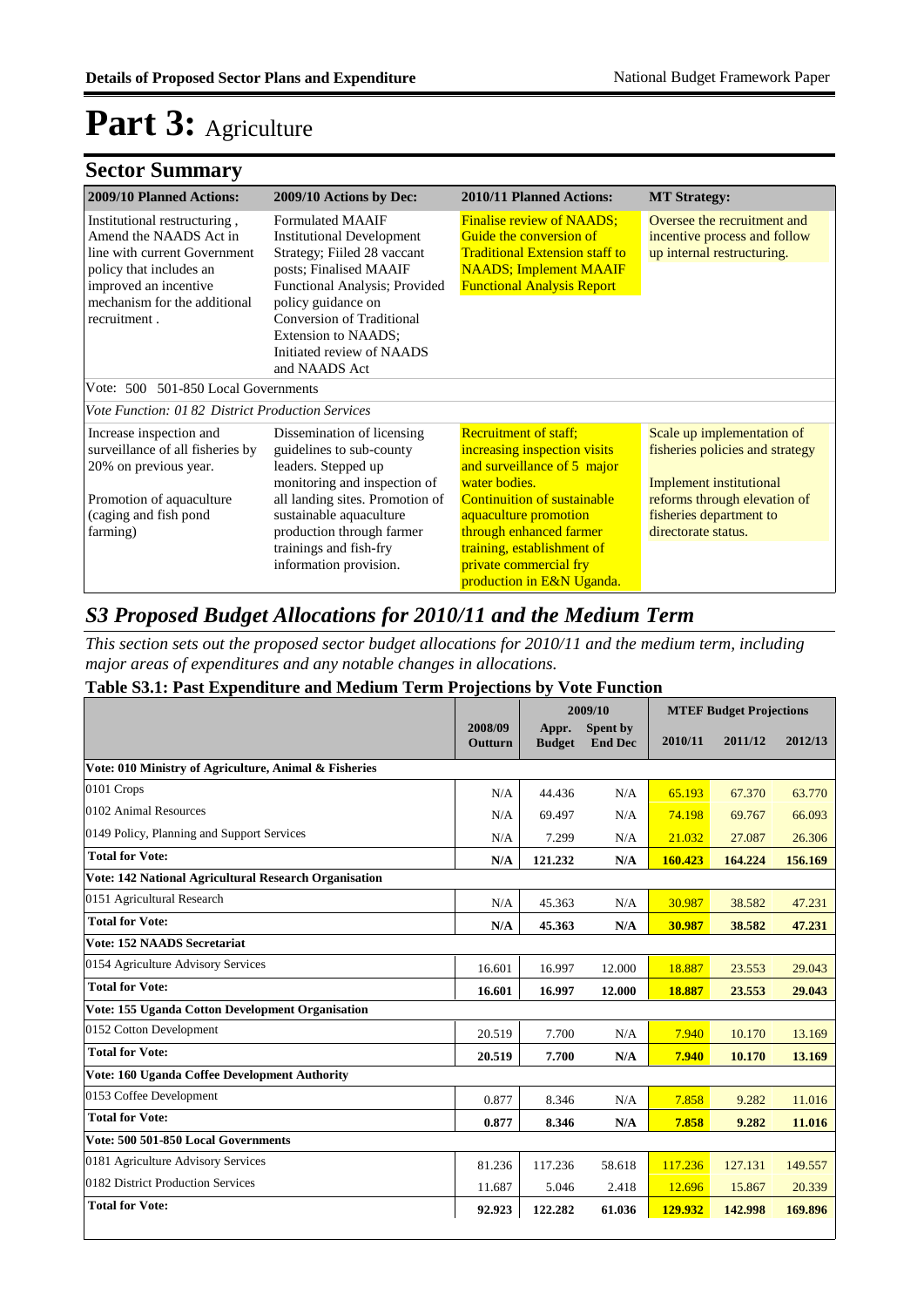#### **Sector Summary**

|                          |                    | 2009/10                |                                   | <b>MTEF Budget Projections</b> |         |         |
|--------------------------|--------------------|------------------------|-----------------------------------|--------------------------------|---------|---------|
|                          | 2008/09<br>Outturn | Appr.<br><b>Budget</b> | <b>Spent by</b><br><b>End Dec</b> | 2010/11                        | 2011/12 | 2012/13 |
| <b>Total for Sector:</b> | N/A                | 321.919                | N/A                               | 356,026                        | 388.809 | 426.524 |

*\* Excluding Taxes and Arrears*

#### **(i) The Total Budget over the Medium Term**

The sector budget is expected to increase 11% to UGX.356.02 Bn for the next budget year and is expected to rise by 32% to UGX.426.524 Bn over the medium term.

#### **(ii) The major expenditure allocations in the sector**

The major expenditures in the sector is agricultural advisory services (Secretariat and Local Governments) which constitutes just under 40% of the sector budget excluding NTR (UGX 136.11 bn). This is followed by Animal Resources; UGX 74.19 billion (21%), Crops; UGX 65.19 billion (18%), Agricultural Research UGX 30.98 billion (9%); Policy, Planning and support Services UGX 21.03 billion (6%): District production services UGX 12.7 billion (3.7%), Uganda Cotton Development Organisation UGX 7.9 billion (2%) and Uganda Coffee Development Authority UGX 7.85 billion (2%).

#### **(iii) The major planned changes in resource allocations within the sector**

The major planned changes in resource allocation are:

In MAAIF, UGX 121.23 billion in FY 2009/10 to UGX 160.42 billion in FY 2010/11. The allocation in the local governments also increased from UGX 5.05 billion in FY 2009/10 to UGX 12.7 billion in FY 2010/11, however the allocation to NARO reduced from UGX 43.65 billion in FY 2009/10 to UGX 28.95 billion in FY 2010/11 due to fall in the donor component. Major reallocations from last financial year, in addition to justifications and the impact this will have on performance are reflected in the table below:

| Proposed changes in 2010/11 Allocations and<br>Outputs from those planned for in 2009/10:                                                        | <b>Justification for proposed Changes in Expenditure and Outputs</b>                                                             |  |  |  |  |  |  |
|--------------------------------------------------------------------------------------------------------------------------------------------------|----------------------------------------------------------------------------------------------------------------------------------|--|--|--|--|--|--|
| Vote: 010 Ministry of Agriculture, Animal & Fisheries                                                                                            |                                                                                                                                  |  |  |  |  |  |  |
| Vote Function:0105 Animal Resources                                                                                                              |                                                                                                                                  |  |  |  |  |  |  |
| 01 02 05 Vector and disease control measures<br>Output:                                                                                          |                                                                                                                                  |  |  |  |  |  |  |
| Change in Allocation (UShs Bn)<br>and the state of the state of the state of the state of the state of the state of the state of the state of th | 12.678 Intensification of disease control measures calling for more resources and                                                |  |  |  |  |  |  |
| The levels of key outputs are targeted to increase by                                                                                            | also the rising cost of implementation.                                                                                          |  |  |  |  |  |  |
| 25% from the current levels in each of the parameters                                                                                            |                                                                                                                                  |  |  |  |  |  |  |
| for vector and disease control                                                                                                                   |                                                                                                                                  |  |  |  |  |  |  |
| Vote Function:0101 Crops                                                                                                                         |                                                                                                                                  |  |  |  |  |  |  |
| Output:<br>01 01 01 Policies, laws, guidelines, plans and strategies                                                                             |                                                                                                                                  |  |  |  |  |  |  |
| Change in Allocation (UShs Bn)                                                                                                                   | 7.020 Time and staffing constraints prevent the sufficient formulation of plans,                                                 |  |  |  |  |  |  |
| <b>Rising costs due to outsourcing to external</b>                                                                                               | strategies and policies. Outsourcing to consultants reduces time taken to                                                        |  |  |  |  |  |  |
|                                                                                                                                                  | consultants and also increased numbers of the outputs formulate policies, allows limited resources (staff time) to be focused in |  |  |  |  |  |  |
| to be realised                                                                                                                                   | other output areas.                                                                                                              |  |  |  |  |  |  |
| Vote Function:0172 Policy, Planning and Support Services                                                                                         |                                                                                                                                  |  |  |  |  |  |  |
| 01 49 72 Government Buildings and Administrative Infrastructure<br>Output:                                                                       |                                                                                                                                  |  |  |  |  |  |  |
| <b>Change in Allocation (UShs Bn)</b>                                                                                                            | 5.755 Rural market infrastracture, Value addition, market access and                                                             |  |  |  |  |  |  |
|                                                                                                                                                  | mechanisation.                                                                                                                   |  |  |  |  |  |  |
| Vote Function:0104 Policy, Planning and Support Services                                                                                         |                                                                                                                                  |  |  |  |  |  |  |
| 01 49 04 Monitoring and evaluating the activities of the sector<br>Output:                                                                       |                                                                                                                                  |  |  |  |  |  |  |
| <b>Change in Allocation (UShs Bn)</b>                                                                                                            | $2.416$ Outsourcing M&E in the sector.                                                                                           |  |  |  |  |  |  |
| Vote Function:0101 Policy, Planning and Support Services                                                                                         |                                                                                                                                  |  |  |  |  |  |  |
| 01 49 01 Strategies, policies, plans and Guidelines<br>Output:                                                                                   |                                                                                                                                  |  |  |  |  |  |  |
|                                                                                                                                                  | <b>Change in Allocation (UShs Bn)</b> 2.247 Outsourcing preparation of strategies, policies, plans and guidelines.               |  |  |  |  |  |  |
| Vote Function:0102 Policy, Planning and Support Services                                                                                         |                                                                                                                                  |  |  |  |  |  |  |
| 01 49 02 Administration, HRD and Accounting<br>Output:                                                                                           |                                                                                                                                  |  |  |  |  |  |  |
| <b>Change in Allocation (UShs Bn)</b>                                                                                                            | 1.792 operationalising MAAIF new structure                                                                                       |  |  |  |  |  |  |
| Vote Function:0177 Crops                                                                                                                         |                                                                                                                                  |  |  |  |  |  |  |

#### **Table S3.2: Major Changes in Sector Resource Allocation**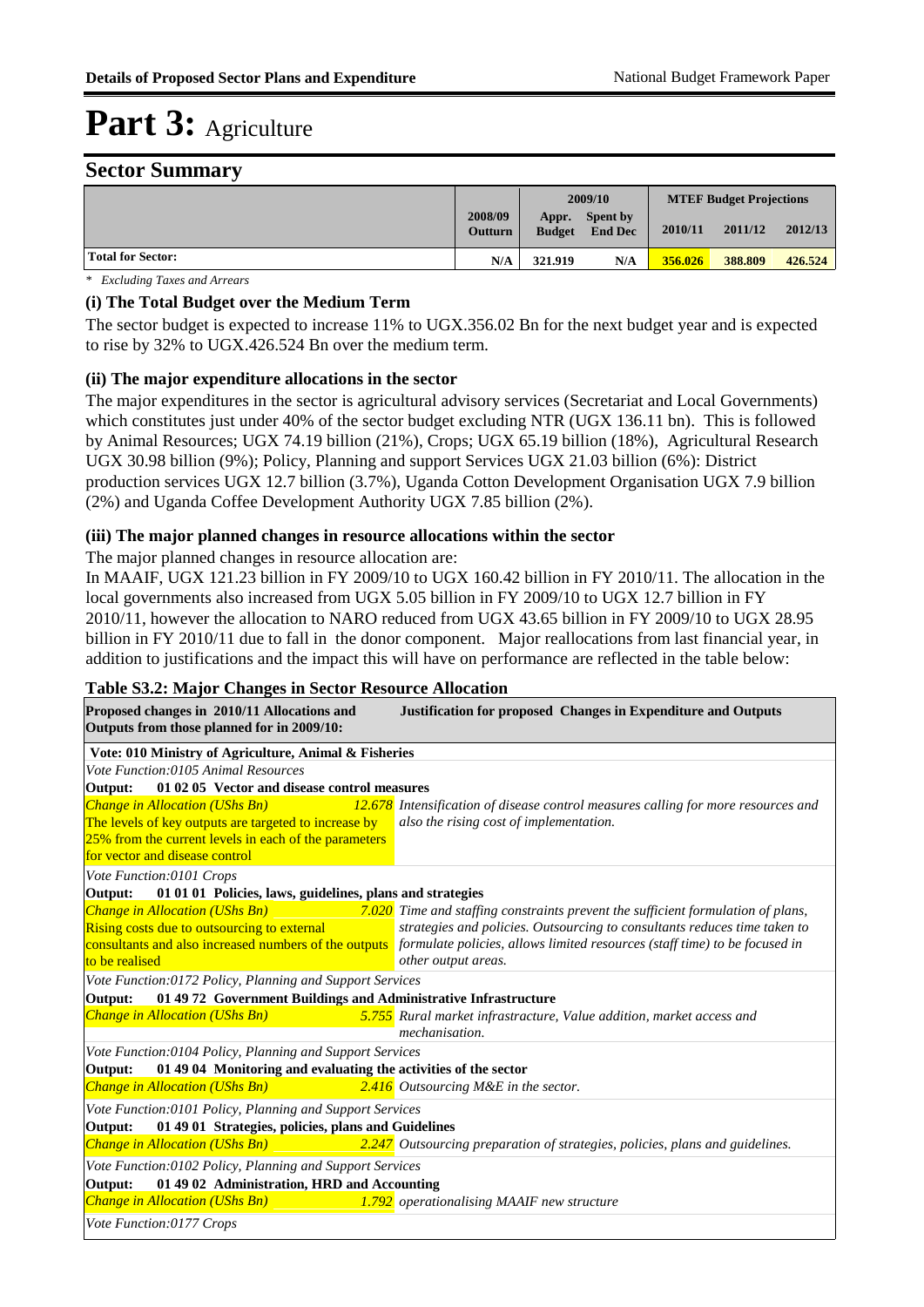| <b>Sector Summary</b>                                                                                                                                                                                            |                                                                                                                                                                                                                                                           |
|------------------------------------------------------------------------------------------------------------------------------------------------------------------------------------------------------------------|-----------------------------------------------------------------------------------------------------------------------------------------------------------------------------------------------------------------------------------------------------------|
| Proposed changes in 2010/11 Allocations and<br>Outputs from those planned for in 2009/10:                                                                                                                        | Justification for proposed Changes in Expenditure and Outputs                                                                                                                                                                                             |
| 01 01 77 Purchase of Specialised Machinery & Equipment<br>Output:<br>Change in Allocation (UShs Bn)                                                                                                              | 1.508 Operationalising mechanisation units in MAAIF.                                                                                                                                                                                                      |
| Vote Function:0175 Policy, Planning and Support Services<br>01 49 75 Purchase of Motor Vehicles and Other Transport Equipment<br>Output:<br>Change in Allocation (UShs Bn)                                       | 1.175 Replace old fleet of vehicles for supervision, technical back-up and M&E                                                                                                                                                                            |
| Vote Function:0101 Animal Resources<br>01 02 01 Policies, laws, guidelines, plans and strategies<br>Output:                                                                                                      |                                                                                                                                                                                                                                                           |
| Change in Allocation (UShs Bn)                                                                                                                                                                                   | 1.040 Outsourcing preparation of policies, Laws, guidelines and plans                                                                                                                                                                                     |
| Vote Function:0103 Crops<br>Output:<br>01 01 03 Crop production technology promotion<br>Change in Allocation (UShs Bn)<br>Economies of scale with increased efficiency in<br>production leading to reduced costs | -1.197 The fall in resources levels is attributed to economies of scale with<br>increased efficiency in production leading to reduced costs.                                                                                                              |
| Vote Function:0171 Crops<br>Output:<br>01 01 71 Acquisition of Land by Government<br>Change in Allocation (UShs Bn)<br>Fall in the value of allocation                                                           | -2.000 The fall is due shift of resources to Water for Agricultural Production.<br>However over the medium term the allocation to land is raised to meet the                                                                                              |
| Vote Function:0172 Animal Resources<br>01 02 72 Government Buildings and Administrative Infrastructure<br>Output:                                                                                                | requirements as agreed with the Development Partners.                                                                                                                                                                                                     |
| Change in Allocation (UShs Bn)<br>Reduced output levels due to other investment needs Sectoral Conditional Grant.                                                                                                | -2.279 The Local Governments take up more responsibility through the PMA Non                                                                                                                                                                              |
| Vote Function:0103 Animal Resources<br>Output:<br>01 02 03 Promotion of Animals and Animal Products<br>Change in Allocation (UShs Bn)<br>Resources shifted to Water for livestock and<br>aquaculture             | -2.541 Resources shifted to Water for livestock and aquaculture                                                                                                                                                                                           |
| Vote Function:0105 Crops<br>Output:<br>01 01 05 Food and nutrition security<br>Change in Allocation (UShs Bn)<br>Increase in out put levels                                                                      | -3.750 Increased linkages with NAADS in the delivery of these outputs.                                                                                                                                                                                    |
| Vote Function:0102 Animal Resources<br>Output:<br>01 02 02 Improved access to water for livestock<br>Change in Allocation (UShs Bn)<br>Specific outputs of valley tanks and dams have been<br>introduced         | -4.510 Specific outputs of valley tanks and dams have been introduced. The<br>resoucres were accordingly shifted to those out puts. However over the<br>medium term other areas leading to increased access of water for livestock<br>will be introduced. |
| Vote Function:0104 Animal Resources<br>Output:<br>01 02 04 Promotion of sustainable fisheries<br>Change in Allocation (UShs Bn)<br>Improved efficiency                                                           | -4.876 Fall in the Development Partner resource levels as the Fisheries<br>Development Project comes to an end.                                                                                                                                           |
| Vote Function:0102 Crops<br>Output:<br>01 01 02 Quality Assurance systems along the value chain                                                                                                                  |                                                                                                                                                                                                                                                           |
| Change in Allocation (UShs Bn)<br>One time expenditure activity already implemented<br>and will not recur in the year in question                                                                                | -5.160 Resources shifted to area of Water for Agricultuiral production which is<br>priotised high. In addition other outputs have been introduced competing<br>for the same resources. However, over the medium term the MTEF ceiling<br>is raised.       |
| Vote: 142 National Agricultural Research Organisation<br>Vote Function:0104 Agricultural Research<br>01 51 04 Agricultural research capacity strengthened<br>Output:                                             |                                                                                                                                                                                                                                                           |
| Change in Allocation (UShs Bn)                                                                                                                                                                                   | 4.525 Strengthening technology generation.                                                                                                                                                                                                                |
| Vote Function:0102 Agricultural Research<br>01 51 02 Research extension interface promoted and strengthened<br>Output:                                                                                           |                                                                                                                                                                                                                                                           |
| Change in Allocation (UShs Bn)                                                                                                                                                                                   | -6.375 mechanisms were already built under functional. Resources have been<br>priotised to focus on technology development and promotion.                                                                                                                 |
| Vote Function:0101 Agricultural Research                                                                                                                                                                         |                                                                                                                                                                                                                                                           |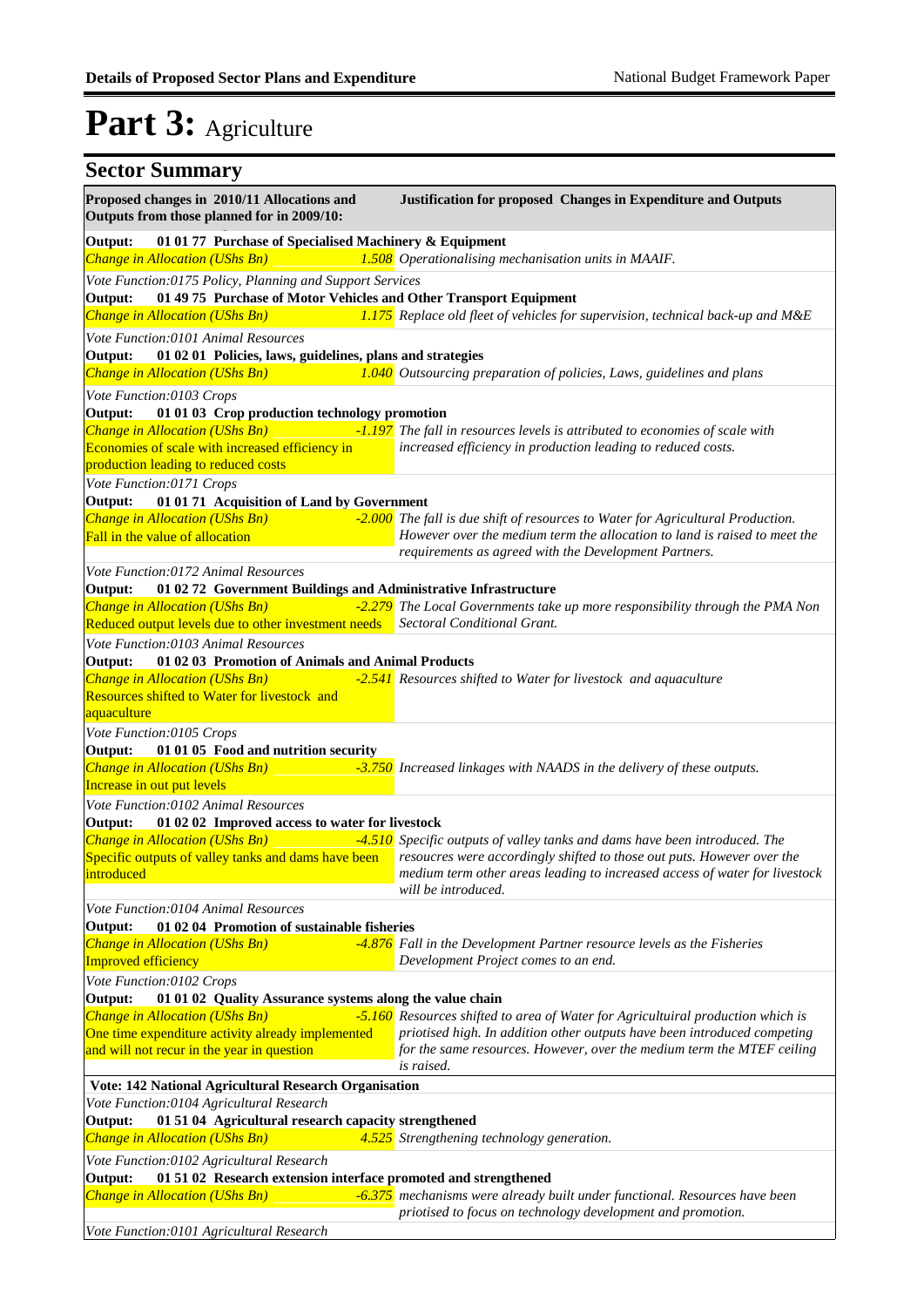| <b>Sector Summary</b>                                                                                                            |                                                                                                                                                                                                                                                                  |
|----------------------------------------------------------------------------------------------------------------------------------|------------------------------------------------------------------------------------------------------------------------------------------------------------------------------------------------------------------------------------------------------------------|
| Proposed changes in 2010/11 Allocations and<br>Outputs from those planned for in 2009/10:                                        | Justification for proposed Changes in Expenditure and Outputs                                                                                                                                                                                                    |
| 01 51 01 Generation of agricultural technologies<br>Output:                                                                      |                                                                                                                                                                                                                                                                  |
| Change in Allocation (UShs Bn)                                                                                                   | -12.526 Donor funding was previously supporting technology generation (ARTP II)<br>but the project is ending in June 2010. Future funding is under negotiation<br>under the new programme ATAS. Funding is expected to be renewed in<br>FY2011/12 and FY2012/13. |
| <b>Vote: 152 NAADS Secretariat</b>                                                                                               |                                                                                                                                                                                                                                                                  |
| Vote Function:0101 Agriculture Advisory Services                                                                                 |                                                                                                                                                                                                                                                                  |
| 01 54 01 Farmer Institutional development<br>Output:                                                                             |                                                                                                                                                                                                                                                                  |
| Change in Allocation (UShs Bn)                                                                                                   | 1.710 the output has been merged with that of technology development and                                                                                                                                                                                         |
| In NAADS phase II, this output area has been                                                                                     | promotion                                                                                                                                                                                                                                                        |
| merged under output No. 1 - Technology<br>development, promotion, farmer access to                                               |                                                                                                                                                                                                                                                                  |
| Vote Function:0106 Agriculture Advisory Services                                                                                 |                                                                                                                                                                                                                                                                  |
| 01 54 06 Secretariat Programme management and coordination<br>Output:                                                            |                                                                                                                                                                                                                                                                  |
| <b>Change in Allocation (UShs Bn)</b>                                                                                            | 1.103 Undertaking these activities will improve programme governance in line                                                                                                                                                                                     |
| The increased resource to this output will result in                                                                             | with sector and NDP aspirations                                                                                                                                                                                                                                  |
| program expansion from 79 districts to 95 for the                                                                                |                                                                                                                                                                                                                                                                  |
| next budget year.                                                                                                                |                                                                                                                                                                                                                                                                  |
| Vote: 160 Uganda Coffee Development Authority                                                                                    |                                                                                                                                                                                                                                                                  |
| Vote Function:0107 Coffee Development                                                                                            |                                                                                                                                                                                                                                                                  |
| Output:<br>01 53 07 Establishment Costs                                                                                          |                                                                                                                                                                                                                                                                  |
| <b>Change in Allocation (UShs Bn)</b>                                                                                            | 3.568 Establishment costs are presumed to remain the same in the near future as<br>more resources are put towards core activities of the organisation                                                                                                            |
| Vote Function:0105 Coffee Development                                                                                            |                                                                                                                                                                                                                                                                  |
| 01 53 05 Information Dissemination for Marketing and Production<br>Output:                                                       |                                                                                                                                                                                                                                                                  |
| Change in Allocation (UShs Bn)                                                                                                   | 1.005 Increased activitiy in line with market demands for information for<br>production and marketing                                                                                                                                                            |
| Vote Function:0102 Coffee Development                                                                                            |                                                                                                                                                                                                                                                                  |
| Output:<br>01 53 02 Quality Assurance                                                                                            |                                                                                                                                                                                                                                                                  |
| Change in Allocation (UShs Bn)                                                                                                   | -1.771 Increase in activities in line with market demand of improved quality                                                                                                                                                                                     |
| The out put levels have remained fairly constant over<br>the medium term but at much lower costs due to<br>increased efficiency. |                                                                                                                                                                                                                                                                  |
| Vote Function:0103 Coffee Development                                                                                            |                                                                                                                                                                                                                                                                  |
| Output: 01 53 03 Value Addition and Generic Promotion Undertaken                                                                 |                                                                                                                                                                                                                                                                  |
|                                                                                                                                  | <b>Change in Allocation (UShs Bn)</b> $-2.496$ This results from amalgamating activities and payments to international                                                                                                                                           |
| The out put levels have remained fairly constant over coffee organisations - ICO and IACO                                        |                                                                                                                                                                                                                                                                  |
| the medium term but at much lower costs due to<br>increased efficiency.                                                          |                                                                                                                                                                                                                                                                  |
| Vote: 500 501-850 Local Governments                                                                                              |                                                                                                                                                                                                                                                                  |
| Vote Function: 0100 District Production Services                                                                                 |                                                                                                                                                                                                                                                                  |
| Output:<br>01 82 00 District Production Services                                                                                 |                                                                                                                                                                                                                                                                  |
| <b>Change in Allocation (UShs Bn)</b>                                                                                            | 7.650 Operationalising the structure for Production and Marketing Department                                                                                                                                                                                     |
|                                                                                                                                  | in District Local Government and also step up it's operations in relation to                                                                                                                                                                                     |
|                                                                                                                                  | regulation, quality assurance, pests and disease control.                                                                                                                                                                                                        |
| $\ast$<br><b>Excluding Taxes and Arrears</b>                                                                                     |                                                                                                                                                                                                                                                                  |

#### *S4: Sector Challenges for 2010/11 and the Medium Term*

*This section sets out key outputs in 2010/11 and the medium term which the sector has been unable to fund in its spending plans.*

Agricultural Technology Development: Ugandan agriculture is characterized by low yields largely due to low application of modern technology. The capacity to develop new agricultural technology has to be improved and is critical to the future prosperity of the nation in terms of increased yields and production.

Agricultural Technology Delivery and Adoption: Technologies transfer and adoption is still low due to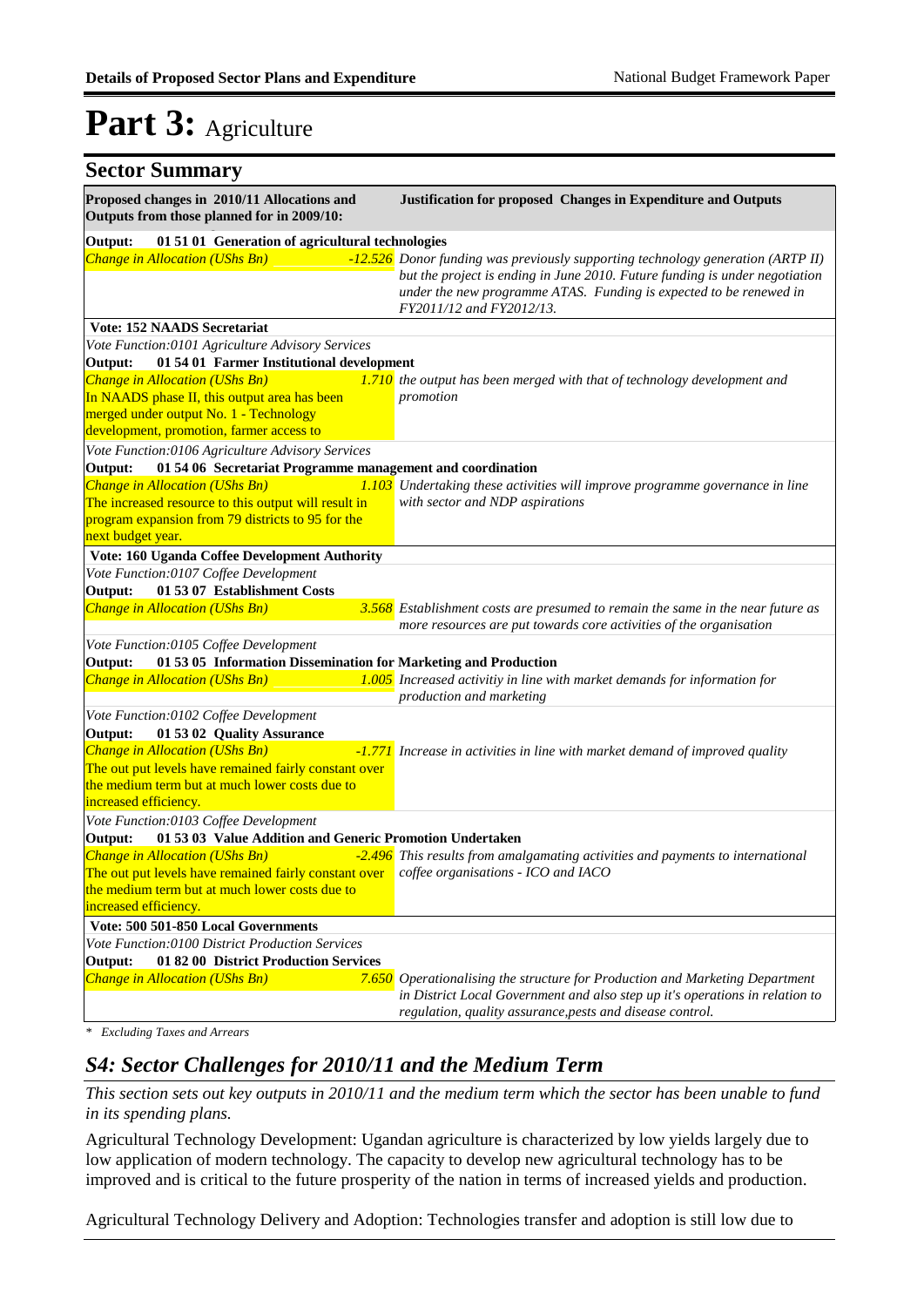#### **Sector Summary**

inappropriate Agricultural Advisory Services system which is less responsive to farmer needs. The service providers are inadequate to support beyond pure production activities. There is need to embed the advisory services much better within the technology development system by strengthening the farmer-extensionresearch linkage.

Poorly Functioning Pest, Vector and Disease Control: Pests, vectors and diseases are perhaps the main cause of losses in the agriculture sector. Improved pest and disease control is major contributor to increasing agricultural production and productivity. It is also a pre-requisite to accessing international markets for virtually all commodities and products. In the fisheries sector, the infestation of fishing grounds by water hyacinth and other aquatic weeds has interfered with fishing activities and disrupted fish breeding and the infestations appear to be getting worse. At the same time other new weeds are also appearing while diseases are appearing in the growing aquaculture industry. There need for effective control of pest, vector, diseases and weeds

Dependence on rain-fed agriculture: Due to a number of factors including climate change, there is now so much volatility in precipitation that rain-fed agriculture may not be enough to guarantee production from one season to another. Whenever there is drought, which now comes with a higher frequency, production falls dramatically. Uganda does not have preparedness plans for adapting to these climatic changes and therefore remains exposed and vulnerable.

Farm Power Constraints: The hand hoe is still the predominant means for land tillage and other secondary operations in Uganda's agriculture. The lack of more efficient farm power at the household level has a substantial negative impact on agricultural production and household food security. The Government needs to promote mechanization in order to achieve higher production and productivity.

Inadequate Agricultural Infrastructure: In a bid to promote the livestock industry, Government has over the years invested in the construction of water infrastructure for livestock production. This effort contributed to the construction of about 1,000 valley dams and tanks. However, the majority of these reservoirs are now in very poor condition due to lack of maintenance, vandalism and siltation. At the same time, it is estimated that livestock receive only 33 percent of their daily water requirements and this suggests investment in new infrastructure to raise the supply of water necessary to improve livestock production, would have a positive return.

Lack of Value Addition: Despite evident potential for value-added products, the proportion of Uganda's agricultural commodities and products which is processed is less than 5 per cent. This is attributed to: Poor links between different stakeholders, especially those providing facilitative services to producers and investors; Low capacity of farmers to participate in value chains; Inadequate market information to guide farmers in commercial farming; Inadequate quantity and poor quality of goods produced; and Limited availability of (and access to) production/productivity enhancing inputs (not least finance), equipment and machinery.

Limited capacity for Policy-making and Planning: The ministry has low capacity for policy formulation, planning and monitoring. There is need to strengthen the capacity of MAAIF to: Improve the development and coordination of sector policies, plans, programmes and projects; Improve on the generation, provision and analysis of agricultural data and information to enhance the capacity of the sector to take advantage of and compete in the regional and global agricultural market and to improve on monitoring the implementation, and impacts of, public programmes and projects to ensure value for money and enhanced attainment of sector objectives

Institutional Development: The agriculture sector institutional arrangement is critical for efficient and effective delivery of sector goals and objectives. MAAIF Institutional Development Strategy 2010-2020 has accordingly been formulated to ensure efficient and effective delivery of sector services and outputs. In addition Ministry of Public Service has finalised the structure for Agriculture Production in the District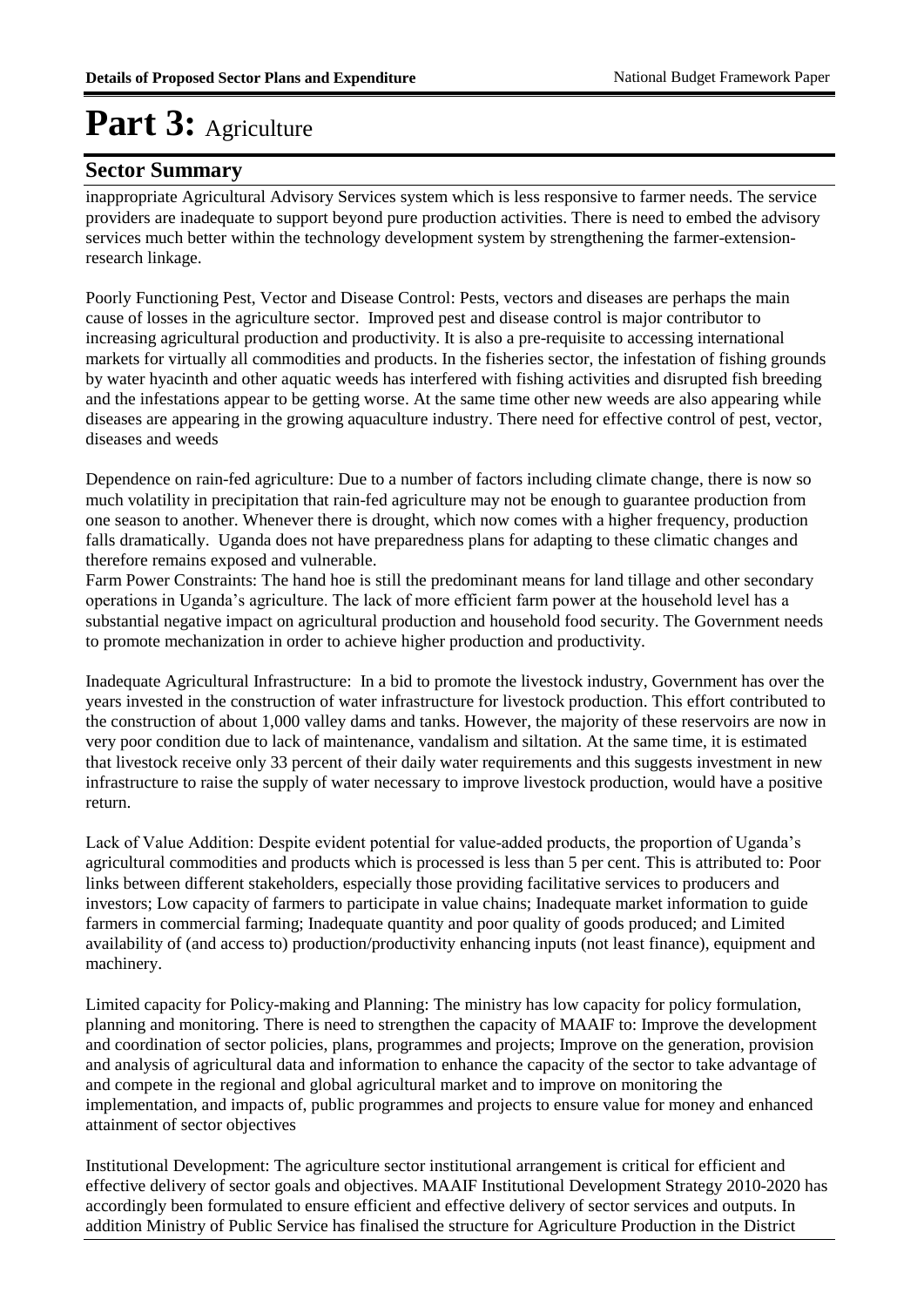#### **Sector Summary**

Local Governments. These agreed structures need to be operationalised over the medium term. Its implementation could be phased starting with critical areas including vector, pest and disease control; Regulation and quality assurance.

#### **Table S4.1: Additional Output Funding Requests**

| <b>Additional Requirements for Funding and</b><br>Outputs in 2010/11                                                                                                                                                                                                              | <b>Justification of Requirement for Additional Outputs and Funding</b>                                                                                                                                                                                                                                                                                                                                                                                                                                                                                                                           |
|-----------------------------------------------------------------------------------------------------------------------------------------------------------------------------------------------------------------------------------------------------------------------------------|--------------------------------------------------------------------------------------------------------------------------------------------------------------------------------------------------------------------------------------------------------------------------------------------------------------------------------------------------------------------------------------------------------------------------------------------------------------------------------------------------------------------------------------------------------------------------------------------------|
| Vote Function:0103 Crops                                                                                                                                                                                                                                                          |                                                                                                                                                                                                                                                                                                                                                                                                                                                                                                                                                                                                  |
| 0101 03 Crop production technology promotion<br>Output:                                                                                                                                                                                                                           |                                                                                                                                                                                                                                                                                                                                                                                                                                                                                                                                                                                                  |
| <b>Funding Requirement (UShs Bn):</b><br>Increased access to high quality inputs and planting<br>material                                                                                                                                                                         | 8.984 Agriculture is characterised by a low application of modern inputs<br>resulting in low yields and hence low production. This has led to food and<br>nutritional insecurity in most parts of the country. The investment leading<br>to increased use of inputs and planting materials would significantly spur<br>technology uptake.                                                                                                                                                                                                                                                        |
| Output:<br>0101 04 Crop pest and disease control measures                                                                                                                                                                                                                         |                                                                                                                                                                                                                                                                                                                                                                                                                                                                                                                                                                                                  |
| <b>Funding Requirement (UShs Bn):</b><br>25.214<br>Effective control and management of crop pest and<br>diseases through intensification of interventions in all<br>the 93 districts. This will involve recruiment of staff<br>to work in Local Governments                       | The staff in the District Production Department are very instrumental in<br>the pest and disease control in their respective localities. With the<br>conversion of this staff to to NAADS the capacity of the Ministry to control<br>and manage pest and diseases country wide will be dramatically<br>constrained. The ministry has therefore develop a strategy to mitigate the<br>envisaged adverse effects and will involve recruitment of personnel and<br>retooling them including training.                                                                                               |
| Output:<br>0101 52 Provision for PMA Secretariat                                                                                                                                                                                                                                  |                                                                                                                                                                                                                                                                                                                                                                                                                                                                                                                                                                                                  |
| <b>Funding Requirement (UShs Bn):</b><br>1.600<br>Studies to inform planning and policy formulation<br>undertaken                                                                                                                                                                 | MAAIF needs to strenghten its capacity to provide economic, finanial<br>and business advice and analysis on policy issues. PMA Secretariat is<br>placed to support the ministry in formulation and operationalisation of<br>Government policies- NAP, DSIP and NDP. It also reviews Projects in<br>compliance to PFA and DSIP and undertakes strategic studies for<br>planning and policy formulation.                                                                                                                                                                                           |
| Output:<br>0101 71 Acquisition of Land by Government                                                                                                                                                                                                                              |                                                                                                                                                                                                                                                                                                                                                                                                                                                                                                                                                                                                  |
| <b>Funding Requirement (UShs Bn):</b><br>Increased acrearage of land available for oil palm                                                                                                                                                                                       | <b>2.000</b> Government made commitment to the investors to provide the needed land<br>for oil palm production through the Vegatable Oil Development Project.<br>This is precondition to flow of funds for the implementation of the project<br>activities                                                                                                                                                                                                                                                                                                                                       |
| Output:<br>0101 82 Construction of irrigation schemes                                                                                                                                                                                                                             |                                                                                                                                                                                                                                                                                                                                                                                                                                                                                                                                                                                                  |
| <b>Funding Requirement (UShs Bn):</b><br>Increased and effective management of water for<br>crops in the four Irrigation schemes of Mubuku,<br>Doho, Olweny and Agoro. Small scale irrigation<br>schemes established th the regions of Teso, Elgon,<br><b>Kigezi and Kabarole</b> | $5.481$ Currently less than 5% of irrigable land is under irrigation and another<br>50,000 ha of land is under informal rice irrigation in Eastern Uganda.<br>This clearly demonstrates that irrigation potential is not being utilised and<br>the reported yields on theschemes are low. The country is also<br>experiencing adverse climatic changes as evidenced by the recent floods in<br>Eastern and Northern regions that have constrained production and<br>productivity of crops. Investment in irrigation would increase and<br>gaurantee regular supply of water for crop production. |
| Vote Function:0104 Animal Resources                                                                                                                                                                                                                                               |                                                                                                                                                                                                                                                                                                                                                                                                                                                                                                                                                                                                  |
| 0102 04 Promotion of sustainable fisheries<br>Output:                                                                                                                                                                                                                             |                                                                                                                                                                                                                                                                                                                                                                                                                                                                                                                                                                                                  |
| <b>Funding Requirement (UShs Bn):</b><br>Effective control, regulation and management of<br>fisheries resources                                                                                                                                                                   | 3.000 The estimated fish production is 430,000 tones against potential of over<br>800,000 tones. The fish exports that peaked in 2005 at 39,201 tones<br>drastically declined to 23,000 tones in 2008. This reveals declining<br>catches, falling stocks and overfishing. To curtail this undesirable<br>situation, the ministry needs to strenthen its capacity in aquaculture,<br>control and regulatory functions.                                                                                                                                                                            |
| Output:<br>0102 05 Vector and disease control measures                                                                                                                                                                                                                            |                                                                                                                                                                                                                                                                                                                                                                                                                                                                                                                                                                                                  |
| <b>Funding Requirement (UShs Bn):</b><br>Effective control and management of livestock<br>vectors and diseases evidenced by low outbreaks                                                                                                                                         | 10.000 The staff in the District Production Department are very instrumental in<br>the livestock vector and disease control in their respective localities. With<br>the conversion of this staff to to NAADS the capacity of the Ministry to<br>control and manage livestock vector and diseases country wide will be<br>dramatically constrained. The ministry has therefore develop a strategy to<br>mitigate the envisaged adverse effects and will involve recruitment of<br>personnel and retooling them including training.                                                                |
| 0102 52 Animal breeding and genetic development (NAGRIC)<br>Output:                                                                                                                                                                                                               |                                                                                                                                                                                                                                                                                                                                                                                                                                                                                                                                                                                                  |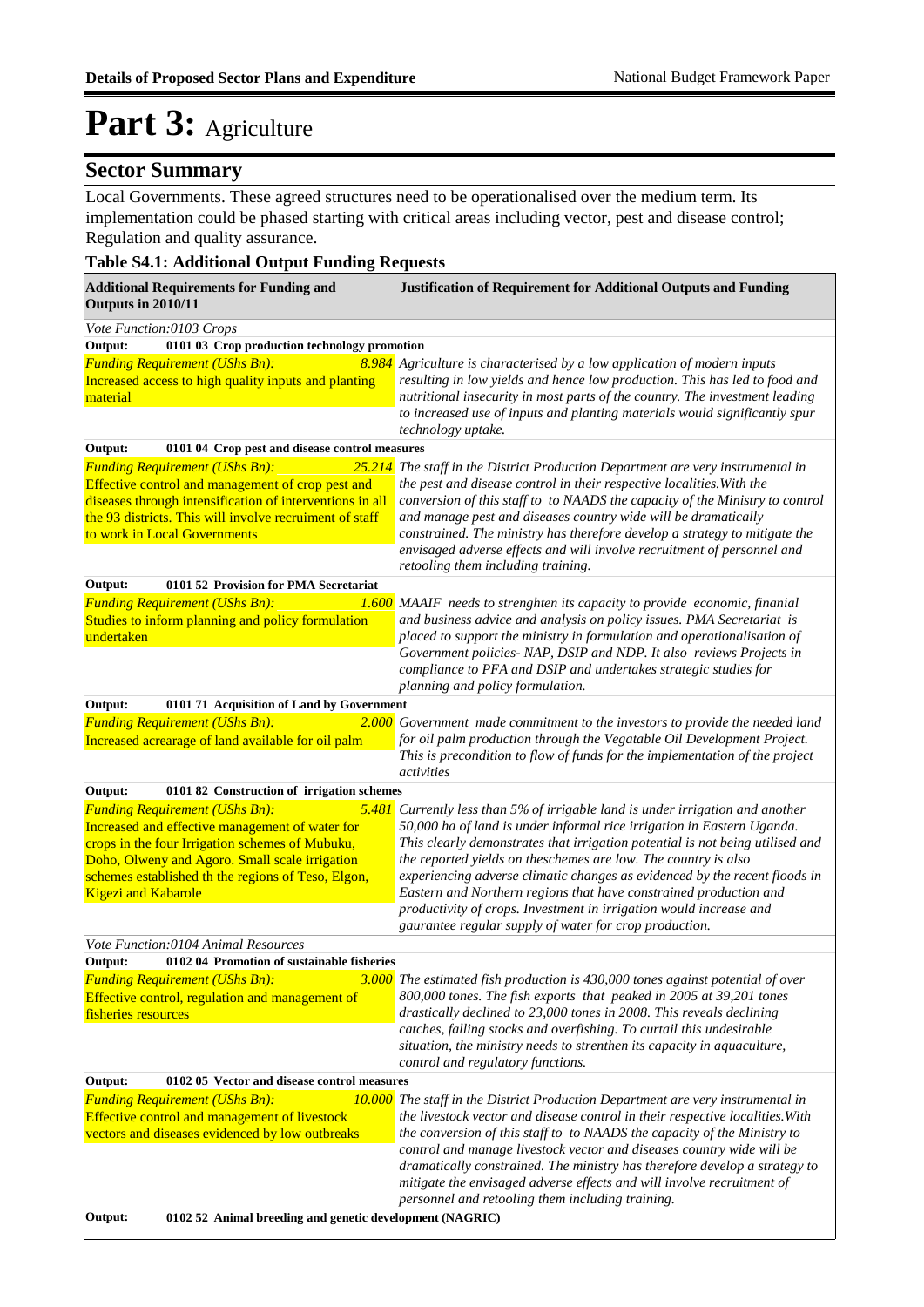| <b>Sector Summary</b>                                                                                                                                                                                                                                                   |                                                                                                                                                                                                                                                                                                                                                                                                                                                                                                                                                                                                                                                                                                                                                                                                                                                                                                                                                                                                                                                                                                                                                                                                                                                                                                                                                                                                                                                                                                                                                               |
|-------------------------------------------------------------------------------------------------------------------------------------------------------------------------------------------------------------------------------------------------------------------------|---------------------------------------------------------------------------------------------------------------------------------------------------------------------------------------------------------------------------------------------------------------------------------------------------------------------------------------------------------------------------------------------------------------------------------------------------------------------------------------------------------------------------------------------------------------------------------------------------------------------------------------------------------------------------------------------------------------------------------------------------------------------------------------------------------------------------------------------------------------------------------------------------------------------------------------------------------------------------------------------------------------------------------------------------------------------------------------------------------------------------------------------------------------------------------------------------------------------------------------------------------------------------------------------------------------------------------------------------------------------------------------------------------------------------------------------------------------------------------------------------------------------------------------------------------------|
| <b>Additional Requirements for Funding and</b><br>Outputs in 2010/11                                                                                                                                                                                                    | <b>Justification of Requirement for Additional Outputs and Funding</b>                                                                                                                                                                                                                                                                                                                                                                                                                                                                                                                                                                                                                                                                                                                                                                                                                                                                                                                                                                                                                                                                                                                                                                                                                                                                                                                                                                                                                                                                                        |
| <b>Funding Requirement (UShs Bn):</b><br>Strenghthen capacity for animal breeding                                                                                                                                                                                       | 23.000 The National Animal Genetic Resource Centre and Data<br>Bank(NAGRIC&DB) is a boby corporate responsible for animal breeding.<br>The structure forNAGRIC&DB has not been fully operationalise as<br>approved by Ministry of Public service. The man power available is less<br>thal 30% of the establishment. This has constrained its capacity in the<br>delivery of animal breeding services. The summary of the activities<br>are:Operationalisation of the NAGR&DB organostructure; stocking of<br>genetic materials; efficient liquid nitron production for sustainable AI<br>services and freeze branding; one unit of earth moving equipment.                                                                                                                                                                                                                                                                                                                                                                                                                                                                                                                                                                                                                                                                                                                                                                                                                                                                                                    |
| Output:<br>0102 53 Dairy Development and Regulation (DDA)                                                                                                                                                                                                               |                                                                                                                                                                                                                                                                                                                                                                                                                                                                                                                                                                                                                                                                                                                                                                                                                                                                                                                                                                                                                                                                                                                                                                                                                                                                                                                                                                                                                                                                                                                                                               |
| 2.279<br><b>Funding Requirement (UShs Bn):</b><br>Quality, standards & implementation of regulations<br>(Registration, inspection of premises, factories,<br>issuing licenses and monitoring & regulating local,<br>import & export market) in the country are enforced | Gratuity: DDA pays annual gratuity, this money is so far not included in<br>the budget allocation to DDA. It needs to be catered for.<br>Rehabilitation of Milk Collecting Centres in Eastern, Northern and<br>Western regions: When DDA was established by the Dairy Industry Act of<br>1998, it took over the regulatory and development roles that were<br>previously carried out by Dairy Corporation. Dairy Corporation was<br>restructured and the assets were allocated as follows:<br>•Core assets to be retained by Dairy Corporation for commercial purposes.<br>•Development assets to be given to DDA to use as nuclei to develop the<br>dairy industry in Eastern, Northern and parts of Western regions. DDA<br>took over 19 Milk Collection Centres in Eastern region. There are 10<br>more Milk Collection centres, in Northern and Western regions. These<br>centres were non-functional at the time of being given to DDA and<br>strategic repairs on these centres will require about 200 million this<br>coming financial year.<br>Contribution to International Organizations: DDA requests to subscribe to<br>one International Organization only. This is the International Dairy<br>Federation (IDF). The IDF has a membership of 41 Countries, and its<br>major activities are networking on dairy matters and sourcing of scientific<br>and technical expertise to member Countries. Its headquarters are in<br>Brussels, and the annual subscription for Uganda would be 16,150 EURO,<br>equivalent to Ushs. $46,200,000/\equiv$ . |
|                                                                                                                                                                                                                                                                         | New policies and programs<br>Transportation of milk in tankers: this is the policy being encouraged and<br>a number of milk traders and private operators have started using this<br>mode of transport. About 300,000 litres of milk is transported by tankers<br>daily. Traders are encouraged to transport milk in tankers and leave the<br>cans to be used by farmers to collect milk from farms to MCCs.                                                                                                                                                                                                                                                                                                                                                                                                                                                                                                                                                                                                                                                                                                                                                                                                                                                                                                                                                                                                                                                                                                                                                  |
| Output:<br>0102 82 Dam Construction (livestock)                                                                                                                                                                                                                         |                                                                                                                                                                                                                                                                                                                                                                                                                                                                                                                                                                                                                                                                                                                                                                                                                                                                                                                                                                                                                                                                                                                                                                                                                                                                                                                                                                                                                                                                                                                                                               |
| 2.000<br><b>Funding Requirement (UShs Bn):</b><br>Increased coverage of livestock facilities in callte<br>corridor and pastorial areas                                                                                                                                  | Water is a key input to livestock production. Water shortages in the cattle<br>corridor and pastoral areas has led to pastoralism and its associated<br>prolems icluding spread of diseases. The existing cattle watering facilities<br>constructed in the 1960s and early 1990s are insufficient to match the<br>current livestock population. Most of them are desilted and need urgent<br>desilting. Some are where they are in accessible due commercialisation of<br>livestock production. This creates the need for the construction of new ones<br>where they can be accessed by livestock                                                                                                                                                                                                                                                                                                                                                                                                                                                                                                                                                                                                                                                                                                                                                                                                                                                                                                                                                             |

#### *S5: Details of Key Vote Function Outputs Planned for 2009/10*

*This table below sets out the key outputs under every vote function achieved in the first half of 2009/10 and planned for 2010/11.*

#### **Table S5.1: Past and 2010/11 Planned Outputs from Sector Expenditures**

| <i>Vote, Vote Function</i><br>Key Output | <b>Approved Budget and</b><br><b>Planned outputs</b>  | 2009/10<br><b>Spending and Outputs</b><br><b>Achieved by End Dec</b> | 2010/11<br><b>Proposed Budget and</b><br><b>Planned Outputs</b> |
|------------------------------------------|-------------------------------------------------------|----------------------------------------------------------------------|-----------------------------------------------------------------|
|                                          | Vote: 010 Ministry of Agriculture, Animal & Fisheries |                                                                      |                                                                 |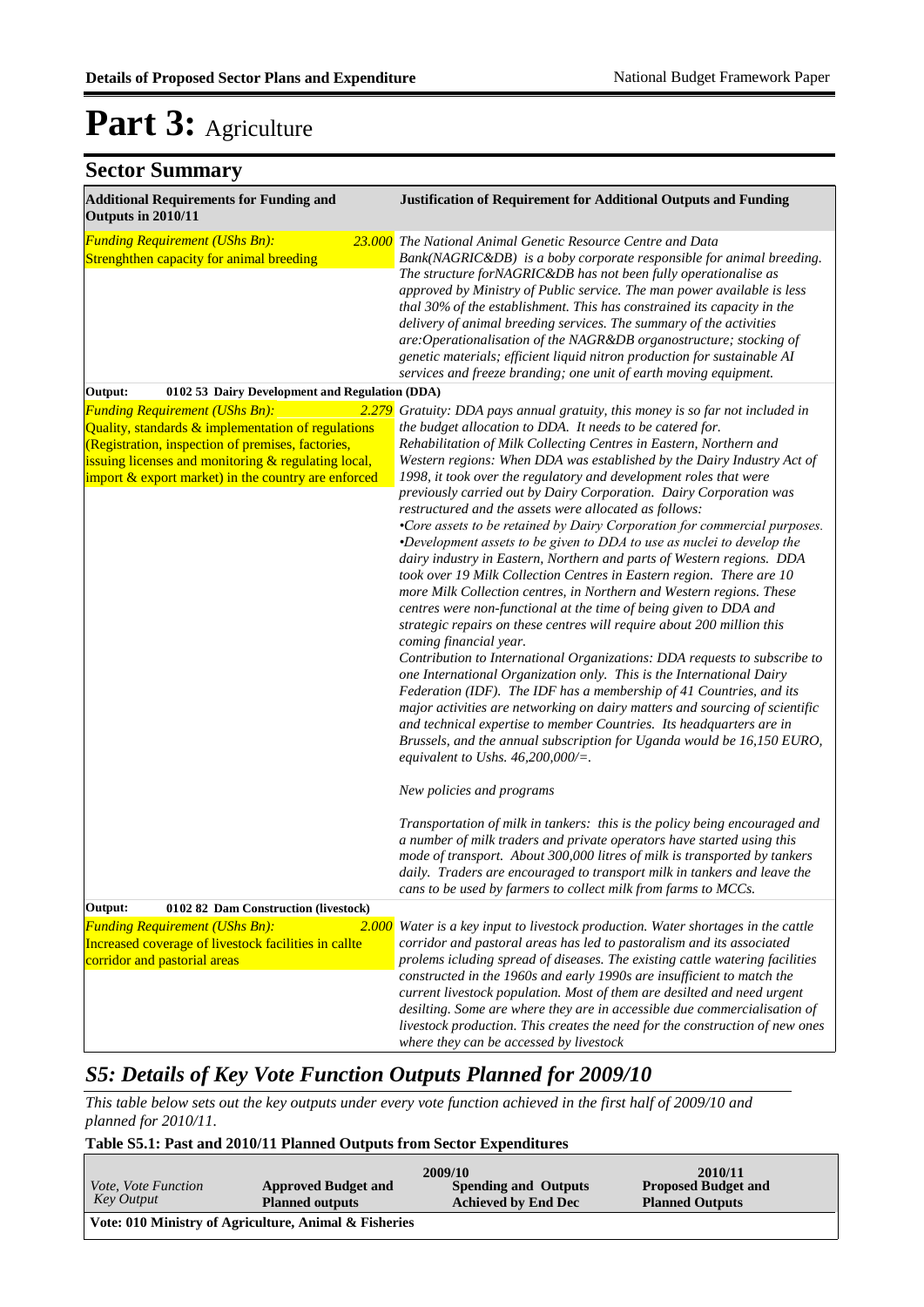| Vote, Vote Function<br><b>Key Output</b>                                    | <b>Approved Budget and</b><br><b>Planned outputs</b>                                                                                                                                                                       | 2009/10 | <b>Spending and Outputs</b><br><b>Achieved by End Dec</b>                                                                                                                                                                   |                              | 2010/11<br><b>Proposed Budget and</b><br><b>Planned Outputs</b>                                                                                                                                                                                                                                                              |        |
|-----------------------------------------------------------------------------|----------------------------------------------------------------------------------------------------------------------------------------------------------------------------------------------------------------------------|---------|-----------------------------------------------------------------------------------------------------------------------------------------------------------------------------------------------------------------------------|------------------------------|------------------------------------------------------------------------------------------------------------------------------------------------------------------------------------------------------------------------------------------------------------------------------------------------------------------------------|--------|
| <b>Vote Function: 0101 Crops</b>                                            |                                                                                                                                                                                                                            |         |                                                                                                                                                                                                                             |                              |                                                                                                                                                                                                                                                                                                                              |        |
| Output: 010101<br>Policies, laws, guidelines,<br>plans and strategies       | <b>Regulations under Chemicals</b><br>Gazetted Manual on QM<br>System For seed quality control<br>Draft Manual on QM of Seed<br>ready for ISTA. Draft vegetable<br>oil policy for comment and input policy). Rice Strategy |         | 5 policies drafted (Organic<br>Agriculture, Urban Agriculture<br>and Cocoa, water for<br>agricultural production,<br>agricultural mechanization<br>formulated; Entebbe; Plant<br>Variety Protection Law<br>finalized.       |                              | Policies and strategic plans for<br>3 departments reviewed;<br><b>Entebbelant Variety Protection</b><br>Law finalized, Plant<br>Protection Health Bill finalized,<br><b>Regulations on Plant Protection</b><br>Health Bill finalized.                                                                                        |        |
| Output Cost: UShs Bn:                                                       |                                                                                                                                                                                                                            | 4.628   | <b>UShs Bn:</b>                                                                                                                                                                                                             | N/A                          | <b>UShs Bn:</b>                                                                                                                                                                                                                                                                                                              | 11.647 |
| Output Cost Excluding Donor UShs Bn:                                        |                                                                                                                                                                                                                            | 0.935   | UShs Bn:                                                                                                                                                                                                                    | 0.356                        | <b>UShs Bn:</b>                                                                                                                                                                                                                                                                                                              | 11.647 |
| Output: 010102<br><b>Quality Assurance systems</b><br>along the value chain | Improved market diseminated.<br>Certification of NERICA rice<br>seed multiplied by farmer groups Kampala; 8000 consignments of                                                                                             |         | Tripartite meeting); Entebbe -<br>export inspected, 4000 import<br>consignments inspected, 30<br>exporters of fruits and<br>vegetables registered, 100<br>consignments intercepted as<br>incompliant.                       | 2 regional meetings (COMESA, | Policies, programmes<br>harmonized with international<br>protocols; Entebbe 5,000<br>consignments of export<br>inspected and Certified, 6000<br>import consignments inspected<br>and certified, The register of<br>exporters of fruits and<br>vegetables updated.                                                            |        |
| Output Cost: UShs Bn:                                                       |                                                                                                                                                                                                                            | 8.875   | UShs Bn:                                                                                                                                                                                                                    | N/A                          | <b>UShs Bn:</b>                                                                                                                                                                                                                                                                                                              | 3.715  |
| Output Cost Excluding Donor UShs Bn:                                        |                                                                                                                                                                                                                            | 1.126   | UShs Bn:                                                                                                                                                                                                                    | 0.519                        | <b>UShs Bn:</b>                                                                                                                                                                                                                                                                                                              | 3.715  |
| Output: 010103<br>Crop production technology<br>promotion                   | Train more farmers in irrigated<br>rice and horticulture 3<br>technologies 40 tractor<br>operators to be trained in the<br>country Promotion of banana<br>disease freeplanting materials                                   |         | 16 supervisory field visits<br>undertaken in the districts of<br>Oyam, Lira, Gulu, Kitgum,<br>Arua, Yumbe, Ajumani, Soroti,<br>Amuria, Butaleja, Mayuge,<br>Bushenyi, Moroto, Kotido,<br>Nakapiripirit and Abim             |                              | Crop sub-sector coordinated<br>and supervised; Entebbe-<br><b>Kampala</b> , Districts                                                                                                                                                                                                                                        |        |
| Output Cost: UShs Bn:                                                       |                                                                                                                                                                                                                            | 3.993   | $UShs Bn$ :                                                                                                                                                                                                                 | N/A                          | <b>UShs Bn:</b>                                                                                                                                                                                                                                                                                                              | 2.796  |
| Output Cost Excluding Donor UShs Bn:                                        |                                                                                                                                                                                                                            | 1.135   | UShs Bn:                                                                                                                                                                                                                    | 0.476                        | <b>UShs Bn:</b>                                                                                                                                                                                                                                                                                                              | 2.796  |
| Output: 010104<br>Crop pest and disease<br>control measures                 | 40 crop and pest disease<br>interventions<br>undertaken.Technical back up<br>districts to control epidemic<br>pests and diseases                                                                                           |         | Technical back up to the<br>districts to control crop<br>epidemic pests and diseases<br>control of epidemic pests and<br>diseases like BBW, CBSD,<br>Napier Grass Stunt Disease,<br>variegated hoppers, Army<br>worms, etc. |                              | Technical back up to at least 50<br>districts to control 8 crop<br>epidemic pests and diseases<br>implemented, staff trained in the implemented, Staff trained in<br>the control of epidemic pests<br>and diseases like BBW, CBSD,<br><b>Napier Grass Stunt Disease,</b><br>variegated hoppers, Army<br>worms, Hornworm, Pin |        |
| Output Cost: UShs Bn:                                                       |                                                                                                                                                                                                                            | 0.300   | UShs Bn:                                                                                                                                                                                                                    | N/A                          | <b>UShs Bn:</b>                                                                                                                                                                                                                                                                                                              | 1.009  |
| Output Cost Excluding Donor UShs Bn:                                        |                                                                                                                                                                                                                            | 0.100   | <b>UShs Bn:</b>                                                                                                                                                                                                             | 0.039                        | <b>UShs Bn:</b>                                                                                                                                                                                                                                                                                                              | 1.009  |
| Output: 010105<br>Food and nutrition security                               | Increased household incomes of<br>small scale farmers through<br>food purchases by WFP 4<br>quarterly market information<br>bulletin jointly coordinated by<br>WFP and MAAIF                                               |         | Annual subscriptions paid to the<br>International organizations (<br>FAO, DLCO-EA IRLCO-<br>CSA, EAC, ISTA, OECD Seed<br>Scheme, EASCOM, SEARCH<br>&HUB, IPPC/IAPSC,<br>Rotterdam Convention,<br>ASARECA)                   |                              | Annual subscriptions paid to the<br><b>International organizations:</b><br>FAO, DLCO-EA IRLCO-<br><b>CSA, EAC, ISTA, OECD Seed</b><br>Scheme, EASCOM, SEARCH<br><b>&amp;HUB, IPPC/IAPSC,</b><br><b>Rotterdam Convention,</b><br><b>ASAREC</b>                                                                                |        |
| Output Cost: UShs Bn:                                                       |                                                                                                                                                                                                                            | 4.114   | UShs Bn:                                                                                                                                                                                                                    | N/A                          | <b>UShs Bn:</b>                                                                                                                                                                                                                                                                                                              | 0.364  |
| <b>Output Cost Excluding Donor UShs Bn:</b>                                 |                                                                                                                                                                                                                            | 0.363   | UShs Bn:                                                                                                                                                                                                                    | 0.167                        | <b>UShs Bn:</b>                                                                                                                                                                                                                                                                                                              | 0.364  |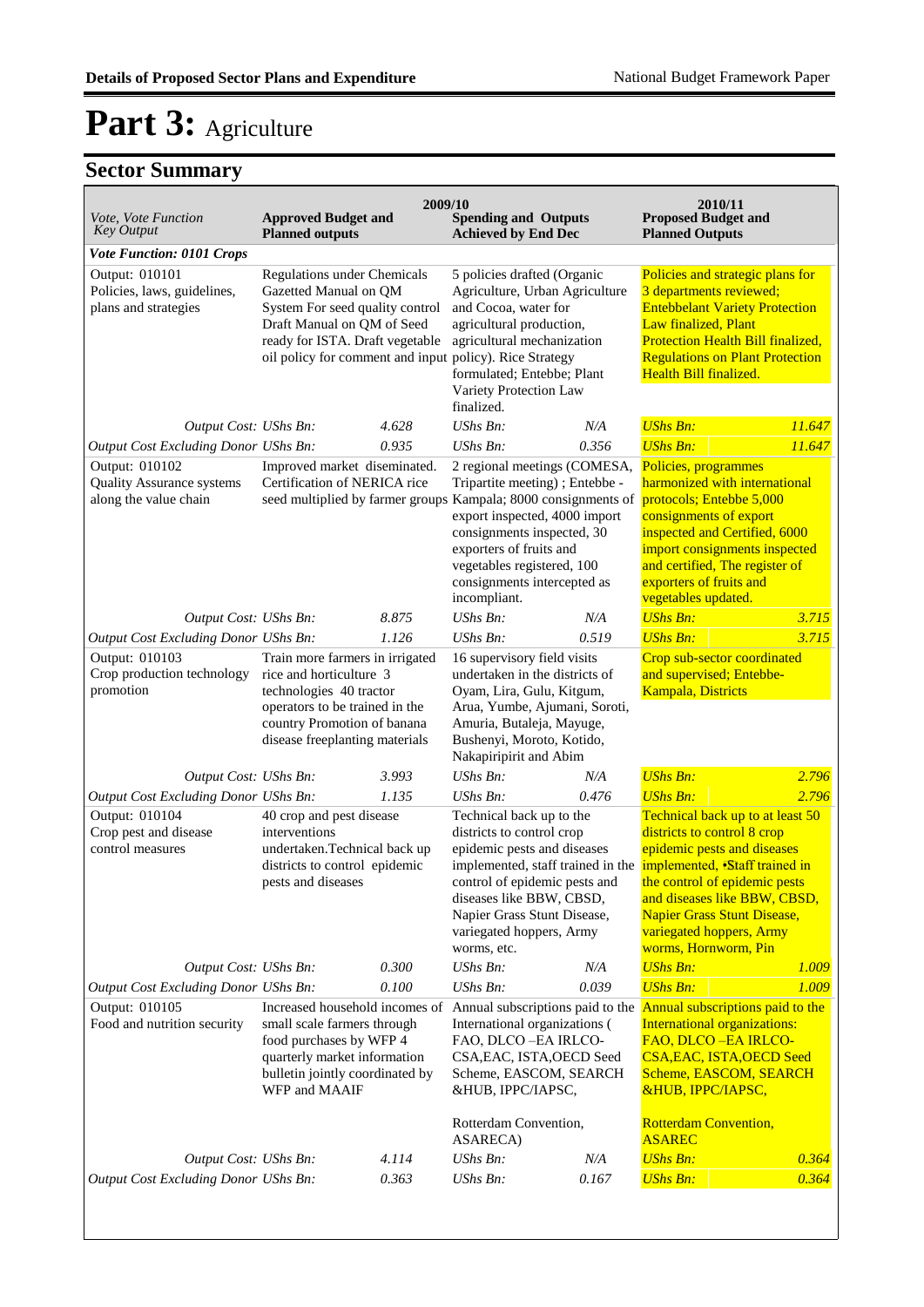| <i>Vote, Vote Function</i><br><b>Key Output</b>                                                     | <b>Approved Budget and</b><br><b>Planned outputs</b>                                                                                                                                                                                                                                  | 2009/10          | <b>Spending and Outputs</b><br><b>Achieved by End Dec</b>                                                                                                                                                                                                                  |              | 2010/11<br><b>Proposed Budget and</b><br><b>Planned Outputs</b>                                                                                                                                                                                                                             |                  |
|-----------------------------------------------------------------------------------------------------|---------------------------------------------------------------------------------------------------------------------------------------------------------------------------------------------------------------------------------------------------------------------------------------|------------------|----------------------------------------------------------------------------------------------------------------------------------------------------------------------------------------------------------------------------------------------------------------------------|--------------|---------------------------------------------------------------------------------------------------------------------------------------------------------------------------------------------------------------------------------------------------------------------------------------------|------------------|
| Output: 010106<br>Increased value addition in<br>the sector                                         | Improved Tea/ Cocoa<br>technologies and pest and<br>disease control methods<br>disseminated to stakeholders in<br>the 9 Tea and the 16 Cocoa-<br>districts. More schemes for small<br>holder outgrowers of oil palm<br>established. 3 Public-private<br>partnerships (PPP) on citrus, |                  | A total of 8,500 metric tons<br>were inspected in the 2 ware<br>houses in Bundibugyo district<br>and 3 ware-houses in Kampala                                                                                                                                              |              | A total of 17,000 metric tons of<br>cocoa beans for export will be<br>inspected for quality in the 2-<br>ware houses in Bundibugyo and<br>4 in Kampala.                                                                                                                                     |                  |
| Output Cost: UShs Bn:                                                                               |                                                                                                                                                                                                                                                                                       | 1.240            | $UShs Bn$ :                                                                                                                                                                                                                                                                | N/A          | <b>UShs Bn:</b>                                                                                                                                                                                                                                                                             | 0.983            |
| Output Cost Excluding Donor UShs Bn:                                                                |                                                                                                                                                                                                                                                                                       | 0.441            | UShs Bn:                                                                                                                                                                                                                                                                   | 0.192        | <b>UShs Bn:</b>                                                                                                                                                                                                                                                                             | 0.983            |
| Output: 010151<br>Subscriptions to<br><b>International Organisations</b><br>(FAO, IGAD, DLCOEA)     | <b>EA</b> Made                                                                                                                                                                                                                                                                        |                  | Annual Subscriptions to DLCO- No contributions made yet                                                                                                                                                                                                                    |              | <b>Annual Subscriptions to DLCO-</b><br><b>EA</b> Made                                                                                                                                                                                                                                      |                  |
| Output Cost: UShs Bn:                                                                               |                                                                                                                                                                                                                                                                                       | 0.126            | UShs Bn:                                                                                                                                                                                                                                                                   | 0.034        | <b>UShs Bn:</b>                                                                                                                                                                                                                                                                             | 0.100            |
| Output: 010152<br>Provision for PMA<br>Secretariat                                                  | Complete agricultural zonal<br>studies.                                                                                                                                                                                                                                               |                  | Support to formulation of<br>government policy<br>provided(DSIP and<br>NDP), Reviewed projects in<br>compliance with PFA<br>Commissioned PFA studies-<br>Value chain analysis of prority<br>enterprises, Economics of<br>agricultural production and<br>strategic research |              | <b>Support to formulation and</b><br>operationalisation of<br>Government policies- NAP,<br><b>DSIP</b> and <b>NDP</b> Projects<br>reviewed in compliance to PFA<br>and DSIP. Strategic studies<br>undertaken, Support to budget<br>process provided, Coordinated<br>secretariat activities. |                  |
| Output Cost: UShs Bn:                                                                               |                                                                                                                                                                                                                                                                                       | 1.778            | UShs Bn:                                                                                                                                                                                                                                                                   | 1.009        | <b>UShs Bn:</b>                                                                                                                                                                                                                                                                             | 2.278            |
| Output: 010171<br>Acquisition of Land by<br>Government                                              | <b>Land Procured</b>                                                                                                                                                                                                                                                                  |                  | 1,500 Ha of land procured in<br>Buvuma                                                                                                                                                                                                                                     |              | 1,500 Ha of land procured in<br><b>Buvuma</b>                                                                                                                                                                                                                                               |                  |
| Output Cost: UShs Bn:                                                                               |                                                                                                                                                                                                                                                                                       | 6.000            | UShs Bn:                                                                                                                                                                                                                                                                   | 0.000        | <b>UShs Bn:</b>                                                                                                                                                                                                                                                                             | 4.000            |
| Output: 010172<br>Government Buildings and<br>Administrative Infrastructure                         | KOPGT office block, store and<br>community centre construction,                                                                                                                                                                                                                       |                  | KOPGT office block at 100%<br>completion, Store and<br>community centre later<br>cancelled from budget                                                                                                                                                                     |              | <b>Purchase of laboratory supplies</b><br>and equipment, Procurement of<br>contractors, construction and<br>supervision of works.                                                                                                                                                           |                  |
| Output Cost: UShs Bn:                                                                               |                                                                                                                                                                                                                                                                                       | 9.324            | UShs Bn:                                                                                                                                                                                                                                                                   | N/A          | <b>UShs Bn:</b>                                                                                                                                                                                                                                                                             | 3.490            |
| Output Cost Excluding Donor UShs Bn:                                                                |                                                                                                                                                                                                                                                                                       | 0.780            | UShs Bn:                                                                                                                                                                                                                                                                   | 0.100        | <b>UShs Bn:</b>                                                                                                                                                                                                                                                                             | <u>3.490</u>     |
| Output: 010173<br>Roads, Streets and Highways undertaken                                            | Road construction to be                                                                                                                                                                                                                                                               |                  | 100 Kms of link & ffb<br>collection roads at Kalangala<br>District                                                                                                                                                                                                         |              | 50 Kms of link and ffb<br>collection roads at Kalangala                                                                                                                                                                                                                                     |                  |
| Output Cost: UShs Bn:                                                                               |                                                                                                                                                                                                                                                                                       | 2.444            | UShs Bn:                                                                                                                                                                                                                                                                   | N/A          | <b>UShs Bn:</b>                                                                                                                                                                                                                                                                             | 2.444            |
| <b>Output Cost Excluding Donor UShs Bn:</b>                                                         |                                                                                                                                                                                                                                                                                       | 0.000            | UShs Bn:                                                                                                                                                                                                                                                                   | 0.000        | <b>UShs Bn:</b>                                                                                                                                                                                                                                                                             | 2.444            |
| Output: 010182<br>Construction of irrigation<br>schemes                                             |                                                                                                                                                                                                                                                                                       |                  | Rehabilitation of 4 irrigation<br>schemes;Agoro,<br>Olweny, Mubuku and Doho.                                                                                                                                                                                               |              | <b>Rehabilitation of the 4 Irrigation</b><br>schemes                                                                                                                                                                                                                                        |                  |
| Output Cost: UShs Bn:                                                                               |                                                                                                                                                                                                                                                                                       | 0.000            | <b>UShs Bn:</b>                                                                                                                                                                                                                                                            | 0.000        | <b>UShs Bn:</b>                                                                                                                                                                                                                                                                             | 29.044           |
| <b>Vote Function Cost</b><br>VF Cost Excluding Donor<br><b>Vote Function: 0102 Animal Resources</b> | <b>UShs Bn:</b><br><b>UShs Bn</b>                                                                                                                                                                                                                                                     | 44.703<br>13.252 | <b>UShs Bn:</b><br>UShs Bn                                                                                                                                                                                                                                                 | N/A<br>2.965 | <b>UShs Bn:</b><br><b>UShs Bn</b>                                                                                                                                                                                                                                                           | 65.193<br>17.479 |
| Output: 010201                                                                                      | Livestock development                                                                                                                                                                                                                                                                 |                  | Provided technical fomulation                                                                                                                                                                                                                                              |              | Hold 4 workshops in livestock                                                                                                                                                                                                                                                               |                  |
| Policies, laws, guidelines,<br>plans and strategies                                                 | finalised and disseminated<br>Advocacy strategies<br>incorporated in the policy.<br>Regulated licensing framework<br>developed to control over-<br>capacity on the fishery resource                                                                                                   |                  | of the draft policies and<br>strategies in the livestock sub<br>sector. Recommended 4 staff to<br>train policy formulation and<br>monitoring                                                                                                                               |              | disease and vector control<br>policy formulation; 2 bills<br>developed (Animal Feeds bill<br>and Meat development bill) by<br>the end of 4th Quarter                                                                                                                                        |                  |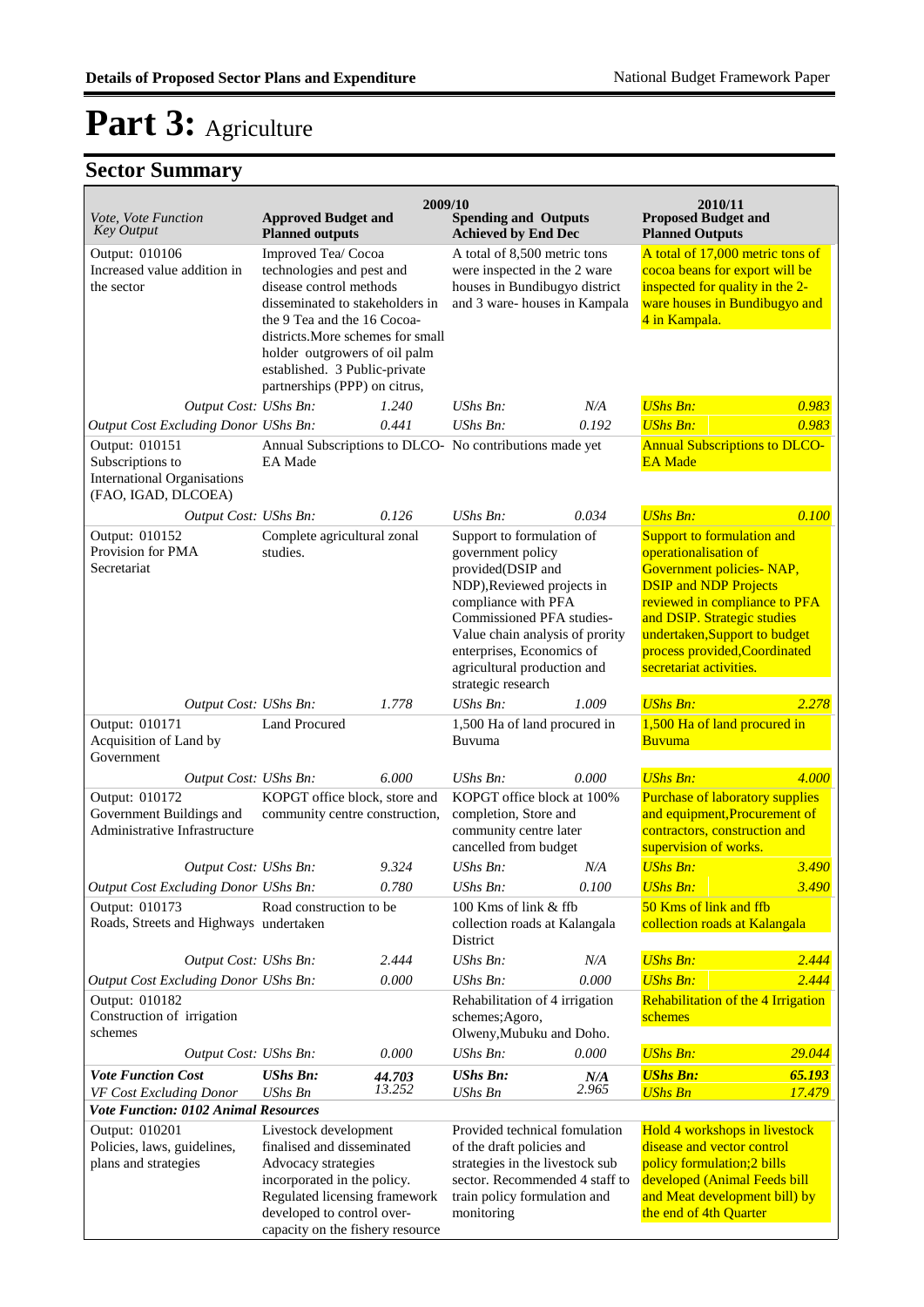| Vote, Vote Function<br><b>Key Output</b>                                                | <b>Approved Budget and</b><br><b>Planned outputs</b>                                                                                                                                                                                                                     | 2009/10 | <b>Spending and Outputs</b><br><b>Achieved by End Dec</b>                                                                                                                                                                                                              |       | 2010/11<br><b>Proposed Budget and</b><br><b>Planned Outputs</b>                                                                                                                                                                                                                                |        |
|-----------------------------------------------------------------------------------------|--------------------------------------------------------------------------------------------------------------------------------------------------------------------------------------------------------------------------------------------------------------------------|---------|------------------------------------------------------------------------------------------------------------------------------------------------------------------------------------------------------------------------------------------------------------------------|-------|------------------------------------------------------------------------------------------------------------------------------------------------------------------------------------------------------------------------------------------------------------------------------------------------|--------|
|                                                                                         | Aquculture policy drafted<br>Livestock census completed                                                                                                                                                                                                                  |         |                                                                                                                                                                                                                                                                        |       |                                                                                                                                                                                                                                                                                                |        |
| Output Cost: UShs Bn:                                                                   |                                                                                                                                                                                                                                                                          | 3.453   | $UShs Bn$ :                                                                                                                                                                                                                                                            | N/A   | <b>UShs Bn:</b>                                                                                                                                                                                                                                                                                | 4.493  |
| Output Cost Excluding Donor UShs Bn:                                                    |                                                                                                                                                                                                                                                                          | 1.783   | UShs Bn:                                                                                                                                                                                                                                                               | 0.548 | <b>UShs Bn:</b>                                                                                                                                                                                                                                                                                | 4.493  |
| Output: 010202<br>Improved access to water for ofwater reservoirs enhanced<br>livestock | Management and availability                                                                                                                                                                                                                                              |         | Management and availability of<br>water reservoirs enhanced<br>Access to water for livestock<br>and pastoral communities                                                                                                                                               |       | Capacity to manage water<br>reservoirs in 8 districts within<br>the meat export zones and 8<br>districts of Northern Uganda<br>enhanced by the end of 4th                                                                                                                                      |        |
|                                                                                         |                                                                                                                                                                                                                                                                          | 4.600   | enhanced<br>$UShs Bn$ :                                                                                                                                                                                                                                                | N/A   | Quarter<br><b>UShs Bn:</b>                                                                                                                                                                                                                                                                     | 0.090  |
| Output Cost: UShs Bn:<br>Output Cost Excluding Donor UShs Bn:                           |                                                                                                                                                                                                                                                                          | 0.250   | UShs Bn:                                                                                                                                                                                                                                                               | 0.087 | <b>UShs Bn:</b>                                                                                                                                                                                                                                                                                | 0.090  |
| Output: 010203<br>Promotion of Animals and<br><b>Animal Products</b>                    | 1,048 cattle and 10,000 goats<br>supplied to districts.<br>Demonstration inputs procured<br>and distributed in 24 districts                                                                                                                                              |         | Certification and registration of<br>livestock farmers: Beef and<br>dairy done Put in place a<br>livestock identification<br>mechanism;                                                                                                                                |       | The honey residue monitoring<br>plan formulated and in place<br>Silkworm parent lines at<br>Kawanda maintained.<br><b>Multiplication and distribution</b><br>of hybrid silkworm eggs and<br>mulberry planting materials<br>undertaken; EU market for<br>honey and honey products<br>sustained. |        |
| Output Cost: UShs Bn:                                                                   |                                                                                                                                                                                                                                                                          | 3.894   | $UShs Bn$ :                                                                                                                                                                                                                                                            | N/A   | <b>UShs Bn:</b>                                                                                                                                                                                                                                                                                | 1.353  |
| Output Cost Excluding Donor UShs Bn:                                                    |                                                                                                                                                                                                                                                                          | 1.894   | $UShs Bn$ :                                                                                                                                                                                                                                                            | 0.662 | <b>UShs Bn:</b>                                                                                                                                                                                                                                                                                | 1.353  |
| Output: 010204<br>Promotion of sustainable<br>fisheries                                 | water bodies determined to<br>ensure sustainable exploitation.<br>Protected fishing areas mapped<br>on 5 major and 160 minor<br>waterbodies. 100%<br>rehabilitation of hatcherirsand<br>ponds in Kajjansi,<br>Bushenyi, Gulu and Mbale                                   |         | Fishery resource base in 5 major CAS for lake George conducted<br>in November Study tour to<br><b>Egyptian Cooperatives in</b><br>October Monitored fish<br>farmers performance in Eastern<br>Uganda 58,086 applicants<br>for fishing activities (licensing)<br>vetted |       | <b>Increased fish production from</b><br>480,000MT to 550,000MT from<br>both capture and culture<br>fisheries. Entebbe, Kampala,<br>Busia, Mukono, Masaka, Gulu,<br>Soroti, Rakai. Reduced<br>aquatic weed infestations on 4<br>water bodies; support provision<br>of on-farm water.           |        |
| Output Cost: UShs Bn:                                                                   |                                                                                                                                                                                                                                                                          | 26.098  | UShs Bn:                                                                                                                                                                                                                                                               | N/A   | <b>UShs Bn:</b>                                                                                                                                                                                                                                                                                | 21.222 |
| Output Cost Excluding Donor UShs Bn:                                                    |                                                                                                                                                                                                                                                                          | 3.121   | UShs Bn:                                                                                                                                                                                                                                                               | 1.217 | <b>UShs Bn:</b>                                                                                                                                                                                                                                                                                | 21.222 |
| Output: 010205<br>Vector and disease control<br>measures                                | Appropriate practices (Animal<br>traction, zero grazings, etc for<br>sustainable control of<br>trypansosmiasis strengthened in<br>12 districts of S.E.Uganda.<br>16,000,000 doses NCD,<br>600,000 doses FMD, 500,000<br>doses LSD, 400, doses<br>delivered to districts. |         | Vaccinate 16,000,000 chickens<br>against NCD, Vaccinate<br>600,000 cattle against FMD,<br>LSD Vaccinate 400,000<br>cattle against Brucellosis<br>Operate 14 Animal check points                                                                                        |       | 500,000 doses of FMD,<br>300,000 of CBPP, 250,000 of<br>rabies, 30,000 of ECF, 10,000<br>ear tags appilcators procured.<br>Vaccinate 500,000 cattle against Vaccinate 500,000 heads of<br>cattle against FMD, 300,000<br>against CBPP, 250,000 pets<br>against rabbies.                        |        |
|                                                                                         |                                                                                                                                                                                                                                                                          |         | Procure 1600 spray pumps                                                                                                                                                                                                                                               |       |                                                                                                                                                                                                                                                                                                |        |
| Output Cost: UShs Bn:                                                                   |                                                                                                                                                                                                                                                                          | 18.624  | UShs Bn:                                                                                                                                                                                                                                                               | N/A   | <b>UShs Bn:</b>                                                                                                                                                                                                                                                                                | 31.302 |
| Output Cost Excluding Donor UShs Bn:                                                    |                                                                                                                                                                                                                                                                          | 4.009   | UShs Bn:                                                                                                                                                                                                                                                               | 1.590 | <b>UShs Bn:</b>                                                                                                                                                                                                                                                                                | 31.302 |
|                                                                                         |                                                                                                                                                                                                                                                                          |         |                                                                                                                                                                                                                                                                        |       |                                                                                                                                                                                                                                                                                                |        |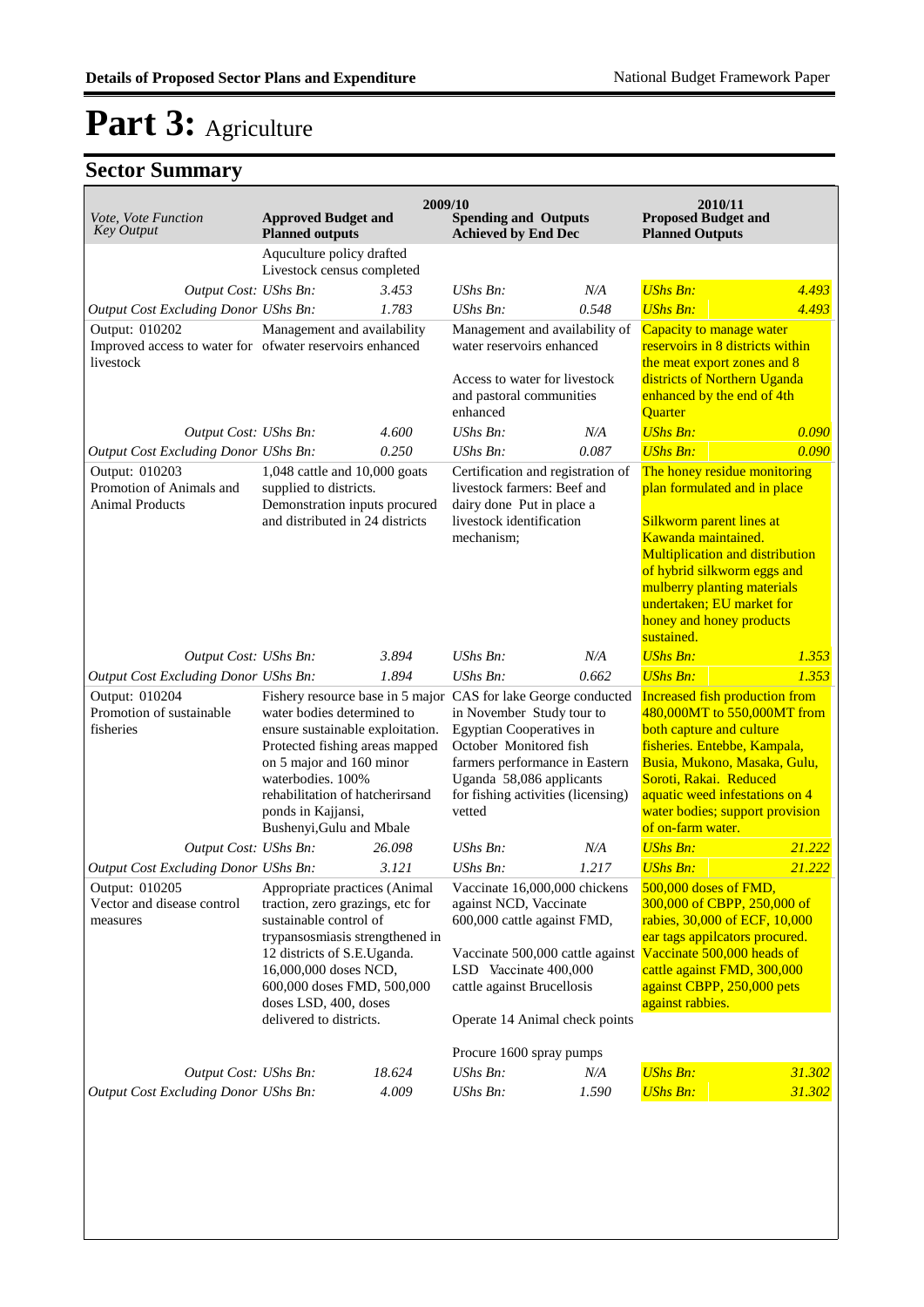| Vote, Vote Function<br><b>Key Output</b>                                                                                                                                | <b>Approved Budget and</b><br><b>Planned outputs</b>                                                                                                                                                                                                                                                                                | 2009/10 | <b>Spending and Outputs</b><br><b>Achieved by End Dec</b>                                                                                                                                                                                                                                                                                 |       | 2010/11<br><b>Proposed Budget and</b><br><b>Planned Outputs</b>                                                                                                                                                                                                                                                                                                                                                                                                                                    |        |
|-------------------------------------------------------------------------------------------------------------------------------------------------------------------------|-------------------------------------------------------------------------------------------------------------------------------------------------------------------------------------------------------------------------------------------------------------------------------------------------------------------------------------|---------|-------------------------------------------------------------------------------------------------------------------------------------------------------------------------------------------------------------------------------------------------------------------------------------------------------------------------------------------|-------|----------------------------------------------------------------------------------------------------------------------------------------------------------------------------------------------------------------------------------------------------------------------------------------------------------------------------------------------------------------------------------------------------------------------------------------------------------------------------------------------------|--------|
| Output: 010206<br>Improved market access for<br>livestock and livestock<br>products                                                                                     | Fish quality and safety<br>standardspromoted and<br>enforced in entirefish suppy<br>chain. Establishished levels of<br>residues and envrionmental<br>contaminants in all water<br>bodies. Meat classification<br>standards established                                                                                              |         | 4 livestock markets construction<br>completed 57% rehabilitation<br>of Ruhengere and Kasolwe<br>stock farms completed;<br>Certification of fish exports.<br>Sampling of fish, sediments and<br>water.                                                                                                                                     |       | <b>Improve handling of livestock</b><br>and livestock products along the<br>value chain in 16 districts<br>within the Meat export zone A<br>$&$ B by the end of 4th quarter<br><b>Improve handling of animal</b><br>feed along the value chain in 16<br>districts by end of 4th quarter                                                                                                                                                                                                            |        |
| Output Cost: UShs Bn:                                                                                                                                                   |                                                                                                                                                                                                                                                                                                                                     | 1.253   | $UShs Bn$ :                                                                                                                                                                                                                                                                                                                               | N/A   | <b>UShs Bn:</b>                                                                                                                                                                                                                                                                                                                                                                                                                                                                                    | 1.272  |
| Output Cost Excluding Donor UShs Bn:                                                                                                                                    |                                                                                                                                                                                                                                                                                                                                     | 0.940   | <b>UShs Bn:</b>                                                                                                                                                                                                                                                                                                                           | 0.297 | <b>UShs Bn:</b>                                                                                                                                                                                                                                                                                                                                                                                                                                                                                    | 1.272  |
| Output: 010252<br>Animal breeding and genetic cattle 14,767, Goats 8497, Pigs<br>development (NAGRIC)                                                                   | Breeding animals produced:<br>920; Semen imported 5500<br>straws. Semen collected at the<br>centre 30,000 straws 100<br>embryos of short horn zebu and<br>100 of Ankole preserved in the<br>semen bank                                                                                                                              |         | Liquid nitrogen plant repaired<br>20,000lts of liquid nitrogen<br>produced 15,000 doses of<br>semen produced 2,000 doses<br>of semen imported 3425 DOC<br>of broiler Parent stock procured<br>2080 DOC Layer Parent stock<br>procured 80 AI technicians<br>trained.                                                                       |       | 203 competent staff retained<br>44, 000 litres of Liquid nitrogen<br>produced and distributed 3<br>Liquid nitrogen pressurised<br>cylinders, 200packets of sheath,<br>5,000 gloves purchased, 30,000<br>doses of semen produced and<br>distributed.                                                                                                                                                                                                                                                |        |
| Output Cost: UShs Bn:                                                                                                                                                   |                                                                                                                                                                                                                                                                                                                                     | 2.105   | UShs Bn:                                                                                                                                                                                                                                                                                                                                  | 0.700 | <b>UShs Bn:</b>                                                                                                                                                                                                                                                                                                                                                                                                                                                                                    | 2.405  |
| Output: 010253<br>Dairy Development and<br>Regulation (DDA)<br>Output Cost: UShs Bn:<br>Output: 010254<br>Control of Tryptanomiasis<br>and Sleeping Sickness<br>(COCTU) | 900 dairy premises inspected &<br>registered country wide 1200<br>samples analyzed country wide<br>10 farmers marketing groups<br>formed 4 Marketfeasibility<br>studies<br>Priority areas infested by by T& 35 copies of final policy<br>Tidentified. Institutional and<br>organisation Structure put in<br>place for effective and | 1.269   | 575 raw milk outlet; 49 road<br>tankes; 3 pasteurised centres; 40<br>milk collection centres and 26<br>milk processing factories<br>inspected . 15 road tankers,<br>18 milk coolers, 4 freezers, 10<br>factories, I importer and 1 input<br>UShs Bn:<br>document on Tsetse and<br>Trypanasomiasis produced and<br>circulated 60 copies of | 0.597 | <b>Quality for Milk and Milk</b><br>products enhanced.<br><b>National Annual Milk</b><br><b>Production Increased Value</b><br><b>Addition for milk enhanced</b><br>suppllier licenses issued to them. Milk Marketing enhanced<br>Farmers, traders and processors<br>associations strengthened<br>Linkage with stakeholders<br>strengthened<br><b>UShs Bn:</b><br><b>Advocacy strategies</b><br>incorporated in the policy for<br>Tsetse and Trypanasomiasis, 60<br>copies of financial operational | 1.430  |
| Output Cost: UShs Bn:                                                                                                                                                   | sustainable service delivery of T<br>& T National programme.                                                                                                                                                                                                                                                                        | 0.547   | financial manual printed and<br>distributed to the Technical<br>Committee, Council and TPM<br>members 4 meetings of UTCC<br>held in COCTU.<br>UShs Bn:                                                                                                                                                                                    | 0.392 | manual produced Institutional<br><b>Strategic Plan for COCTU</b><br>produced 4 meetings for<br>UTCC held 6 meetings of TC<br>held, Application of pesticides<br><b>UShs Bn:</b>                                                                                                                                                                                                                                                                                                                    | 0.547  |
| <b>Vote Function Cost</b>                                                                                                                                               | <b>UShs Bn:</b>                                                                                                                                                                                                                                                                                                                     | 69.800  | <b>UShs Bn:</b>                                                                                                                                                                                                                                                                                                                           | N/A   | <b>UShs Bn:</b>                                                                                                                                                                                                                                                                                                                                                                                                                                                                                    | 74.198 |
| VF Cost Excluding Donor                                                                                                                                                 | UShs Bn                                                                                                                                                                                                                                                                                                                             | 17.350  | UShs Bn                                                                                                                                                                                                                                                                                                                                   | 6.970 | <b>UShs Bn</b>                                                                                                                                                                                                                                                                                                                                                                                                                                                                                     | 21.598 |
| Vote Function: 0149 Policy, Planning and Support Services<br>Output: 014901<br>Strategies, policies, plans<br>and Guidelines                                            | DSIP completed and approved<br>Water for Ag Prod policy<br>finalised. Relocated to<br>Kampala. Establishment of a<br>critical mass of agricultural<br>statisticians within MAAIF and<br>all LGs. Functional Agricultural<br>statistics databank                                                                                     |         | Recurrent budget estimates and<br>plans prepared, submitted to<br>MFPED Financial<br>management guidelines<br>prepared and availed to vote<br>controllers, Timely procurement<br>and disposal of goods and<br>services Consolidated                                                                                                       |       | Recurrent budget estimates and<br>plans prepared Financial<br>management guidelines<br>prepared and availed to vote<br>controller Procurement<br>plans developed and followed<br><b>Cash warrant and release</b>                                                                                                                                                                                                                                                                                   |        |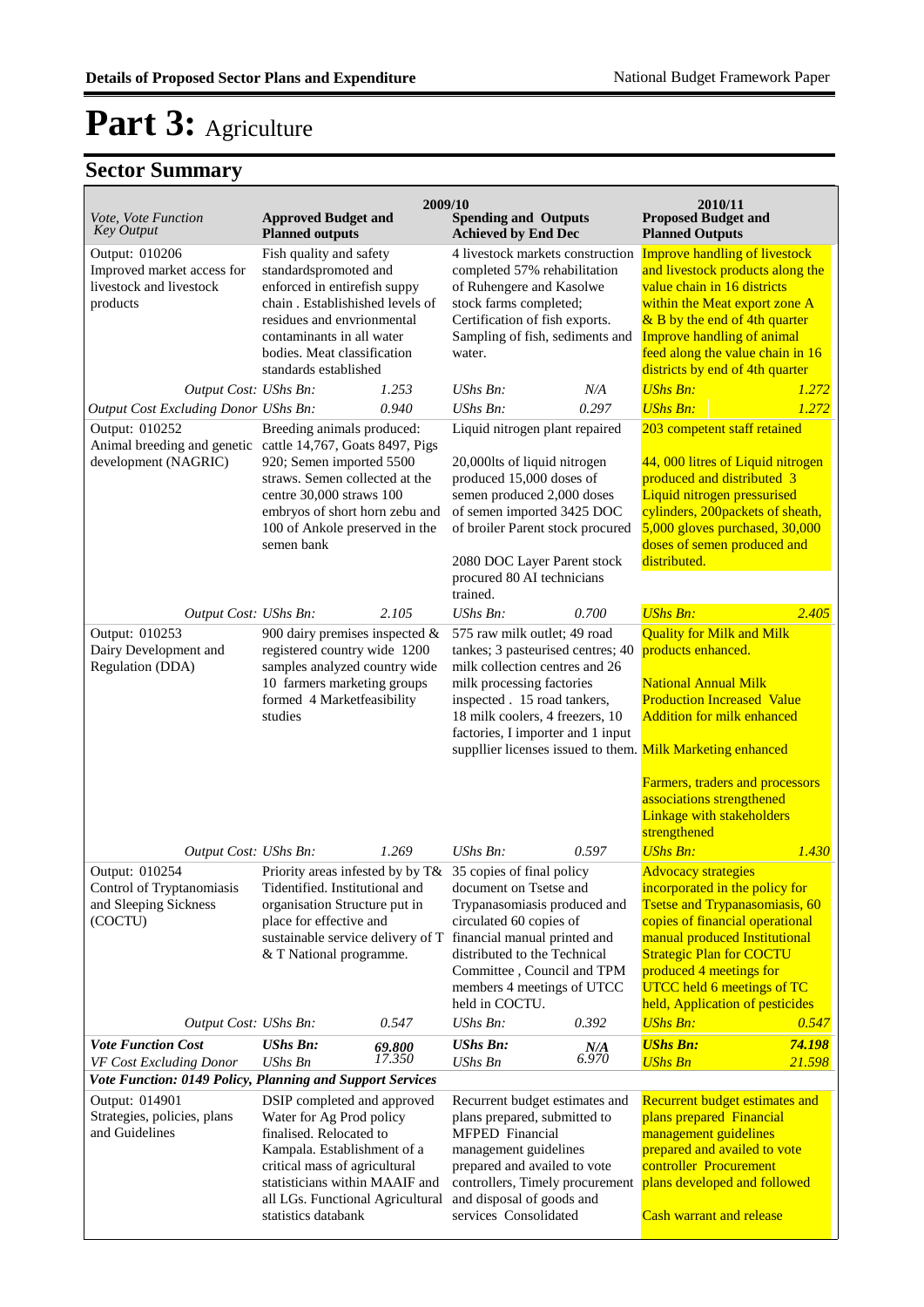| Vote, Vote Function<br><b>Key Output</b>                                                           | <b>Approved Budget and</b><br><b>Planned outputs</b>                                                                       | 2009/10        | <b>Spending and Outputs</b><br><b>Achieved by End Dec</b>                                                             |                        | 2010/11<br><b>Proposed Budget and</b><br><b>Planned Outputs</b>                                                                                         |                   |
|----------------------------------------------------------------------------------------------------|----------------------------------------------------------------------------------------------------------------------------|----------------|-----------------------------------------------------------------------------------------------------------------------|------------------------|---------------------------------------------------------------------------------------------------------------------------------------------------------|-------------------|
|                                                                                                    |                                                                                                                            |                | procurement plans FY2009/10                                                                                           |                        | requests prepared, Payments                                                                                                                             |                   |
| Output Cost: UShs Bn:                                                                              |                                                                                                                            | 2.240          | for MAAIF<br>UShs Bn:                                                                                                 | 0.912                  | processed Financial reports<br><b>UShs Bn:</b>                                                                                                          | 4.487             |
| Output: 014902<br>Administration, HRD and<br>Accounting                                            | Cash warrant and release<br>requestsprepared . Payments<br>processed Financial reports<br>prepared . Personnel and payroll |                | Timely processing of funds,<br>Services delivered and<br>accountability submitted,<br><b>MAAIF</b> Final Accounts and |                        | Supervision and monitoring,<br><b>Payments processed</b><br><b>Approved HRD Policy and plan</b>                                                         |                   |
|                                                                                                    | are well managed. Internal<br>audit reports prepared                                                                       |                | board of survey report<br>FY2009/10 prepared and<br>submitted on time                                                 |                        | for the sector Schemes of<br>service for the Agricultural<br>sector developed Approved<br>structure for the department of                               |                   |
|                                                                                                    |                                                                                                                            |                | Responded to Audit queries<br>FY2007/08                                                                               |                        | Production & marketing for the<br><b>Districts disseminated</b>                                                                                         |                   |
| Output Cost: UShs Bn:                                                                              |                                                                                                                            | 1.335          | UShs Bn:                                                                                                              | 0.482                  | <b>UShs Bn:</b>                                                                                                                                         | 3.127             |
| Output: 014904<br>Monitoring and evaluating<br>the activities of the sector                        | Uganda food security status<br>reports prepared. Agriculture<br>sector programmes and projects                             |                | Quarterly M & E reports<br>produced, Stakeholders<br>mobilized and satisfied on                                       |                        | Value for money attained in all<br>programs and projects                                                                                                |                   |
|                                                                                                    | effectively monitored.                                                                                                     |                | MAAIF programs and projects;<br>Annual Monitoring and                                                                 |                        | Produce 01 report per quarter<br>on supervision and monitoring                                                                                          |                   |
|                                                                                                    |                                                                                                                            |                | National Livestock<br>Improvement Project, Framing<br>in Tsetse Controlled Areas<br>Project.                          |                        | of programs & projects; 4<br><b>Quarterly Monitoring and</b><br><b>Evaluation Budget Performance</b><br>reports for Financial Year<br>2009/10 produced. |                   |
| Output Cost: UShs Bn:                                                                              |                                                                                                                            | 1.956          | $UShs Bn$ :                                                                                                           | N/A                    | <b>UShs Bn:</b>                                                                                                                                         | 4.372             |
| Output Cost Excluding Donor UShs Bn:                                                               |                                                                                                                            | 1.854          | <b>UShs Bn:</b>                                                                                                       | 0.753                  | <b>UShs Bn:</b>                                                                                                                                         | 4.372             |
| Output: 014951<br>Secondment for MAAIF<br>staff in Rome                                            | Agricultural attache' activities<br>cordinated effectively                                                                 |                | 2 reports on agriculture & food<br>security and trade fairs                                                           |                        | 4 reports on agriculture & food<br>security and trade fairs                                                                                             |                   |
| Output Cost: UShs Bn:                                                                              |                                                                                                                            | 0.142          | $UShs Bn$ :                                                                                                           | 0.086                  | <b>UShs Bn:</b>                                                                                                                                         | 0.287             |
| <b>Vote Function Cost</b><br>VF Cost Excluding Donor                                               | <b>UShs Bn:</b><br><b>UShs Bn</b>                                                                                          | 7.379<br>6.368 | <b>UShs Bn:</b><br><b>UShs Bn</b>                                                                                     | $N/A$ <sub>2.282</sub> | <b>UShs Bn:</b><br><b>UShs Bn</b>                                                                                                                       | 21.032<br>17.163  |
| <b>Cost of Vote Services:</b><br>Vote Cost Excluding Donor                                         | $UShs Bn$ :<br><b>UShs Bn</b>                                                                                              | 121.232        | <b>UShs Bn:</b><br><b>UShs Bn</b>                                                                                     | N/A                    | <b>UShs Bn:</b><br><b>UShs Bn</b>                                                                                                                       | 160.423<br>56.239 |
| Vote: 142 National Agricultural Research Organisation                                              |                                                                                                                            | 36.969         |                                                                                                                       | 12.217                 |                                                                                                                                                         |                   |
| Vote Function: 0151 Agricultural Research                                                          |                                                                                                                            |                |                                                                                                                       |                        |                                                                                                                                                         |                   |
| Output: 015101<br>Generation of agricultural                                                       | 25 technologies that increase<br>agricultural productivity, value-                                                         |                | Agro inputs procured;<br>Infrastructure maintained;                                                                   |                        | A number of outputs for<br>enhancing productivity and                                                                                                   |                   |
| technologies<br>addition, food and<br>environmental safety, plant<br>genetic resource conservation |                                                                                                                            |                | Fields, orchards, nurseries and<br>paddocks maintained;<br>Adaptability of selected                                   |                        | authorisation of Crops (10<br>new), Livestock (3 new and 2<br>intermediate), Fisheries (3                                                               |                   |
|                                                                                                    | and market access genrated.<br>Impact of control strategies for<br>FMD and ECF evaluated                                   |                | technologies demonstrated.                                                                                            |                        | aquaculture, 5 capture fish)<br>Forestry (6 intermediate)<br>.Several cross cutting outputs.                                                            |                   |
| Output Cost: UShs Bn:                                                                              |                                                                                                                            | 12.765         | UShs Bn:                                                                                                              | N/A                    | <b>UShs Bn:</b>                                                                                                                                         | 0.239             |
| <b>Output Cost Excluding Donor UShs Bn:</b>                                                        |                                                                                                                            | 0.237          | UShs Bn:                                                                                                              | 0.023                  | <b>UShs Bn:</b>                                                                                                                                         | 0.239             |
|                                                                                                    |                                                                                                                            |                |                                                                                                                       |                        |                                                                                                                                                         |                   |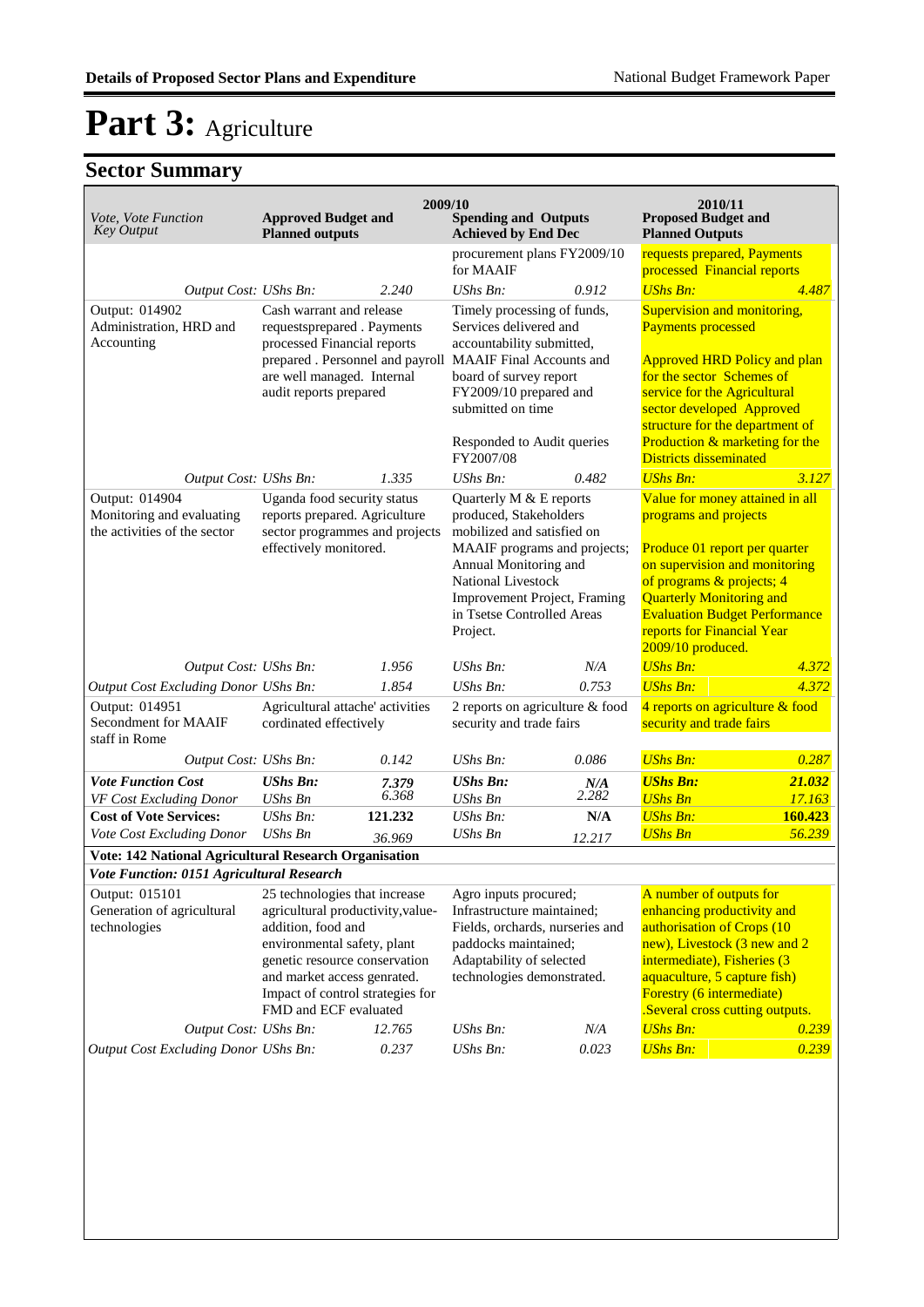| Vote, Vote Function<br><b>Key Output</b>                                                                                        | <b>Approved Budget and</b><br><b>Planned outputs</b>                                                                                                                                   | 2009/10                    | <b>Spending and Outputs</b><br><b>Achieved by End Dec</b>                                                                                                                                                                                                                               |                   | 2010/11<br><b>Proposed Budget and</b><br><b>Planned Outputs</b>                                                                                                                                                                                                                               |                            |
|---------------------------------------------------------------------------------------------------------------------------------|----------------------------------------------------------------------------------------------------------------------------------------------------------------------------------------|----------------------------|-----------------------------------------------------------------------------------------------------------------------------------------------------------------------------------------------------------------------------------------------------------------------------------------|-------------------|-----------------------------------------------------------------------------------------------------------------------------------------------------------------------------------------------------------------------------------------------------------------------------------------------|----------------------------|
| Output: 015102<br>Research extension interface<br>promoted and strengthened                                                     | Inter-institutional linkages<br>partnerships, collaboration in<br>fisheries outreach and<br>information management<br>promoted.                                                        |                            | showcase & dissemination of<br>technologies; farmers<br>ssensitized; foundation seed<br>multiplied; scientific<br>information published; disease<br>control manual developed; weed<br>management technologies<br>evaluated; Staff trained in<br>gender mainstreaming                    |                   | <b>Dissemination materials</b><br>developed, foundation seed;<br>breeder seed 1 scientific $& 3$<br>news articles 5 Radio talk<br>shows; videos in local<br>languages, disease control<br>manual for (ToT); on-farm trials.                                                                   |                            |
| Output Cost: UShs Bn:                                                                                                           |                                                                                                                                                                                        | 7.196                      | UShs Bn:                                                                                                                                                                                                                                                                                | N/A               | <b>UShs Bn:</b>                                                                                                                                                                                                                                                                               | 0.818                      |
| Output Cost Excluding Donor UShs Bn:                                                                                            |                                                                                                                                                                                        | 0.865                      | UShs Bn:                                                                                                                                                                                                                                                                                | N/A               | <b>UShs Bn:</b>                                                                                                                                                                                                                                                                               | 0.818                      |
| Output: 015104<br>Agricultural research<br>capacity strengthened                                                                | PARI staffs and partners trained<br>on ARIS information resources<br>services; Administrative<br>capacity for Management of<br>Financial, & Human & Physical<br>resources strengthened |                            | monitor & backstop projects;<br>CGS projects funded;<br>establishment maintained;<br>subscriptions & publications<br>made; staff capacity<br>strengthened, data on systems<br>collected; ccontributions on<br>environmental change &<br>sensitivity report for Petroleum<br>exploration |                   | <b>PARI Staff trained in short</b><br>courses and Stakeholder<br>capacity in production and<br>utilization of elite varieties,<br><b>KAZARDI- Two screen houses</b><br>and an aeroponic unit for<br>production of potato. New Lab<br>established in KAZARDI.<br>Several intermediate outputs. |                            |
| Output Cost: UShs Bn:                                                                                                           |                                                                                                                                                                                        | 24.158                     | UShs Bn:                                                                                                                                                                                                                                                                                | N/A               | <b>UShs Bn:</b>                                                                                                                                                                                                                                                                               | 28.670                     |
| Output Cost Excluding Donor UShs Bn:<br>Output: 015151<br>Payments to International<br>Organisations (CGIAR,<br>ASARECA, WARDA) | Annual subscriptions made.                                                                                                                                                             | 22.840                     | UShs Bn:<br>Half year subscription fully<br>made.                                                                                                                                                                                                                                       | N/A               | <b>UShs Bn:</b><br><b>Annual Subscription to be made</b>                                                                                                                                                                                                                                      | 28.670                     |
| Output Cost: UShs Bn:                                                                                                           |                                                                                                                                                                                        | 1.212                      | UShs Bn:                                                                                                                                                                                                                                                                                | 0.593             | <b>UShs Bn:</b>                                                                                                                                                                                                                                                                               | 1.212                      |
| <b>Vote Function Cost</b><br>VF Cost Excluding Donor<br><b>Cost of Vote Services:</b>                                           | <b>UShs Bn:</b><br><b>UShs Bn</b><br>$UShs Bn$ :                                                                                                                                       | 52.473<br>32.295<br>45.363 | <b>UShs Bn:</b><br><b>UShs Bn</b><br>UShs Bn:                                                                                                                                                                                                                                           | N/A<br>N/A<br>N/A | <b>UShs Bn:</b><br><b>UShs Bn</b><br><b>UShs Bn:</b>                                                                                                                                                                                                                                          | 30.987<br>29.002<br>30.987 |
| Vote Cost Excluding Donor                                                                                                       | <b>UShs Bn</b>                                                                                                                                                                         | 32.295                     | UShs Bn                                                                                                                                                                                                                                                                                 | N/A               | <b>UShs Bn</b>                                                                                                                                                                                                                                                                                | 29.002                     |
| <b>Vote: 152 NAADS Secretariat</b><br>Vote Function: 0154 Agriculture Advisory Services                                         |                                                                                                                                                                                        |                            |                                                                                                                                                                                                                                                                                         |                   |                                                                                                                                                                                                                                                                                               |                            |
| Output: 015401<br><b>Farmer Institutional</b><br>development                                                                    | Review guidelines on HLFO,<br>District & S/county farmer<br>forum and operations and<br>disseminate to districts                                                                       |                            | Reviewed Farmer institutional<br>development guidelines that<br>were disseminated to all<br>districts. Procurement of<br>100,000 forms and 50,000<br>certificates initiated. Reviewed<br>youth strategy, disseminated<br>and implementation piloted in 9<br>district.                   |                   | Not reported                                                                                                                                                                                                                                                                                  |                            |
| Output Cost: UShs Bn:                                                                                                           |                                                                                                                                                                                        | 0.180                      | <b>UShs Bn:</b>                                                                                                                                                                                                                                                                         | 0.057             | <b>UShs Bn:</b>                                                                                                                                                                                                                                                                               | 1.890                      |
| Output: 015402<br>Technology promotion<br>through Public Private<br>Partnerships PPP (National)                                 | Work with partners to undertake<br>soil testing and demonstrate<br>soil techniques. Popularise the<br>use of pheromone traps farmers<br>in the control of fruit flies                  |                            | implemented PPP in tea-Igara,;<br>goat -Ssembeguya & Katebe.<br>procured high performance crop<br>and stocking genetic material :<br>upland rice -48MT, cassava<br>cuttings-20,000 bags, 125,000<br>catfish, citrus & mango<br>seedlings -3,000 each; broiler<br>chicks - 20,000        |                   | capacity of farmers & FG will<br>be enhanced; farmer access to<br>technologies and information<br>will be improved                                                                                                                                                                            |                            |
| Output Cost: UShs Bn:                                                                                                           |                                                                                                                                                                                        | 5.126                      | UShs Bn:                                                                                                                                                                                                                                                                                | 8.364             | <b>UShs Bn:</b>                                                                                                                                                                                                                                                                               | 4.603                      |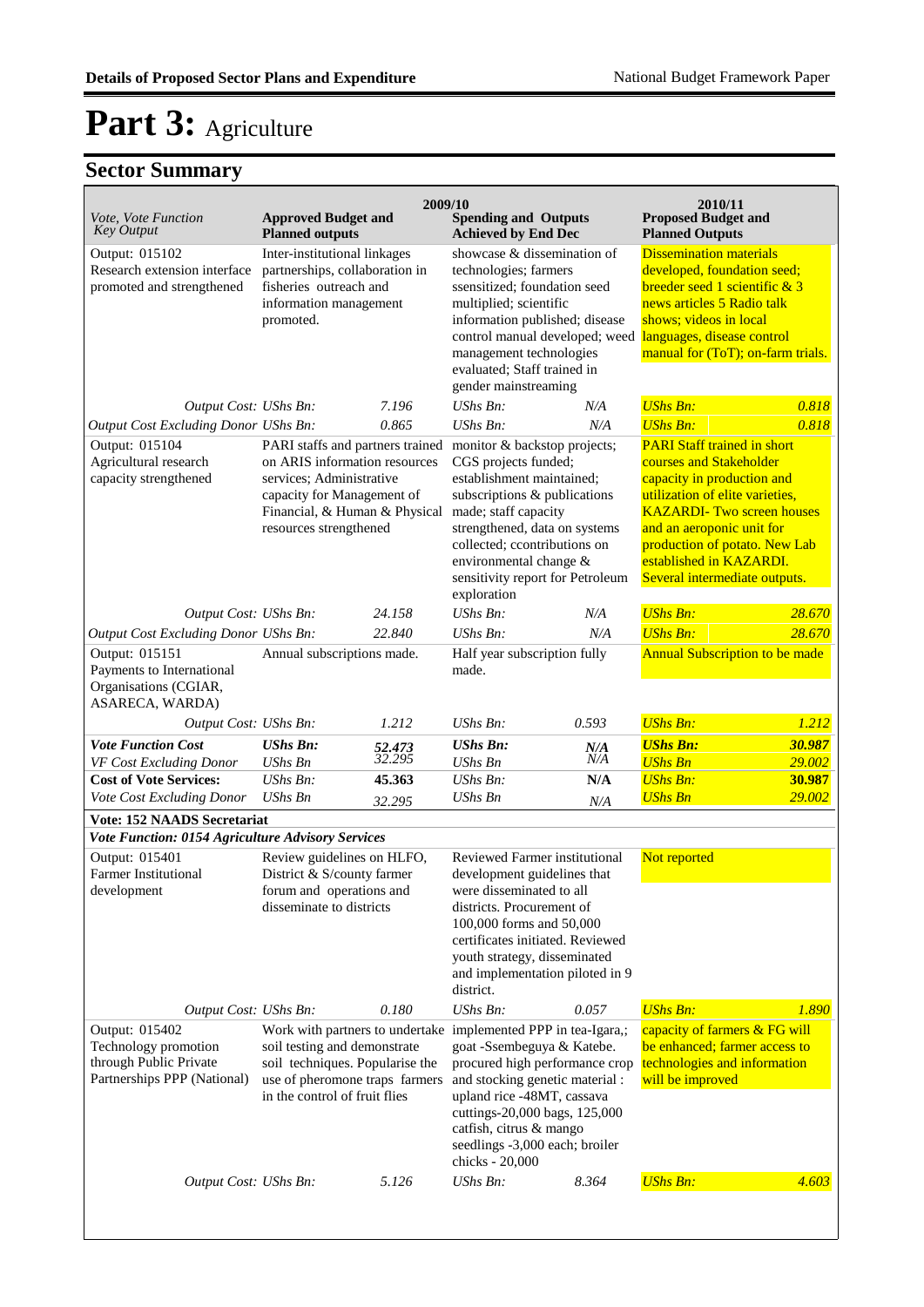| Vote, Vote Function<br>Key Output                                                       | <b>Approved Budget and</b><br><b>Planned outputs</b>                                                                                                                                                                        | 2009/10 | <b>Spending and Outputs</b><br><b>Achieved by End Dec</b>                                                                                                                                                                                                                                |       | 2010/11<br><b>Proposed Budget and</b><br><b>Planned Outputs</b>                                                                                                                                                                        |       |
|-----------------------------------------------------------------------------------------|-----------------------------------------------------------------------------------------------------------------------------------------------------------------------------------------------------------------------------|---------|------------------------------------------------------------------------------------------------------------------------------------------------------------------------------------------------------------------------------------------------------------------------------------------|-------|----------------------------------------------------------------------------------------------------------------------------------------------------------------------------------------------------------------------------------------|-------|
| Output: 015403<br>Agri-business development<br>and market linkages                      | Implementing value chain<br>strategy; Availing sunflower<br>seed and associated<br>technologies to farmers,<br>facilitating the provision of<br>market information farmers.<br>Supporting coffee material<br>multiplication |         | market inform study on rice,<br>egg & citrus; strategies for<br>strenghteinign agri-business<br>developed; technical<br>backstopping to 8 distr;<br>provided milk coolers,<br>incubators, honey processors &<br>other equipment to distr & other<br>stakeholders.                        |       | access to production support<br>services enhanced; support to<br>business development services<br>promoted; and challenge fund to<br>enhance value addition and agro-<br>processing and market linkages<br>established and implemented |       |
| Output Cost: UShs Bn:                                                                   |                                                                                                                                                                                                                             | 2.653   | UShs Bn:                                                                                                                                                                                                                                                                                 | 0.700 | <b>UShs Bn:</b>                                                                                                                                                                                                                        | 2.640 |
| Output: 015404<br>Service provider and<br>institution capacity<br>development           | Orienting and capacity<br>development of public<br>extension workers. Train NGOs<br>and input dealers. Supporting<br>systems to improve skills &<br>competence in service delivery                                          |         | conversion of frontline<br>extension workers is on<br>going; 276 farmers & extension<br>officers trained on making<br>silage; 30 coffee extension<br>agents trained; TOT in draught<br>animal traction undertaken in<br>Ntungamo distri financial mgt<br>technical backstopping in distr |       | Not reported                                                                                                                                                                                                                           |       |
| Output Cost: UShs Bn:                                                                   |                                                                                                                                                                                                                             | 0.450   | <b>UShs Bn:</b>                                                                                                                                                                                                                                                                          | 0.247 | <b>UShs Bn:</b>                                                                                                                                                                                                                        | 0.000 |
| Output: 015405<br>Planning, monitoring/quality<br>assurance and evaluation              | Reviewing and<br>diseminatingguidelines.<br>Holding four meetings each<br>(Secretariat & with district<br>officials). Finalising the new<br>NAADS M&E framework.<br>Revieiwing old and developing<br>new strategies         |         | 5 consultants contracted to<br>guide dev't of NAADS phase II<br>design; 4 planning meetings<br>heldl; AWP&B for FY 2009/10<br>finalised; routine & policy<br>program monitoring including<br>backstopping undertaken;<br>NAADS phase II Core doc &<br>thematic papers prepared           |       | planning and review events<br>undertaken at national and<br>regional levels; technical<br>supervisory monitoring<br>conducted; and impact/thematic<br>assessments/ studies undertaken                                                  |       |
| Output Cost: UShs Bn:                                                                   |                                                                                                                                                                                                                             | 1.203   | UShs Bn:                                                                                                                                                                                                                                                                                 | 0.427 | <b>UShs Bn:</b>                                                                                                                                                                                                                        | 1.093 |
| Output: 015406<br>Secretariat Programme<br>management and<br>coordination               | Enhancing staff capacity<br>andskills<br>development.Supervising<br>NAADS implementation at<br>national . Undertaking general<br>media and<br>communications activities                                                     |         | promotional materials printed 5<br>Board meetings held; 50 staff<br>contracts implemented; 5 study<br>tours undertaken; technical<br>program supervision conducted;<br>audit follow-up made in 9<br>districts; NAADS probe inter-                                                        |       | capital goods procured; audits<br>undertaken; and operating and<br>other costs met                                                                                                                                                     |       |
|                                                                                         |                                                                                                                                                                                                                             |         | ministerial task force in Busoga,<br>Ankole & Kigez                                                                                                                                                                                                                                      |       |                                                                                                                                                                                                                                        |       |
| Output Cost: UShs Bn:                                                                   |                                                                                                                                                                                                                             | 5.440   | UShs Bn:                                                                                                                                                                                                                                                                                 | 2.039 | <b>UShs Bn:</b>                                                                                                                                                                                                                        | 6.543 |
| Output: 015475<br><b>Purchase of Motor Vehicles</b><br>and Other Transport<br>Equipment | <b>Purchase of Vehicles</b>                                                                                                                                                                                                 |         | the process of clearing and<br>registrattion of 14 vehicles &<br>200 m/cylcles for distr & s/c<br>started; car track system<br>installed for 3 new vehicles                                                                                                                              |       | 15 vehicles and 134<br>motorcycles procured                                                                                                                                                                                            |       |
| Output Cost: UShs Bn:                                                                   |                                                                                                                                                                                                                             | 1.765   | UShs Bn:                                                                                                                                                                                                                                                                                 | 0.066 | <b>UShs Bn:</b>                                                                                                                                                                                                                        | 1.918 |
| Output: 015476<br>Purchase of Office and ICT<br>Equipment, including<br>Software        | Procurement of assorted IT and<br>Office Equipment                                                                                                                                                                          |         | 14 desktop and 8 laptops<br>procured; internet connectivity<br>procured;4 blackberry phones<br>procured;re-designing and<br>hosting of NAADS website on<br>going                                                                                                                         |       | 27 computers and accessories<br>procured                                                                                                                                                                                               |       |
| Output Cost: UShs Bn:                                                                   |                                                                                                                                                                                                                             | 0.070   | <b>UShs Bn:</b>                                                                                                                                                                                                                                                                          | 0.052 | <b>UShs Bn:</b>                                                                                                                                                                                                                        | 0.080 |
|                                                                                         |                                                                                                                                                                                                                             |         |                                                                                                                                                                                                                                                                                          |       |                                                                                                                                                                                                                                        |       |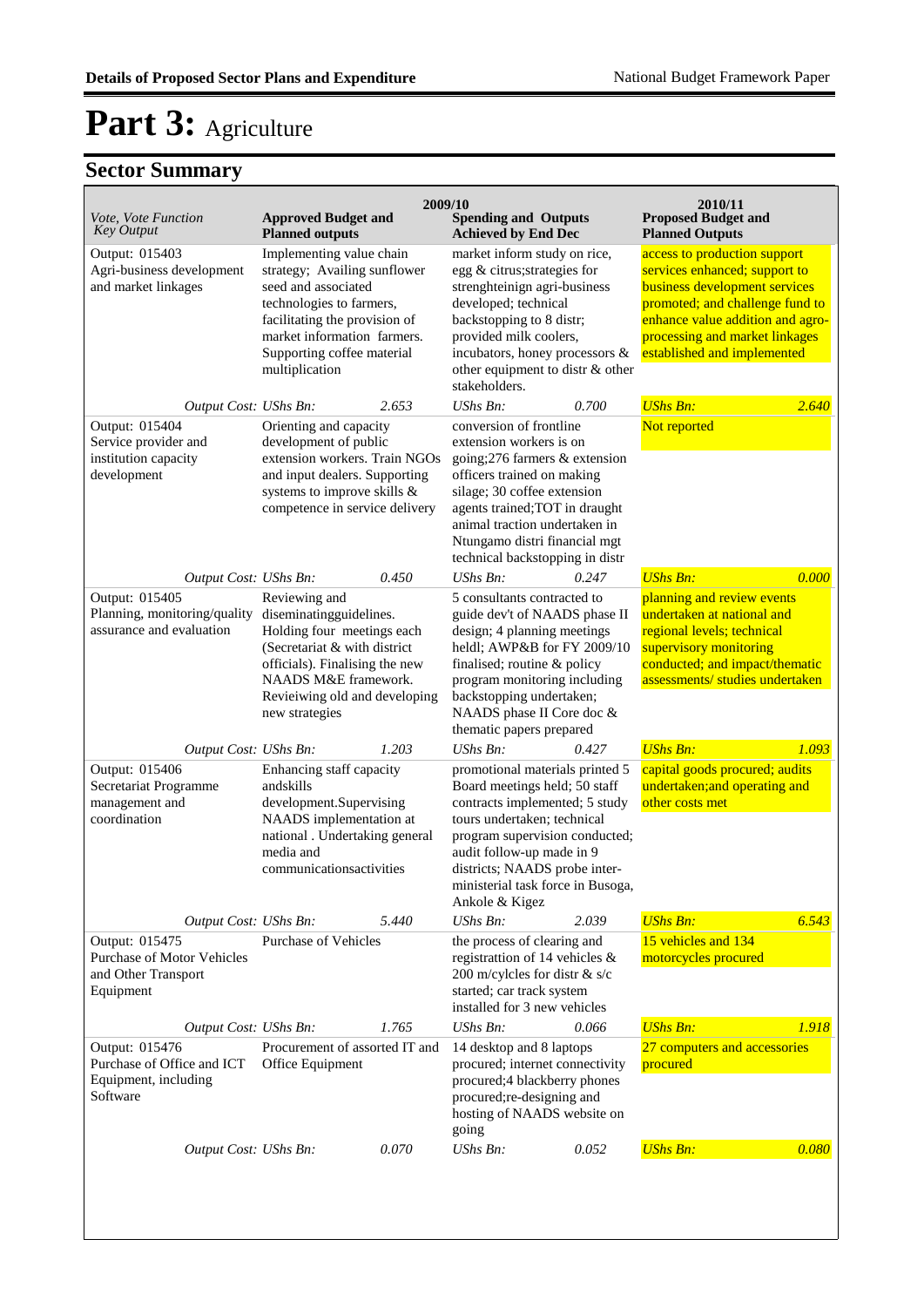| <i>Vote, Vote Function</i><br><b>Key Output</b>                                                            | <b>Approved Budget and</b><br><b>Planned outputs</b>                                                                                                                                                                                                                 |                                                      | 2009/10<br><b>Spending and Outputs</b><br><b>Achieved by End Dec</b>                                                                                                                                                                                  |                                                                                      | 2010/11<br><b>Proposed Budget and</b><br><b>Planned Outputs</b>                                                                                                                                                                                                                                 |        |
|------------------------------------------------------------------------------------------------------------|----------------------------------------------------------------------------------------------------------------------------------------------------------------------------------------------------------------------------------------------------------------------|------------------------------------------------------|-------------------------------------------------------------------------------------------------------------------------------------------------------------------------------------------------------------------------------------------------------|--------------------------------------------------------------------------------------|-------------------------------------------------------------------------------------------------------------------------------------------------------------------------------------------------------------------------------------------------------------------------------------------------|--------|
| Output: 015478<br>Purchase of Office and<br>Residential Furniture and<br>Fittings                          |                                                                                                                                                                                                                                                                      | Assorted Office Equipment and<br>Furniture purchased |                                                                                                                                                                                                                                                       | purchased office floor carpets<br>and curtain window blinds;<br>procured bookshelves | assorted furniture and<br>equipment procured for<br>secretariat and districts/sub<br>counties                                                                                                                                                                                                   |        |
| Output Cost: UShs Bn:                                                                                      |                                                                                                                                                                                                                                                                      | 0.110                                                | $\mathit{UShs}\, \mathit{Bn}$ :                                                                                                                                                                                                                       | 0.049                                                                                | <b>UShs Bn:</b>                                                                                                                                                                                                                                                                                 | 0.120  |
| <b>Vote Function Cost</b>                                                                                  | <b>UShs Bn:</b>                                                                                                                                                                                                                                                      | 18.497                                               | <b>UShs Bn:</b>                                                                                                                                                                                                                                       | 12.000                                                                               | <b>UShs Bn:</b>                                                                                                                                                                                                                                                                                 | 18.887 |
| <b>Cost of Vote Services:</b>                                                                              | $UShs Bn$ :                                                                                                                                                                                                                                                          | 16.997                                               | <b>UShs Bn:</b>                                                                                                                                                                                                                                       | 12.000                                                                               | <b>UShs Bn:</b>                                                                                                                                                                                                                                                                                 | 18.887 |
| Vote: 155 Uganda Cotton Development Organisation<br>Vote Function: 0152 Cotton Development                 |                                                                                                                                                                                                                                                                      |                                                      |                                                                                                                                                                                                                                                       |                                                                                      |                                                                                                                                                                                                                                                                                                 |        |
| Output: 015201<br>Provision of cotton planting<br>seeds                                                    | 4,000 Mt of seed procured,<br>processed to yield about 3,200<br>Mt of delinted graded seed<br>which will be distributed to<br>farmers in 45 districts.                                                                                                               |                                                      | 604 Mt of delinted and graded<br>seed distributed in 3 districts in<br>Western Region and 7 districts<br>in Mid Western Region.                                                                                                                       |                                                                                      | Procure 4,500 Mt of fuzzy seed<br>which are expected to produce<br>about 3,700 which will be<br>distributed to farmers in 48<br>districts.                                                                                                                                                      |        |
| Output Cost: UShs Bn:                                                                                      |                                                                                                                                                                                                                                                                      | 3.400                                                | $UShs Bn$ :                                                                                                                                                                                                                                           | N/A                                                                                  | <b>UShs Bn:</b>                                                                                                                                                                                                                                                                                 | 3.445  |
| Output: 015202<br>Seed multiplication                                                                      | 17,000 acres of seed crops<br>established.3,600 of fuzz<br>certified                                                                                                                                                                                                 |                                                      | About 12,000 acre of seed crops<br>were established which are<br>expected to produce 2,250 Mt<br>of certified seed.                                                                                                                                   |                                                                                      | Establish 14,000 acres of seed<br>crops which will produce about<br>3,600 Mt of fuzzy certified seed.                                                                                                                                                                                           |        |
| Output Cost: UShs Bn:                                                                                      |                                                                                                                                                                                                                                                                      | 0.500                                                | UShs Bn:                                                                                                                                                                                                                                              | N/A                                                                                  | <b>UShs Bn:</b>                                                                                                                                                                                                                                                                                 | 0.400  |
| Output: 015203<br>Farmer mobilisation and<br>sensitisation for increasing<br>cotton production and quality | 300,000 bales of lint produced                                                                                                                                                                                                                                       |                                                      | About 168,500 acres were<br>established to cotton in the 48<br>districts and they are expected<br>to produce 70,000 bales of lint.                                                                                                                    |                                                                                      | Establish 265,000 acres of<br>cotton to produce 200,000 bales<br>of lint.                                                                                                                                                                                                                       |        |
| Output Cost: UShs Bn:                                                                                      |                                                                                                                                                                                                                                                                      | 1.500                                                | $UShs Bn$ :                                                                                                                                                                                                                                           | N/A                                                                                  | <b>UShs Bn:</b>                                                                                                                                                                                                                                                                                 | 1.150  |
| Output: 015204<br>Cotton targeted extension<br>services                                                    | 32 Field Extension<br>Workers(FEWs) recruited                                                                                                                                                                                                                        |                                                      | 91 field staff recruited and 5<br>motorcycles procured.                                                                                                                                                                                               |                                                                                      | Recruit an additional 49 field<br>staff and procure an additional 5<br>motorcycle plus 124 bicycles.                                                                                                                                                                                            |        |
| Output Cost: UShs Bn:                                                                                      |                                                                                                                                                                                                                                                                      | 1.500                                                | $UShs Bn$ :                                                                                                                                                                                                                                           | N/A                                                                                  | <b>UShs Bn:</b>                                                                                                                                                                                                                                                                                 | 1.090  |
| Output: 015205<br>Provision of pesticides and<br>spray pumps                                               | 100,000 units of additional<br>pesticides procured and<br>distributed to farmers in 45<br>districts. Subject to funds being<br>availed.                                                                                                                              |                                                      | 202,480 units of pesticides and<br>2,368 spray pumps sold to<br>farmers in the 48 districts.                                                                                                                                                          |                                                                                      | Procure 100,000 units of<br>pesticides.                                                                                                                                                                                                                                                         |        |
| Output Cost: UShs Bn:                                                                                      |                                                                                                                                                                                                                                                                      | 0.500                                                | $UShs Bn$ :                                                                                                                                                                                                                                           | 0.250                                                                                | <b>UShs Bn:</b>                                                                                                                                                                                                                                                                                 | 0.855  |
| Output: 015206<br>Mechnisation of land opening procured.                                                   | 1,000 pairs of oxen, 1,000                                                                                                                                                                                                                                           |                                                      | 1,000 ox-ploughs.                                                                                                                                                                                                                                     |                                                                                      | Made orders for procurement of Procure 2,000 pairs of oxen.                                                                                                                                                                                                                                     |        |
| Output Cost: UShs Bn:                                                                                      |                                                                                                                                                                                                                                                                      | 0.300                                                | UShs Bn:                                                                                                                                                                                                                                              | 0.150                                                                                | <b>UShs Bn:</b>                                                                                                                                                                                                                                                                                 | 1.000  |
| <b>Vote Function Cost</b>                                                                                  | <b>UShs Bn:</b>                                                                                                                                                                                                                                                      | 7.700                                                | <b>UShs Bn:</b>                                                                                                                                                                                                                                       | N/A                                                                                  | <b>UShs Bn:</b>                                                                                                                                                                                                                                                                                 | 7.940  |
| <b>Cost of Vote Services:</b>                                                                              | <b>UShs Bn:</b>                                                                                                                                                                                                                                                      | 7.700                                                | <b>UShs Bn:</b>                                                                                                                                                                                                                                       | N/A                                                                                  | <b>UShs Bn:</b>                                                                                                                                                                                                                                                                                 | 7.940  |
| <b>Vote: 160 Uganda Coffee Development Authority</b><br>Vote Function: 0153 Coffee Development             |                                                                                                                                                                                                                                                                      |                                                      |                                                                                                                                                                                                                                                       |                                                                                      |                                                                                                                                                                                                                                                                                                 |        |
| Output: 015301<br>Production, Research &<br>Coordination<br>Output Cost: UShs Bn:                          | Promote planting material<br>production: 24m robusta, 6m<br>arabica and 3m shade trees. 7<br>clonal mother garderns and 20<br>private rehabilitated. 3 arabica<br>and 2 robusta seed supported.<br>150 demo sites established 3 in<br>each subcounty in 57 districts | 3.030                                                | 14.5 million coffee seedlings<br>were raised, 9 million planted<br>and 15 coffee demonstration<br>plots were established. 1,000 kg<br>of Robusta seed and 910 kg of<br>Arabica seed had been procured<br>and distributed to stakeholders.<br>UShs Bn: | N/A                                                                                  | 12 million coffee seedlings of<br>Robusta, 6 million of Arabica<br>and 9 million seedlings of shade<br>tree to be raised under the<br><b>Community Based Nurseries</b><br>(CBNs). 9 million seedlings to<br>be raised by the private sector<br>through the guidance of UCDA.<br><b>UShs Bn:</b> | 2.191  |
|                                                                                                            |                                                                                                                                                                                                                                                                      |                                                      |                                                                                                                                                                                                                                                       |                                                                                      |                                                                                                                                                                                                                                                                                                 |        |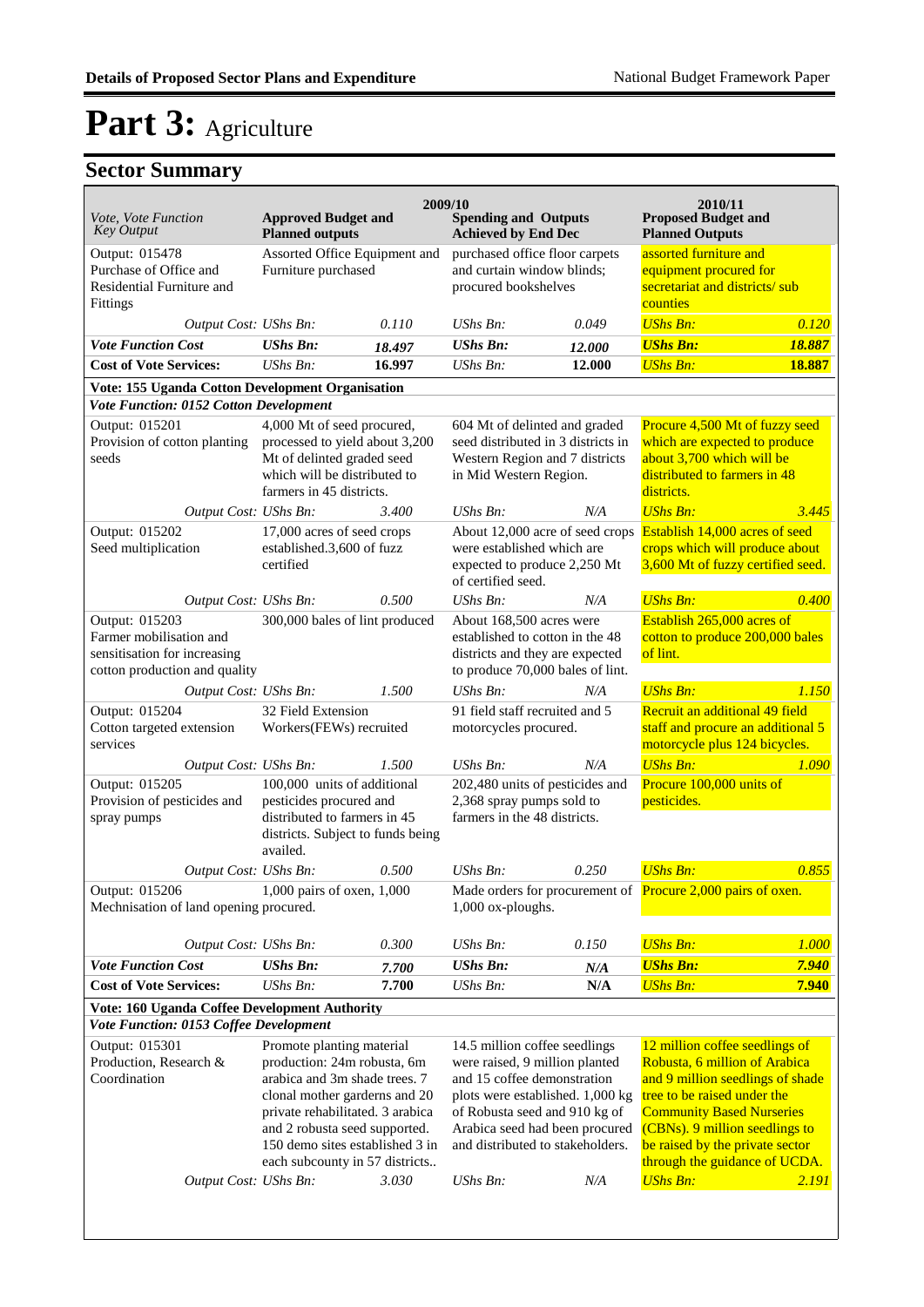| Vote, Vote Function                                                                                                | <b>Approved Budget and</b>                                                                                                                                                                                                                                                          |                | 2009/10<br><b>Spending and Outputs</b>                                                                                                                                                                                                                             |            | 2010/11<br><b>Proposed Budget and</b>                                                                                                                                                                                                                                                                                      |                |
|--------------------------------------------------------------------------------------------------------------------|-------------------------------------------------------------------------------------------------------------------------------------------------------------------------------------------------------------------------------------------------------------------------------------|----------------|--------------------------------------------------------------------------------------------------------------------------------------------------------------------------------------------------------------------------------------------------------------------|------------|----------------------------------------------------------------------------------------------------------------------------------------------------------------------------------------------------------------------------------------------------------------------------------------------------------------------------|----------------|
| <b>Key Output</b>                                                                                                  | <b>Planned outputs</b>                                                                                                                                                                                                                                                              |                | <b>Achieved by End Dec</b>                                                                                                                                                                                                                                         |            | <b>Planned Outputs</b>                                                                                                                                                                                                                                                                                                     |                |
| Output: 015302<br><b>Quality Assurance</b>                                                                         | 2.9 million bags certified for<br>export Coffee analyzed and<br>certified to meet international<br>quality standards. Coffee<br>regulations enforced by<br>registering and lincensing all<br>the sector players.                                                                    |                | A total of 1.43 million 60Kg<br>bags worth US \$ 131.3 million<br>were exported as at December<br>2009. 27 coffee exporters, 162<br>coffee processors and 6 coffee<br>roasters were registered and<br>licensed. 27 coffee exporters,<br>162 processors registered. |            | 3.1 million 60-kg bags of coffee<br>valued at US\$ 316.2 million to<br>be inspected and approved for<br>export during the coffee year of<br>2009/10 against a budget of 3.2<br>million bags valued at<br>US\$336.3 million. 30 coffee<br>exporters, 260 primary<br>processing factories.                                   |                |
| Output Cost: UShs Bn:                                                                                              |                                                                                                                                                                                                                                                                                     | 1.920          | $UShs Bn$ :                                                                                                                                                                                                                                                        | N/A        | <b>UShs Bn:</b>                                                                                                                                                                                                                                                                                                            | 0.149          |
| Output: 015303<br>Value Addition and Generic<br>Promotion Undertaken                                               | Promote marketing of coffee as<br>a final product by supporting<br>brand and market development.<br>Participate in local and<br>international trade fairs and<br>symposiums. Offer support to<br>Joint Venture companies,<br>promote efforts towards soluble<br>coffee manufacture. |                | Local and International trade<br>fairs, workshops and<br>symposiums were attended as<br>planned. Uganda represented at<br>the international coffee<br>organisation, coffee agreement<br>signed.                                                                    |            | Uganda shall be effectively<br>represented in International<br><b>Fora: International Coffee</b><br><b>Organization (ICO), Inter Africa</b><br><b>Coffee Organization (IACO)</b><br>and at the International<br><b>Speciality Coffee Organizations.</b><br><b>Local and International trade</b><br>fairs, attend workshops |                |
| Output Cost: UShs Bn:                                                                                              |                                                                                                                                                                                                                                                                                     | 2.606          | $UShs Bn$ :                                                                                                                                                                                                                                                        | N/A        | <b>UShs Bn:</b>                                                                                                                                                                                                                                                                                                            | 0.110          |
| Output: 015305<br><b>Information Dissemination</b><br>for Marketing and Production marketing on a continous basis. | Provide information to<br>stakeholders on production and<br>Diseminate information to<br>farmers on Good Agricutural<br>Practices (GAPs).                                                                                                                                           |                | 118 daily market reports were<br>released on a timely basis and<br>uploaded on the UCDA website,<br>60 radio programmes were aired<br>in 5 coffee growing regions. Six<br>monthly reports on the<br>were released.                                                 |            | Information will be<br>disseminated through print and<br>electronic media to all the<br>stakeholders to assist them in<br>decision taking. This<br>information shall be availed<br>performance of coffee subsector both in electronic and hard copy<br>shall be kept in the UCDA<br>databank.                              |                |
| Output Cost: UShs Bn:                                                                                              |                                                                                                                                                                                                                                                                                     | 0.690          | UShs Bn:                                                                                                                                                                                                                                                           | N/A        | <b>UShs Bn:</b>                                                                                                                                                                                                                                                                                                            | 1.695          |
| Output: 015306<br>Coffee Development in<br>Northern Uganda                                                         | Support the establishment of<br>180 Community Based<br>Nurseries. 3,500 coffee farmers<br>trained. 150,000 million coffee<br>trees planted. Organise at least<br>10 market develoment<br>workshops to equip farmers<br>with marketing knowledge and                                 |                | 25 seminars and 11 workshops<br>were undertaken. 3 farmer<br>associations were formed, 52<br>CBNs formed, 30 LG extension<br>workers were trained, 11,000<br>coffee farmers were trained, 1<br>seed garden established, and<br>180,235 seedlings given out.        |            | 40 sensitization and<br>mobilization workshops for<br>farmers and civic leaders shall<br>be undertaken. 10 workshops on<br>coffee processing and marketing<br>shall be organized and quality<br>improvement materials<br>(tarpaulins, trays etc) given out.                                                                |                |
| Output Cost: UShs Bn:                                                                                              | skills.                                                                                                                                                                                                                                                                             | 0.100          | UShs Bn:                                                                                                                                                                                                                                                           | 0.025      | <b>UShs Bn:</b>                                                                                                                                                                                                                                                                                                            | 0.145          |
| Output: 015307<br><b>Establishment Costs</b>                                                                       |                                                                                                                                                                                                                                                                                     |                | All Administrative efforts<br>towards maintaining and<br>upgrading UCDA assets to<br>enable them attract commercial<br>value were done as planning.                                                                                                                |            | <b>UCDA</b> assets shall be kept in<br>good condition to enable them<br>to attract commercial value in a<br>competitive market environment.                                                                                                                                                                                |                |
| Output Cost: UShs Bn:<br><b>Vote Function Cost</b>                                                                 | <b>UShs Bn:</b>                                                                                                                                                                                                                                                                     | 0.000          | UShs Bn:<br><b>UShs Bn:</b>                                                                                                                                                                                                                                        | 0.000      | <b>UShs Bn:</b><br><b>UShs Bn:</b>                                                                                                                                                                                                                                                                                         | 3.568<br>7.858 |
| <b>Cost of Vote Services:</b>                                                                                      | UShs Bn:                                                                                                                                                                                                                                                                            | 8.346<br>8.346 | $\mathit{UShs}\, \mathit{Bn}$ :                                                                                                                                                                                                                                    | N/A<br>N/A | <b>UShs Bn:</b>                                                                                                                                                                                                                                                                                                            | 7.858          |
| Vote: 500 501-850 Local Governments                                                                                |                                                                                                                                                                                                                                                                                     |                |                                                                                                                                                                                                                                                                    |            |                                                                                                                                                                                                                                                                                                                            |                |
| Vote Function: 0181 Agriculture Advisory Services                                                                  |                                                                                                                                                                                                                                                                                     |                |                                                                                                                                                                                                                                                                    |            |                                                                                                                                                                                                                                                                                                                            |                |
| Output: 018101<br>Agri-business Development<br>and Linkages with the Market                                        | Not reported                                                                                                                                                                                                                                                                        |                | Information not available yet<br>from districts                                                                                                                                                                                                                    |            | farm enterprises developed;<br>access to production support<br>services enhanced; challenge<br>fund to enhance value addition,<br>agro-processing and market<br>linkages established                                                                                                                                       |                |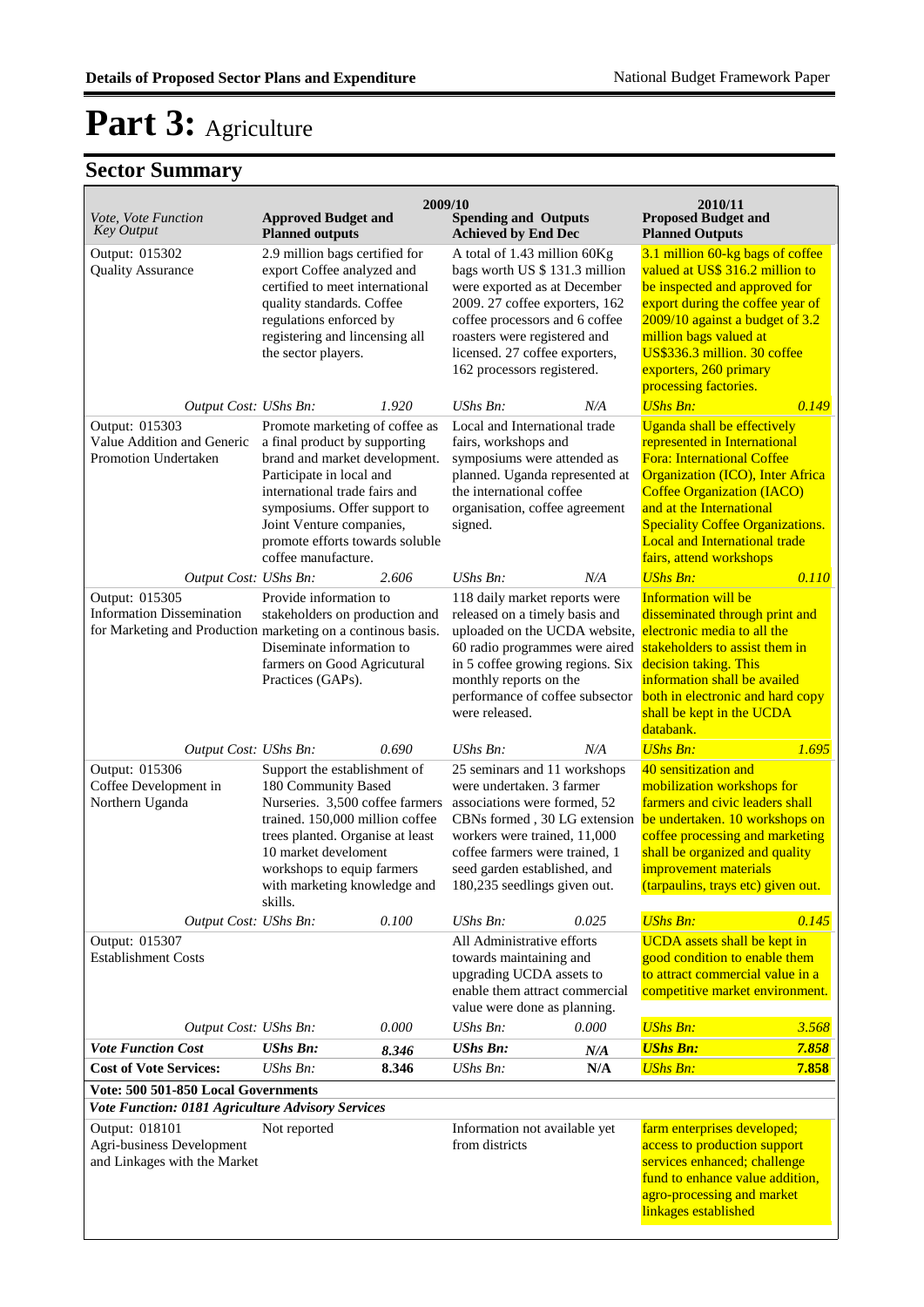| Vote, Vote Function<br><b>Key Output</b>                                            | 2009/10<br><b>Approved Budget and</b><br><b>Planned outputs</b>                                 | <b>Spending and Outputs</b><br><b>Achieved by End Dec</b>                                                              | 2010/11<br><b>Proposed Budget and</b><br><b>Planned Outputs</b>                                                                                                                                                                               |
|-------------------------------------------------------------------------------------|-------------------------------------------------------------------------------------------------|------------------------------------------------------------------------------------------------------------------------|-----------------------------------------------------------------------------------------------------------------------------------------------------------------------------------------------------------------------------------------------|
| Output: 018102<br>Technology Promotion and<br>Farmer Advisory Services              | Not reported                                                                                    | Information not available yet<br>from districts                                                                        | capacity of farmers and farmer<br>groups enhanced through tailor-<br>made trainings; effective<br>agricultural advisory services<br>and information to farmers<br>provided; and technology and<br>information readily accessed by<br>farmers. |
| <b>Vote Function Cost</b>                                                           | <b>UShs Bn:</b><br>117.236                                                                      | <b>UShs Bn:</b><br>58.618                                                                                              | <b>UShs Bn:</b><br>117.236                                                                                                                                                                                                                    |
| <b>Vote Function: 0182 District Production Services</b>                             |                                                                                                 |                                                                                                                        |                                                                                                                                                                                                                                               |
| Output: 018201<br><b>District Production</b><br><b>Management Services</b>          | Prepared reports and work plan<br>and budget requests                                           | Prepared reports and work plan<br>and budget requests                                                                  | Prepared reports and work plan<br>and budget requests                                                                                                                                                                                         |
|                                                                                     | Dissemination of the Guidelines<br>to key stake holders in the<br>districts                     | Dissemination of the Guidelines<br>to key stake holders in the<br>districts Supersion<br>undertaken to all subcounties | <b>Dissemination of the Guidelines</b><br>to key stake holders in the<br>districts Supersion<br>undertaken to all subcounties                                                                                                                 |
|                                                                                     | Supersion undertaken to all<br>subcounties                                                      |                                                                                                                        |                                                                                                                                                                                                                                               |
| Output: 018202<br>Crop disease control and<br>marketing                             | Capacity for human resource<br>developed, Crop Disease<br>Control and Marketing<br>strenghtened | Capacity for human resource<br>developed, Crop Disease<br>Control and Marketing<br>strenghtened                        | Training of staff in crop disease<br>control; Laws and regulations<br>relating crop pest and diseases<br>enforced                                                                                                                             |
| Output: 018203<br><b>Farmer Institution</b><br>Development                          | Not reported                                                                                    | Not reported                                                                                                           | Not reported                                                                                                                                                                                                                                  |
| Output: 018204<br>Livestock Health and<br>Marketing                                 | Vaccination against major<br>diseases; Livestock                                                | Vaccination against major<br>diseases; Livestock                                                                       | <b>Livestock vaccinated against</b><br>major livestock diseases                                                                                                                                                                               |
| Output: 018205<br>Fisheries regulation                                              | Fisheries regulations and<br>markets enforced in major                                          | Fisheries regulations and<br>markets enforced in major                                                                 | <b>Fisheries regulations and</b><br>markets enforced in major<br>fishing grounds and landing sites fishing grounds and landing sites fishing grounds and landing sites                                                                        |
| Output: 018207<br>Tsetse vector control and<br>commercial insects farm<br>promotion | Tsetse traps deployed in districts Tsetse traps deployed in 25                                  | districts                                                                                                              | Tsetse traps deployed in 40<br>districts                                                                                                                                                                                                      |
| Output: 018280<br>Valley dam construction                                           | Valley dams construction at the 12 valley dams constructed<br>decentralised level               |                                                                                                                        | Atleast 15 valley dams<br>constructed                                                                                                                                                                                                         |
| Output: 018281<br>Cattle dip construction                                           | Cattle dips construction at the<br>decentralised level                                          | 8 cattle dips constructed                                                                                              | Atleast 10 cattle dips constructed                                                                                                                                                                                                            |
| Output: 018282<br>Slaughter slab construction                                       | Slaughter slab construction at<br>the decentralised level                                       | 20 sluaghter slabs constructed                                                                                         | Atleast 30 slaughter slabs<br>constructed                                                                                                                                                                                                     |
| Output: 018283<br>Livestock market<br>construction                                  | Livestock markets construction<br>at the decentralised level                                    |                                                                                                                        | 35 livestock markets constructed 40 livestock markets constructed                                                                                                                                                                             |
| Output: 018284<br>Plant clinic/mini laboratory<br>construction                      | Plant Clinic establishment at the 15 plant clinics set up<br>decentralised level                |                                                                                                                        | Atleast 40 Plant clinics set up                                                                                                                                                                                                               |
|                                                                                     |                                                                                                 |                                                                                                                        |                                                                                                                                                                                                                                               |